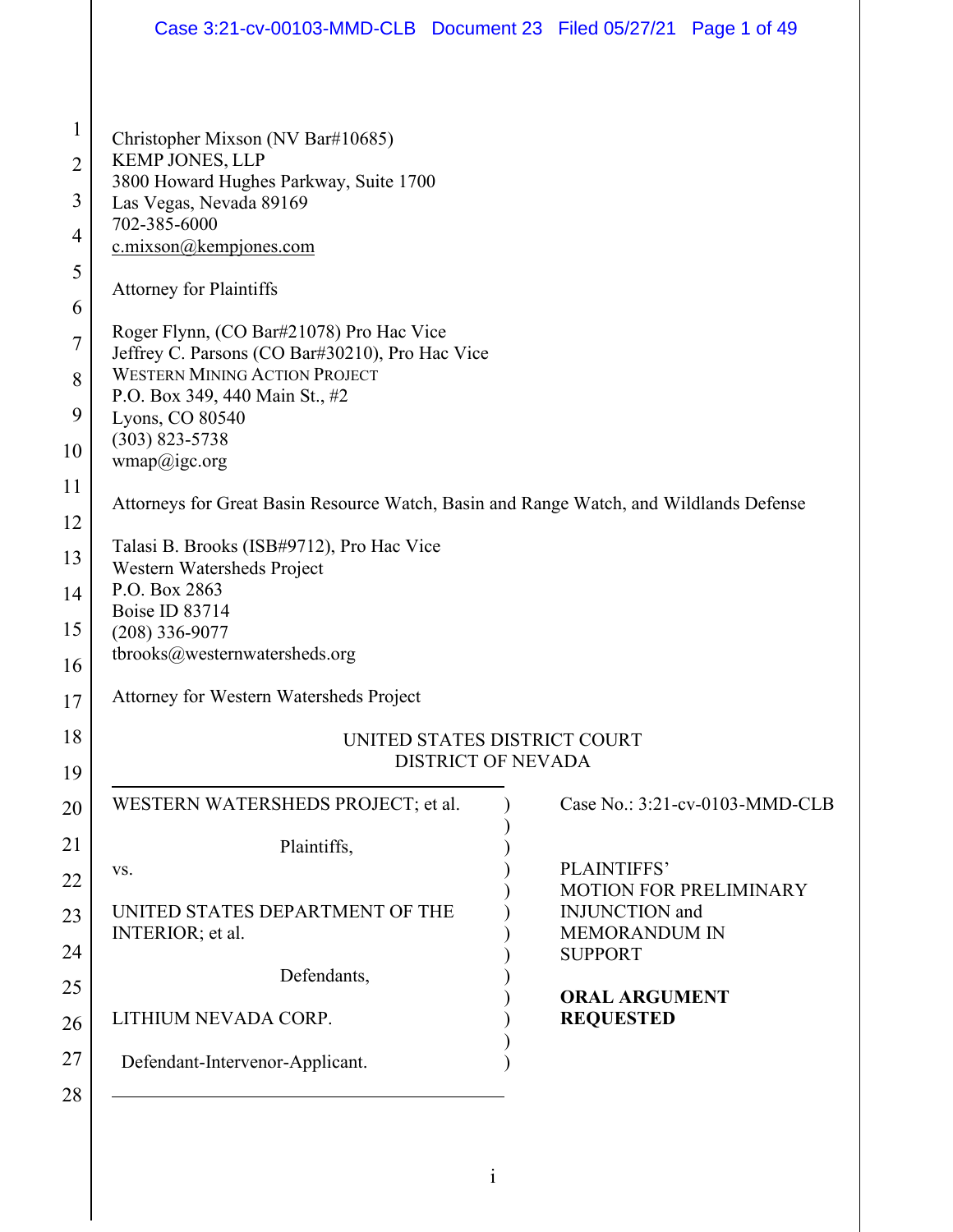| $\mathbf{1}$            |
|-------------------------|
| $\overline{2}$          |
| $\overline{\mathbf{3}}$ |
| $\overline{4}$          |
| 5                       |
| $\overline{6}$          |
| $\overline{7}$          |
| 8                       |
| 9                       |
| 10                      |
| 11                      |
| 12                      |
| 13                      |
| 14                      |
| 15                      |
| 16                      |
| $\frac{17}{1}$          |
| 18                      |
| 19                      |
| 20                      |
| $21\,$                  |
|                         |
|                         |
| 2                       |
| 25                      |
| 26                      |
|                         |

28

# **TABLE OF CONTENTS**

|                |                | PLAINTIFFS' EFFORTS TO AVOID THE NEED FOR PRELIMINARY RELIEF 4                                                                         |  |
|----------------|----------------|----------------------------------------------------------------------------------------------------------------------------------------|--|
|                |                |                                                                                                                                        |  |
|                |                |                                                                                                                                        |  |
| I.             |                |                                                                                                                                        |  |
| A.             |                | <b>Failure to Comply with the Binding Resource Management Plans</b>                                                                    |  |
|                | 1.             | Violation of RMP and FLPMA Requirements to Protect the                                                                                 |  |
|                | $a$ .          | The RMP established binding standards to protect sage grouse10                                                                         |  |
|                | b.             | BLM failed to apply the RMP habitat protection and design standards 12                                                                 |  |
|                | $\mathcal{C}.$ | BLM failed to ensure mitigation that provides a "net conservation gain"                                                                |  |
|                | 2.             |                                                                                                                                        |  |
|                | 3.             | BLM Cannot Violate the RMPs Based on an Unsupported Belief that<br><b>LNC Has "Valid Existing Rights" under Federal Mining Laws to</b> |  |
| В.             |                | Failure to Prevent "Unnecessary or Undue Degradation" to Protected Wildlife19                                                          |  |
| $\mathbf{C}$ . |                |                                                                                                                                        |  |
|                | 1.             | Failure to Analyze and Ensure Compliance with Water Quality Standards22                                                                |  |
|                | 2.             | Failure to Analyze and Ensure Compliance with Air Quality Standards 25                                                                 |  |
|                | 3.             | Failure to Take a Hard Look at Baseline Conditions and Impacts to Wildlife26                                                           |  |
|                | а.             |                                                                                                                                        |  |
|                | b.             |                                                                                                                                        |  |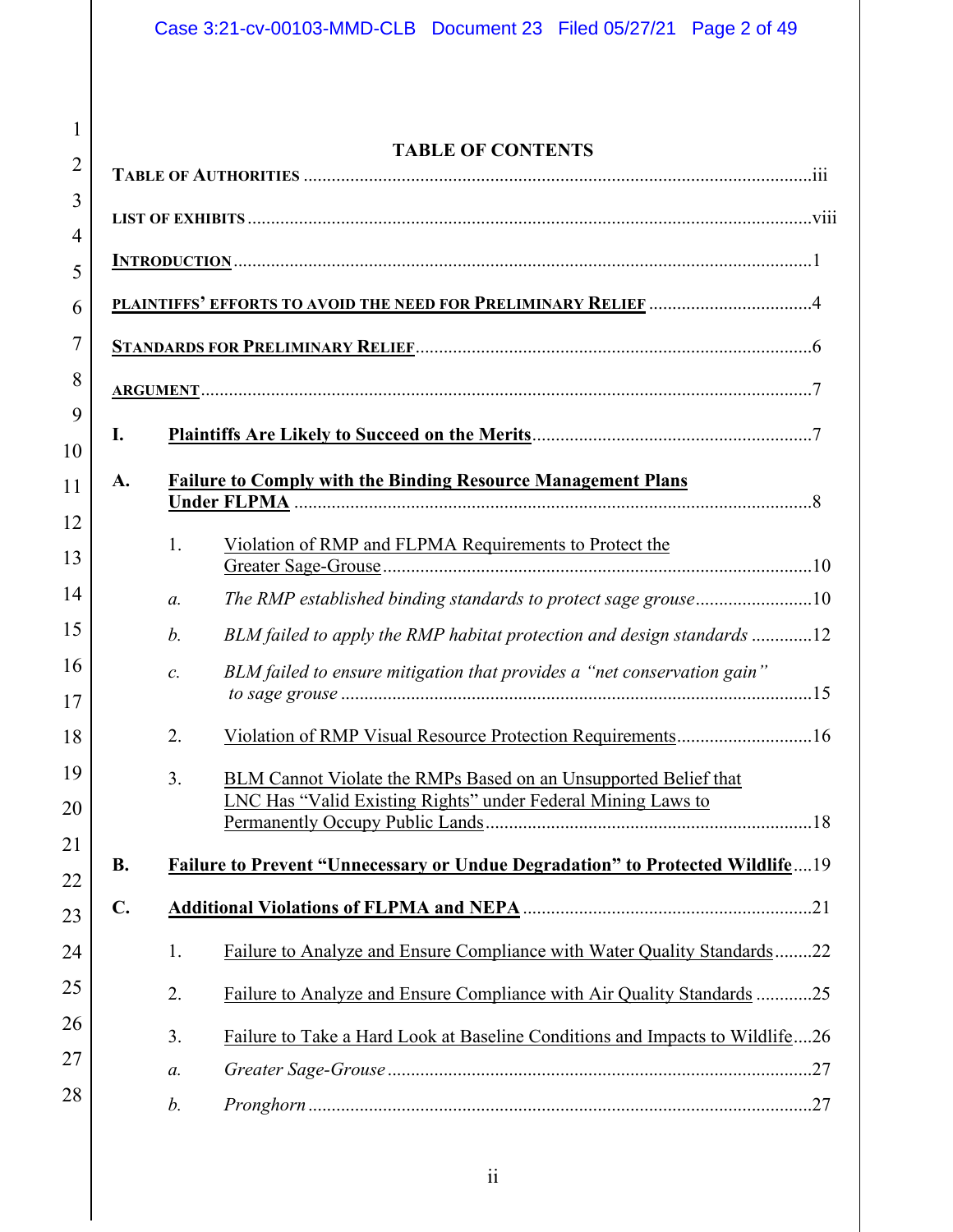# Case 3:21-cv-00103-MMD-CLB Document 23 Filed 05/27/21 Page 3 of 49

| $\mathbf{1}$    |     |                                                                                   |
|-----------------|-----|-----------------------------------------------------------------------------------|
| $\overline{2}$  |     | $\mathcal{C}.$                                                                    |
| 3               |     | $d$ .                                                                             |
| 4               |     | 4.                                                                                |
| 5               |     | 5.<br>Failure to Adequately Analyze Mitigation Measures and Their Effectiveness33 |
| 6               | II. | The Project Will Result in Immediate Irreparable Harm to Wildlife Habitat         |
| 7               |     |                                                                                   |
| 8               | Ш.  | The Balance of Hardships and Public Interest Tip Sharply in Favor                 |
| 9               |     |                                                                                   |
| 10              | IV. |                                                                                   |
| 11              |     |                                                                                   |
| 12              |     |                                                                                   |
| 13              |     |                                                                                   |
| 14              |     |                                                                                   |
| 15              |     |                                                                                   |
| 16              |     |                                                                                   |
| 17              |     |                                                                                   |
| 18              |     |                                                                                   |
| 19              |     |                                                                                   |
| 20              |     |                                                                                   |
| $\overline{21}$ |     |                                                                                   |
| $\overline{22}$ |     |                                                                                   |
| 23              |     |                                                                                   |
| 24              |     |                                                                                   |
| 25              |     |                                                                                   |
| 26              |     |                                                                                   |
| 27              |     |                                                                                   |
| 28              |     |                                                                                   |
|                 |     |                                                                                   |
|                 |     |                                                                                   |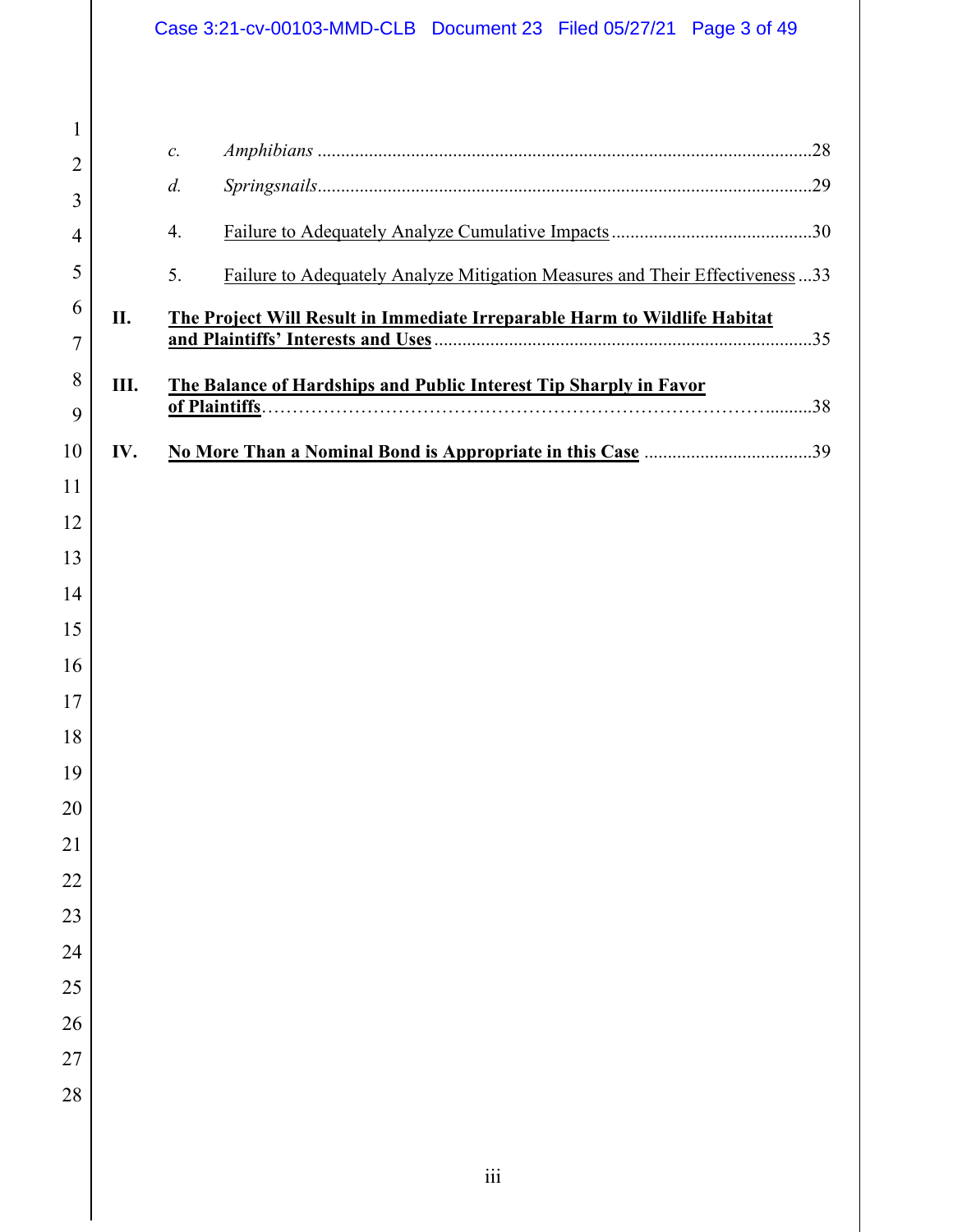# **TABLE OF AUTHORITIES**

1

2

| 3              | <b>Federal Caselaw</b>                                             |  |
|----------------|--------------------------------------------------------------------|--|
| $\overline{4}$ | Alliance for the Wild Rockies v. Cottrell,                         |  |
| 5              |                                                                    |  |
| 6              | Amoco Prod. Co. v. Vill. of Gambell, Alaska,                       |  |
| $\overline{7}$ |                                                                    |  |
| 8              | Cal. Ex rel. Van de Kamp v. Tahoe Reg'l Planning Agency,           |  |
| 9              | Center for Biological Diversity v. U.S. Dept. of the Interior,     |  |
| 10             |                                                                    |  |
| 11             | Center for Biological Diversity v. U.S. Fish and Wildlife Service, |  |
| 12             |                                                                    |  |
| 13             | City of Davis v. Coleman,                                          |  |
| 14             |                                                                    |  |
| 15             | Davis v. Nelson,                                                   |  |
| 16             | Friends of the Earth v. Brinegar,                                  |  |
| 17             |                                                                    |  |
| 18             | Great Basin Mine Watch v. Hankins,                                 |  |
| 19             |                                                                    |  |
| 20             | Great Basin Resource Watch v. BLM,                                 |  |
| 21             |                                                                    |  |
| 22             | <u>Idaho Sporting Congress v. Thomas,</u>                          |  |
| 23             |                                                                    |  |
| 24             | L.A. Mem'l Coliseum Comm. v. NFL,                                  |  |
| 25             |                                                                    |  |
| 26             | Lara v. Secretary of the Interior,                                 |  |
| 27             | League of Wilderness Defenders v. Connaughton,                     |  |
| 28             |                                                                    |  |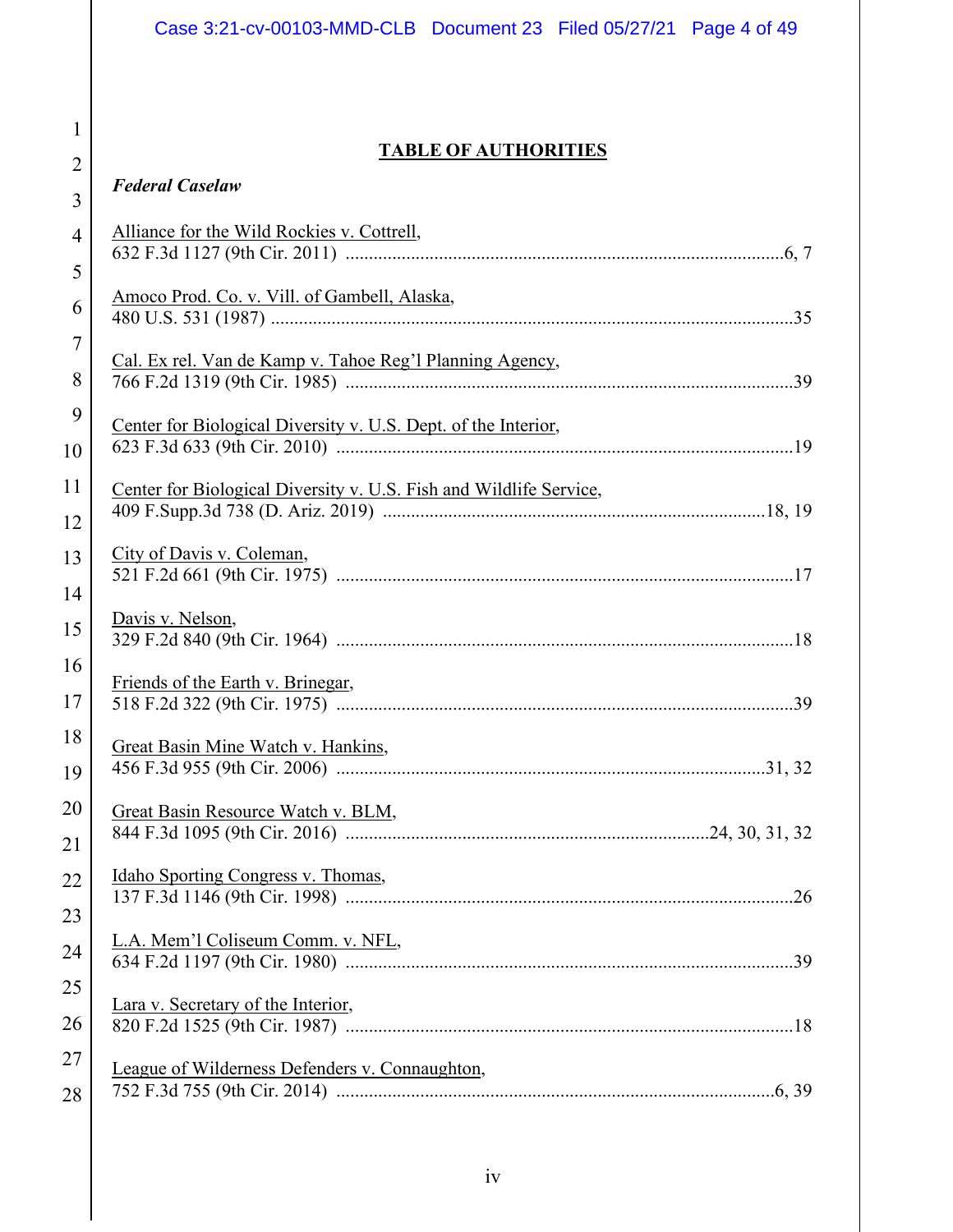# Case 3:21-cv-00103-MMD-CLB Document 23 Filed 05/27/21 Page 5 of 49

| $\mathbf{1}$   | Mineral Policy Center v. Norton,                                            |
|----------------|-----------------------------------------------------------------------------|
| $\overline{2}$ |                                                                             |
| 3              | Motor Vehicles Mfrs. Ass'n of U.S. v. State Farm Mut. Auto Ins. Co.,        |
| $\overline{4}$ |                                                                             |
| 5              | NRDC v. EPA,                                                                |
| 6              |                                                                             |
| $\overline{7}$ | N. Plains v. Surface Transp. Bd.,                                           |
| 8              |                                                                             |
| 9              | Ocean Advocates v. U.S. Army Corps of Engineers,                            |
| 10             | Or. Nat. Desert Ass'n v. Rose,                                              |
| 11             |                                                                             |
| 12             | Or. Nat. Res. Council Fund v. Brong,                                        |
| 13             |                                                                             |
| 14             | Republic of the Phil. v. Marcos,                                            |
| 15             |                                                                             |
| 16             | Save Our Sonoran v. Flowers,                                                |
| 17             |                                                                             |
| 18             | Se. Alaska Conservation Council v. U.S. Army Corps of Engineers,            |
| 19             | Sierra Club v. Bosworth,                                                    |
| 20             |                                                                             |
| 21             | South Fork Band Council of W. Shoshone of Nevada v. U.S. Dep't of Interior, |
| 22             |                                                                             |
| 23             | Te-Moak Tribe of W. Shoshone of Nevada v. U.S. Dep't of Interior,           |
| 24             |                                                                             |
| 25             | U.S. v. Coleman,                                                            |
| 26             | Western Exploration v. U.S. Dept. of the Interior,                          |
| 27             |                                                                             |
| 28             | Western Watersheds Project v. Kraayenbrink,                                 |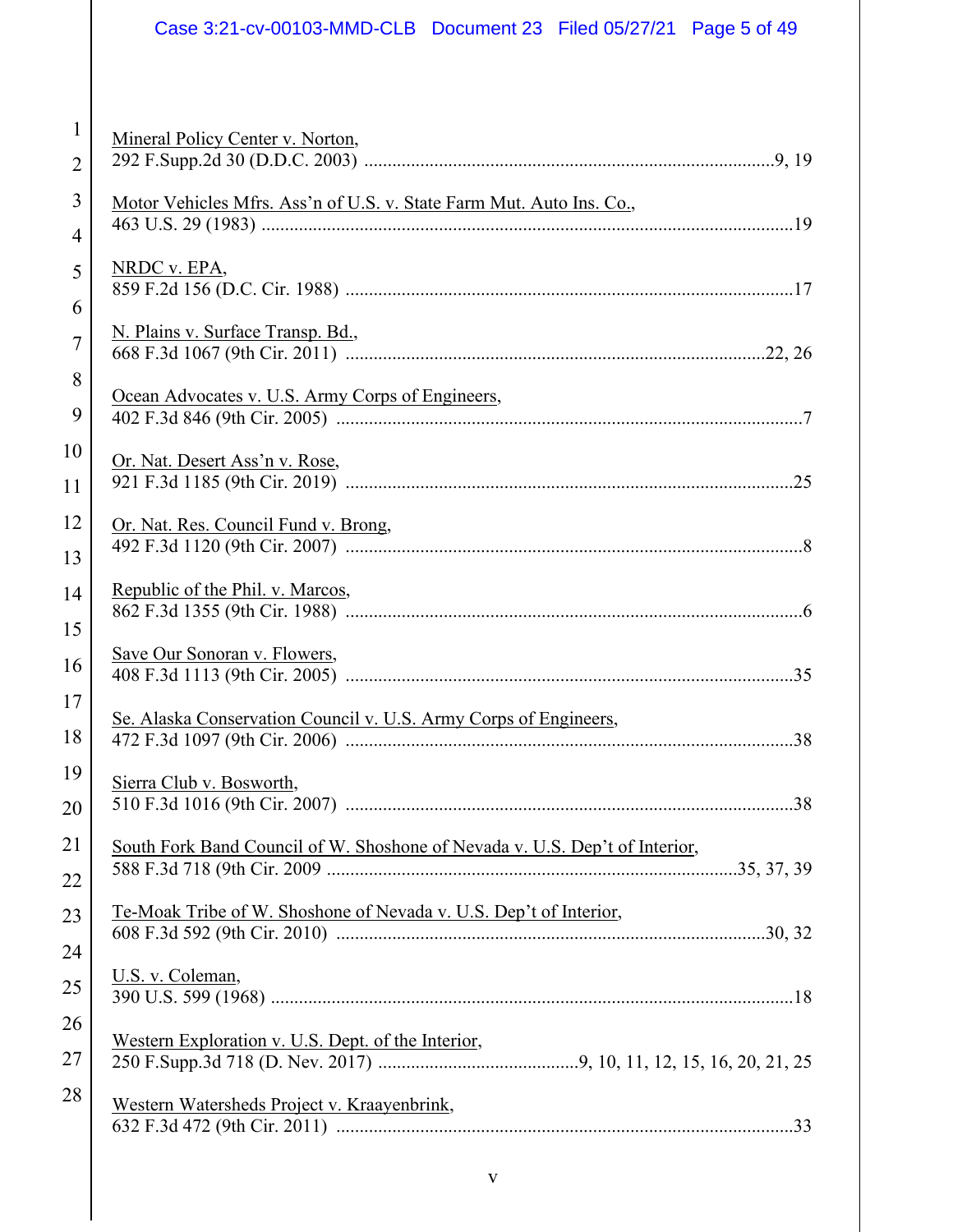# Case 3:21-cv-00103-MMD-CLB Document 23 Filed 05/27/21 Page 6 of 49

| $\mathbf{1}$   |                                                   |  |
|----------------|---------------------------------------------------|--|
| $\overline{2}$ | Western Watersheds Project v. Schneider,          |  |
| 3              | Winter v. Natural Resources Defense Council,      |  |
| $\overline{4}$ |                                                   |  |
| 5              | <b>Federal Statutes</b>                           |  |
| 6              | Administrative Procedure Act,                     |  |
| $\overline{7}$ |                                                   |  |
| 8              | Federal Clean Air Act,                            |  |
| 9              |                                                   |  |
| 10             | Federal Clean Water Act,                          |  |
| 11             |                                                   |  |
| 12             |                                                   |  |
| 13             | Federal Land Policy and Management Act ("FLPMA"), |  |
| 14             | Mining Law of 1872                                |  |
|                |                                                   |  |
| 15             |                                                   |  |
| 16             | National Environmental Policy Act ("NEPA"),       |  |
| 17             |                                                   |  |
| 18             | Surface Resources and Multiple Use Act of 1955,   |  |
| 19             |                                                   |  |
| 20             | <b>Federal Regulations</b>                        |  |
| 21             |                                                   |  |
| 22             |                                                   |  |
| 23             |                                                   |  |
| 24             |                                                   |  |
| 25             |                                                   |  |
| 26             |                                                   |  |
| 27             |                                                   |  |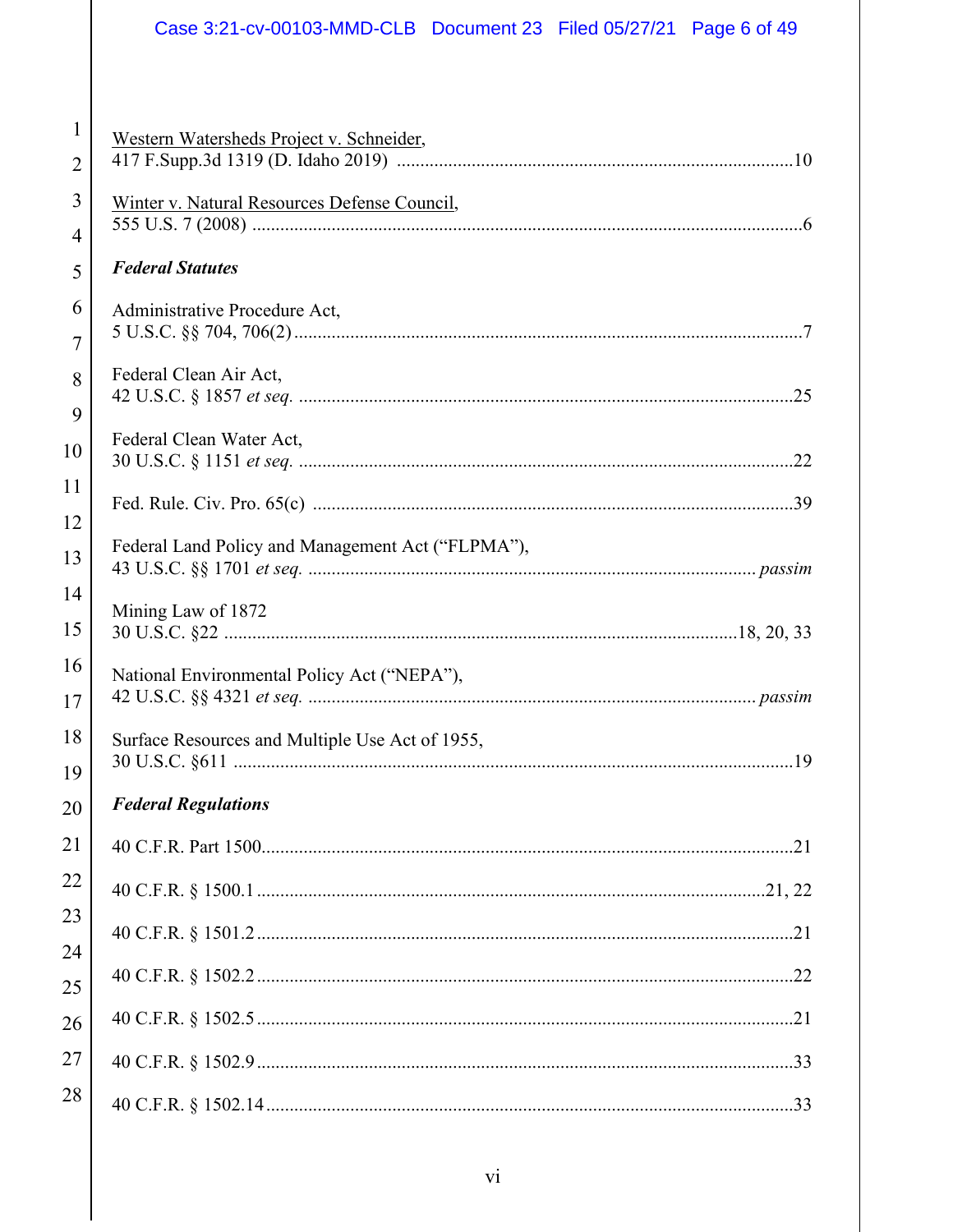# Case 3:21-cv-00103-MMD-CLB Document 23 Filed 05/27/21 Page 7 of 49

| $\mathbf{1}$                     |                                                                                       |
|----------------------------------|---------------------------------------------------------------------------------------|
| $\overline{2}$<br>$\overline{3}$ |                                                                                       |
| $\overline{4}$                   |                                                                                       |
| 5                                |                                                                                       |
| 6                                |                                                                                       |
| 7                                |                                                                                       |
| 8                                |                                                                                       |
| 9                                |                                                                                       |
| 10<br>11                         |                                                                                       |
| 12                               |                                                                                       |
| 13                               |                                                                                       |
| 14                               |                                                                                       |
| 15                               |                                                                                       |
| 16                               | <b>Other Authority</b>                                                                |
| 17                               |                                                                                       |
| 18                               |                                                                                       |
| 19                               |                                                                                       |
| 20                               |                                                                                       |
| 21                               |                                                                                       |
| 22                               |                                                                                       |
| 23                               | U.S. Dept. of Justice/BLM Brief in Western Exploration v. U.S. Dept. of the Interior, |
| 24                               | 250 F. Supp. 3d 718, 747 (D. Nev. 2017),                                              |
| 25                               |                                                                                       |
| 26                               |                                                                                       |
| 27                               |                                                                                       |
| 28                               |                                                                                       |
|                                  |                                                                                       |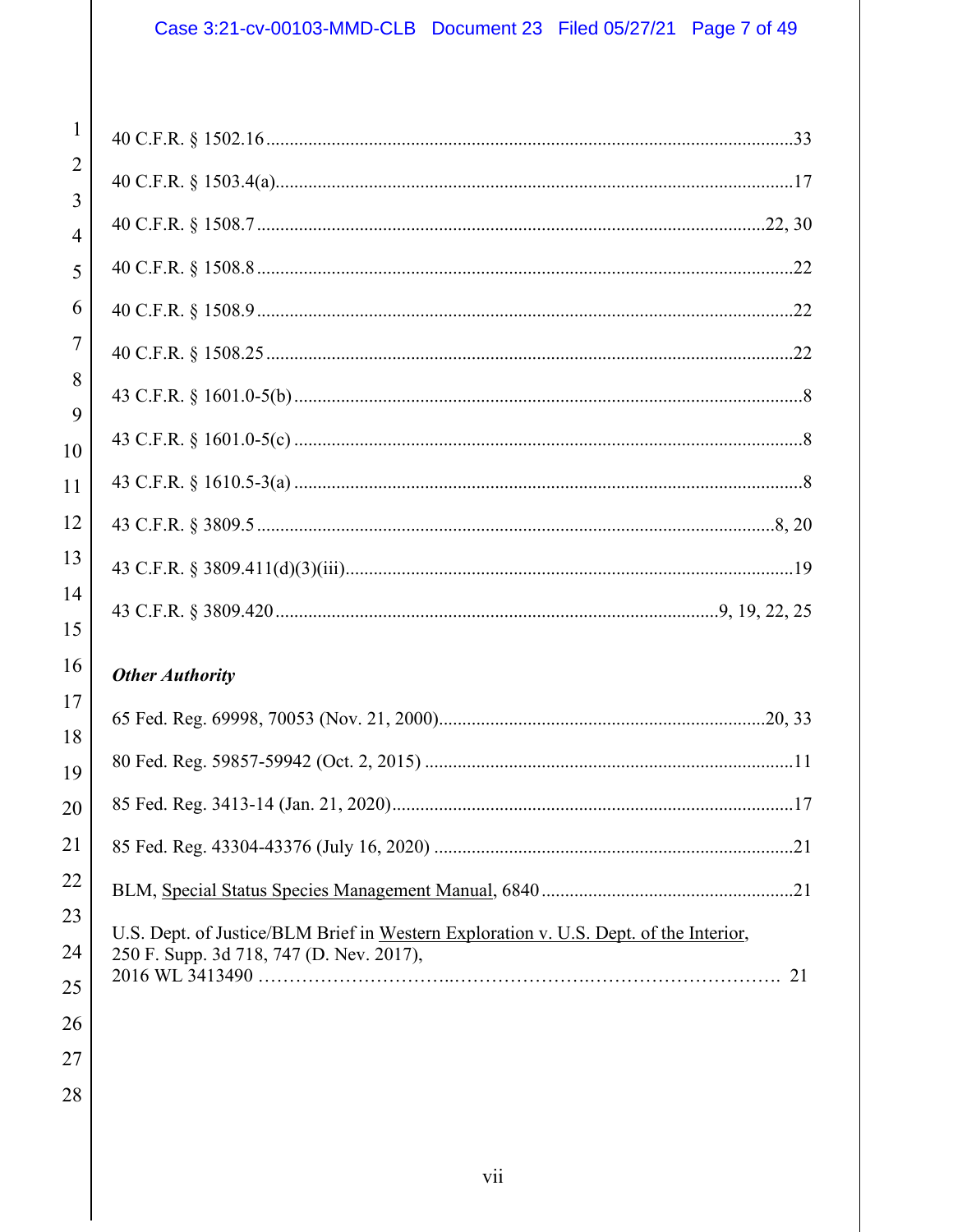| $\mathbf{1}$<br>$\overline{2}$ |     | <b>Exhibit List for Plaintiffs' Motion for Preliminary Injunction</b>                                                             |
|--------------------------------|-----|-----------------------------------------------------------------------------------------------------------------------------------|
| 3                              | 1.  | BLM Record of Decision (ROD) for Thacker Pass Project.                                                                            |
| $\overline{4}$<br>5            | 2.  | BLM Final Environmental Impact Statement for Thacker Pass Project, Main Body,<br>Chapters 1-6 (FEIS).                             |
| 6                              | 3.  | FEIS Appendix B (LNC Mining Plan of Operations).                                                                                  |
| $\overline{7}$                 | 4.  | Nevada Department of Wildlife (NDOW), Letter to BLM on FEIS, Jan. 4, 2021.                                                        |
| 8                              | 5.  | FEIS Appendix R (Response to Comments).                                                                                           |
| 9                              | 6.  | U.S. Interior Dept., Letter to Director, National Economic Council, July 15, 2020.                                                |
| 10<br>11                       | 7.  | BLM Winnemucca Resource Management Plan (Winnemucca RMP).                                                                         |
| 12<br>13                       | 8.  | Record of Decision and Approved Resource Management Plan Amendments for the<br>Great Basin Region, 2015 (Great Basin ROD).        |
| 14                             | 9.  | Nevada and Northeastern California Greater Sage-Grouse Approved RMP<br>Amendment, Attachment 2 to Great Basin ROD, 2015 (ARMPA).  |
| 15                             | 10. | U.S. Fish and Wildlife Service, Conservation Objectives Team Report, 2013 (COT Report).                                           |
| 16<br>17                       | 11. | FEIS Figures (excerpted from FEIS Appendix A).                                                                                    |
| 18                             | 12. | FEIS Appendix N (discussing Sage Grouse ARMPA).                                                                                   |
| 19                             | 13. | ARMPA Appendix C (Required Design Features).                                                                                      |
| 20                             | 14. | ARMPA Appendix E (Sage Grouse Disturbance Caps).                                                                                  |
| 21                             | 15. | BLM Special Status Species Mgmt. Manual 6840.                                                                                     |
| 22<br>23                       | 16. | U.S. Dept. of Justice/BLM Brief in Western Exploration v. U.S. Dept. of the Interior,<br>250 F. Supp. 3d 718, 747 (D. Nev. 2017). |
| 24                             | 17. | U.S. Environmental Protection Agency (EPA), Letter to BLM on FEIS, Jan. 4, 2021.                                                  |
| 25<br>26                       | 18. | FEIS Appendix K (air quality).                                                                                                    |
| 27                             | 19. | FEIS Appendix H (wildlife).                                                                                                       |
| 28                             | 20. | FEIS Appendix G (resource summaries).                                                                                             |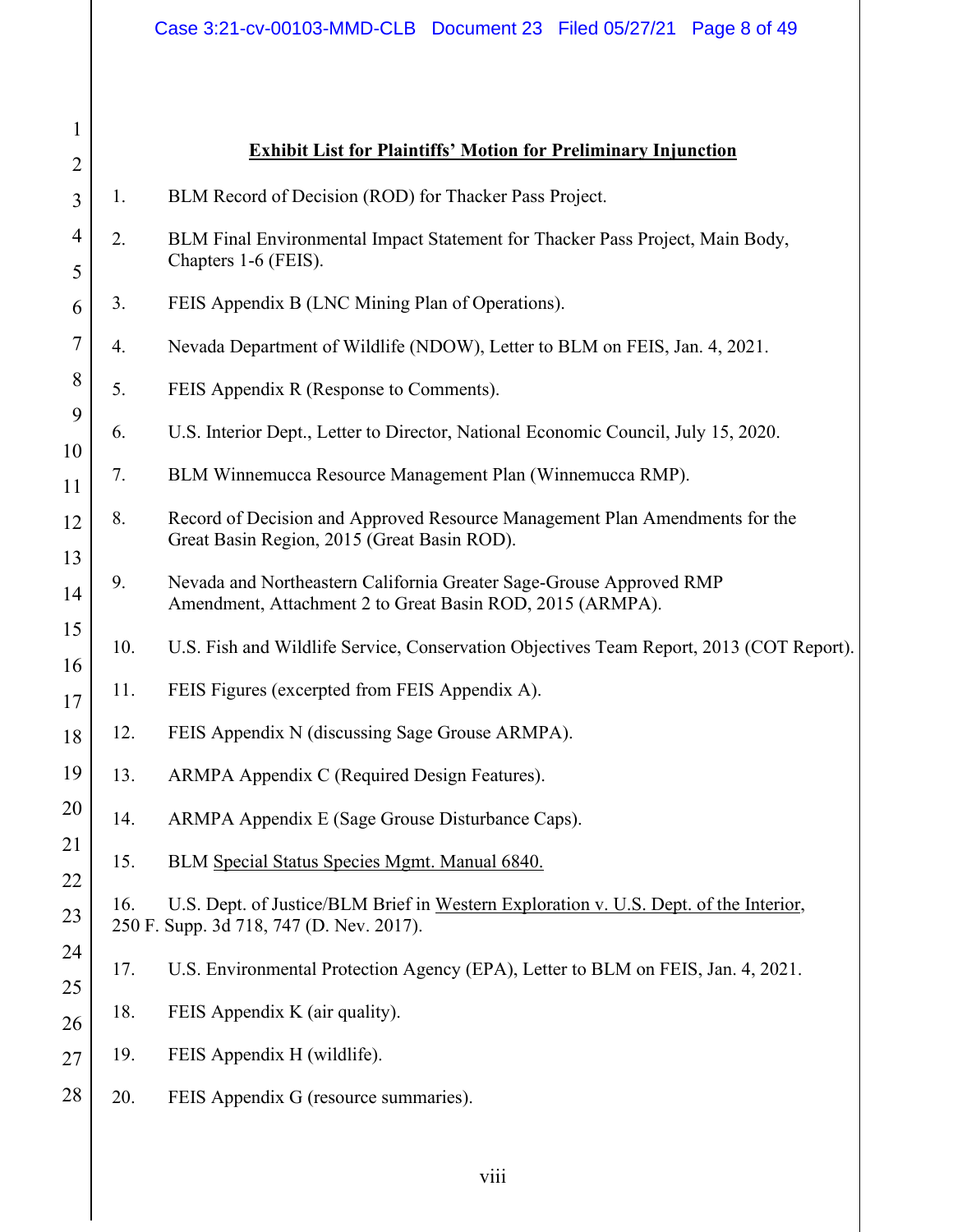# Case 3:21-cv-00103-MMD-CLB Document 23 Filed 05/27/21 Page 9 of 49

21. BLM Nevada Special Status/Sensitive Species List.

1

2

3

4

18

19

20

21

22

23

24

25

26

27

28

- 22. Kings River Pryg Summary Report (excerpt from http://docs.springstewardship.org/Springsnails/Springsnail\_Summary\_Reports\_Aug\_19\_2020 .pdf (last viewed May 22, 2021).
- 5 6 7 23. Conservation Strategy for Springsnails, Prepared for: The Nevada-Utah Springsnail Conservation Team, Nevada Department of Wildlife and Utah Division of Wildlife (in cooperation with BLM) http://docs.springstewardship.org/Springsnails/SpringsnailFinal\_26\_Aug\_2020\_Final.pdf (last viewed May 22, 2021).
- 8 9 24. Jindalee Resources, "Drilling Commences at McDermitt Lithium Project," Nov. 16, 2020.
- 10 25. Declaration of Talasi B. Brooks (WWP counsel).
- 11 26. Declaration of John Hadder (GBRW).
- 12 27. Declaration of Kelly Fuller (WWP).
- 13 28. Declaration of Kevin Emmerich (BRW).
- 14 15 29. Declaration of Katie Fite (WD).
- 16 30. Declaration of Dr. Clait E. Braun.
- 17 31. Declaration of Eric Molvar (WWP).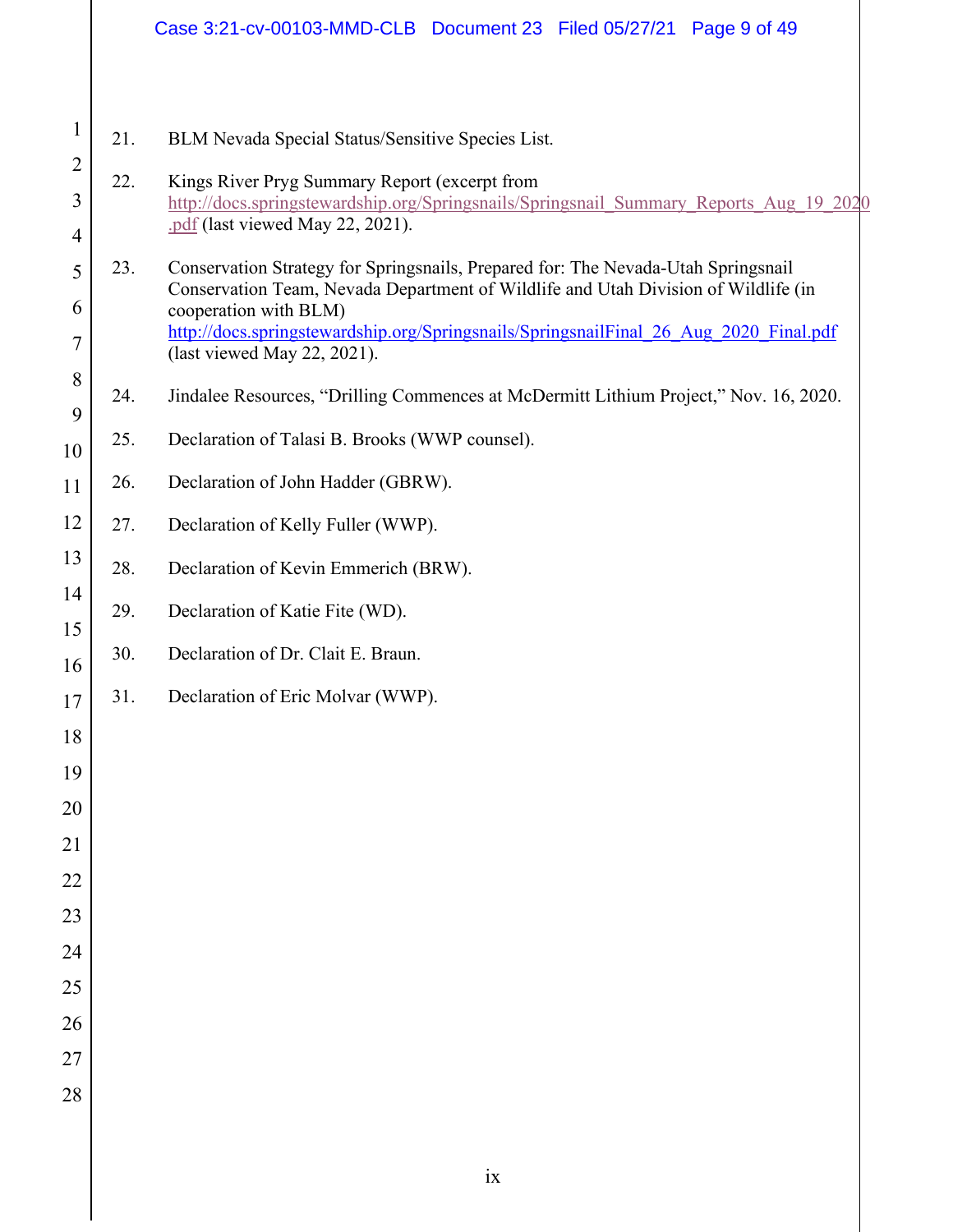# 1 2

3

4

5

6

7

8

9

10

11

12

13

14

15

16

17

18

19

20

21

22

23

24

25

26

27

28

## **INTRODUCTION**

Plaintiffs Western Watersheds Project (WWP), Great Basin Resource Watch (GBRW), Basin and Range Watch (BRW), and Wildlands Defense (WD), submit this Motion for Preliminary Injunction, and Memorandum in support, to enjoin the Thacker Pass Lithium Mine Project (Project/project or Mine/mine), proposed by Lithium Nevada Corporation (LNC) that would be the largest lithium mine in the United States. The Project was fast-tracked for approval by the Defendants Department of the Interior (DOI) and Bureau of Land Management (BLM) just before the end of the previous Administration, and Plaintiffs recently learned that LNC and/or BLM plan to begin ground-disturbing activities as soon as June 23, 2021. Plaintiffs challenge BLM's January 15, 2021 Record of Decision, (ROD)(Exh. 1), approving LNC's two Plans of Operations (PoOs): (1) for the open pit mine, waste dumps, and related operations; and (2) for the "North/South Exploration Project," adjacent to the mine, as well as the Final Environmental Impact Statement (FEIS)(Exh. 2) BLM prepared for the mine and exploration operations, for violations of the Federal Land Policy and Management Act (FLPMA) and the National Environmental Policy Act (NEPA). *See* FEIS Figure 2-2 (map of Projects)(Exh. 11).

The mine Project alone will be one of the largest open pit mines in the region. It includes an open pit, waste rock storage facilities, a coarse gangue (valueless mineral) stockpile, a large processed tailings waste dump facility, groundwater pumping/dewatering, haul and secondary roads, electrical transmission lines, and additional mine facilities to support mining and lithium processing operations. The mine pit would be roughly 400 feet deep. Approximately 230 million cubic yards (CY) of ore would be mined, and over 190 million CY of waste rock material would be generated during the 41-year mine life. FEIS at 2-4. The height of the West waste rock storage facility (WRSF) would be 482 feet. The total height of the East WRSF would be 208 feet. FEIS at 2-5. The coarse gangue material stockpile (CGS) would be 200 feet tall. FEIS at 2- 7. The permanent clay tailings filter stack (CTFS) dump would hold 353.6 million CY of processed waste and be 350 feet high. FEIS at 2-9 to 2-10. Altogether, the Project area covers 17,933 acres of land: 10,468 acres associated with the mine itself and 7,465 acres associated with

1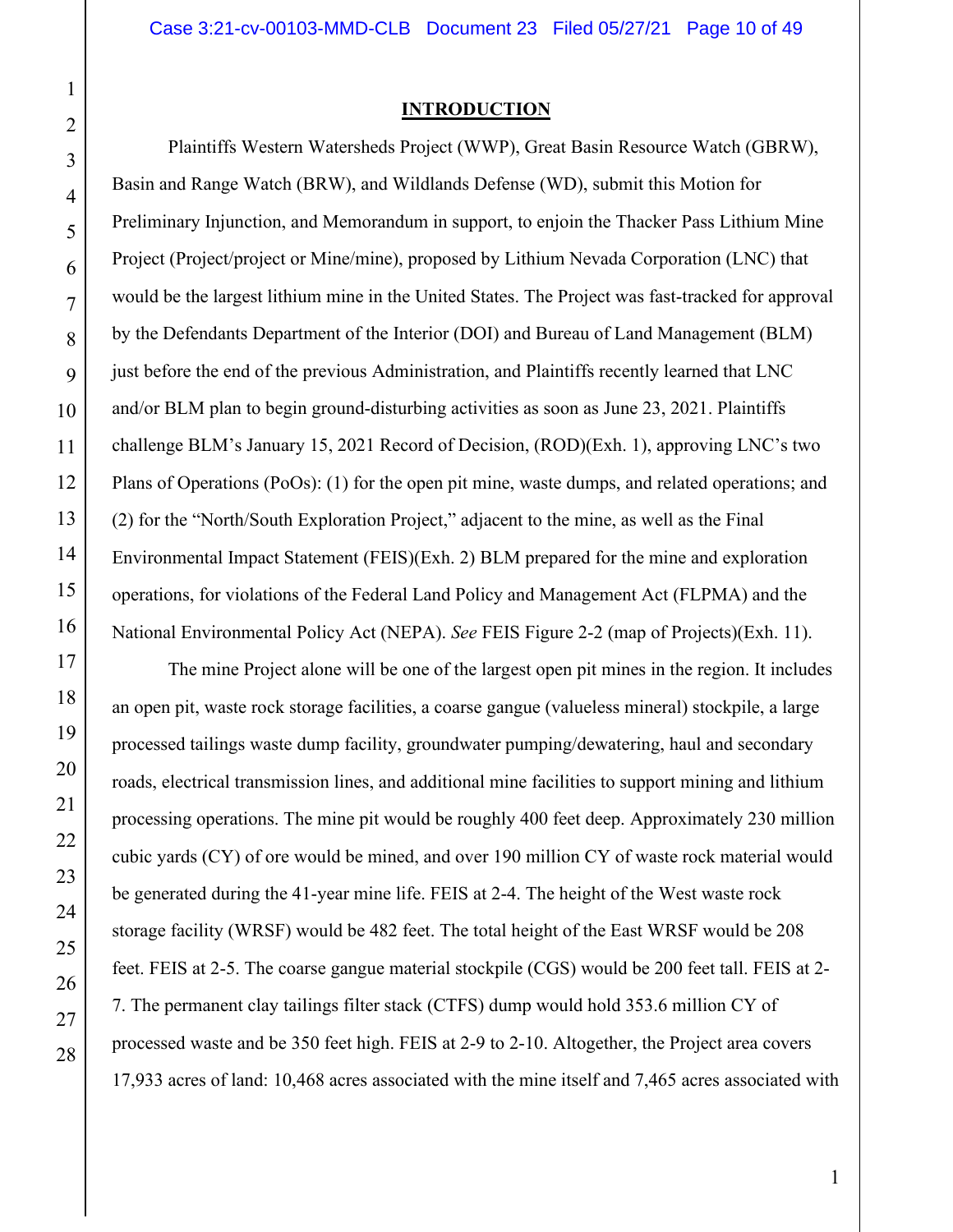the exploration project. The Project would directly disturb 5,695 acres. ROD at 3.

 According to LNC, as soon as June 23, 2021, LNC intends to begin "mechanical trenching" operations at seven undisclosed sites with the Project area, each up to "40 meters" long and "a few meters deep." LNC also plans to dig up to 5 feet deep at 20 other undisclosed sites, all pursuant to a new historical/cultural resources plan that has never been subject to NEPA analysis or disclosed to the public. LNC and BLM have been collaborating on this plan for months but have refused to provide a copy to Plaintiffs and BLM has refused to state plainly whether it plans to undertake other surface disturbing activities associated with the Project. *See* Decl. of Talasi B. Brooks ¶ 7 (Exh. 25). Extensive surface disturbance of this nature will immediately disturb or destroy important sagebrush habitats. *See* Decl. of Dr. Clait E. Braun ¶ 30 (Exh. 30).

 The ROD also authorizes LNC to commence "waste rock removal and stripping concurrent with process facility construction" (FEIS Appx. B, Mining Plan, at 25)(Exh. 3), "scheduled to begin in 2021" (Id. at 27). The "waste rock removal" involves blasting/excavation of the mine pit and dumping of the millions of tons of rock adjacent to the pit; "stripping" of the ground removes the vegetation. This will eliminate Plaintiffs' recreational uses of these lands and result in immediate, severe, and unmitigated impacts to environmental and cultural resources and protected and special status birds, wildlife, and plants in the Project area, including federally protected species and State of Nevada Species of Conservation Concern and At-Risk species, by permanently destroying irreplaceable habitats and cutting off connectivity between habitats to the north and south.

 In its comments to BLM on the FEIS, the Nevada Department of Wildlife (NDOW) was very critical of the Project's impacts to wildlife:

We continue to find that the Preferred Alternative will likely result in adverse impacts to wildlife, ground and surface waters, and riparian vegetation within and outside the project area. These impacts include effects to an array of species and will likely have permanent ramifications on the area's wildlife and habitat resources.

NDOW January 4, 2021 letter to BLM, at 1 (Exh, 4). NDOW continued:

Groundwater dependent habitats in the Montana Mountains north of the Project area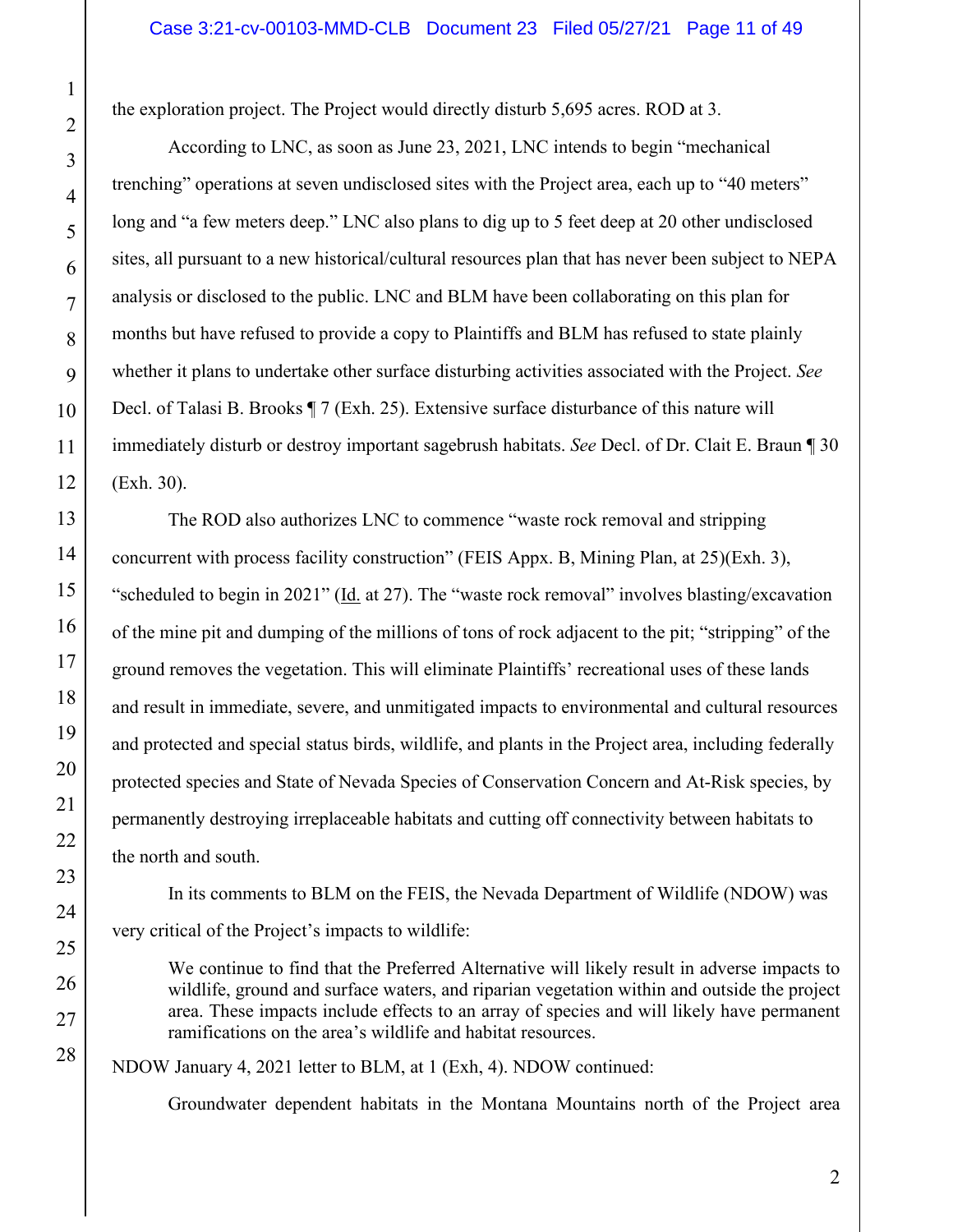#### Case 3:21-cv-00103-MMD-CLB Document 23 Filed 05/27/21 Page 12 of 49

boundary are critical to greater sage-grouse, Lahontan cutthroat trout, mule deer, pronghorn, and many other wildlife species. Given the arid nature of this region, water sources, riparian vegetation, and wet-meadow habitats are essential to wildlife and the loss or degradation of these areas will have significant negative impacts on wildlife populations.

Id.

One directly affected species is the greater sage-grouse, a ground-nesting bird famous for its mating dance performed on breeding grounds called leks. The sage-grouse depends upon sagebrush for all parts of its lifecycle and birds return to the same leks to breed year after year. To stave off the need to list this bird under the federal Endangered Species Act, BLM in 2015 amended land use plans across 67 million acres of sage-grouse habitat to adopt conservation measures for the species and its habitat—including the Winnemucca Resource Management Plan (RMP) that governs the lands here.

Sage-grouse use the Project area, which is adjacent to four leks and contains over 5,000 acres of high-value sage-grouse habitats. But BLM refused to require LNC to adhere to any of these vital protections, based upon the unsupported assumption that the mining company holds "valid existing rights" entitling it to use the entire Project area. And, while the RMP requires an operator to offset any unavoidable impacts through compensatory mitigation that achieves a "net conservation gain" for sage-grouse, BLM approved the Project without *any* such mitigation plan in place. According to NDOW, impacts from Project-related noise alone may cause populationlevel impacts to sage-grouse by causing them to abandon a critical lek located less than a mile from the Project area.

The Project will also destroy habitats for pronghorn, golden eagles, various amphibians, and springsnails—including the endemic Kings River pyrg—dependent on the riparian areas and springs that will be dewatered or destroyed by the Project, as well as several sensitive plant species. While the FEIS broadly acknowledges impacts to these species, it does not provide adequate information to evaluate their extent and magnitude. For instance, it does not disclose that most of the entire known population of Kings River pyrg may be impacted by the Project's groundwater depletion. Nor does it consider the effects of severing two pronghorn movement corridors in the Project area.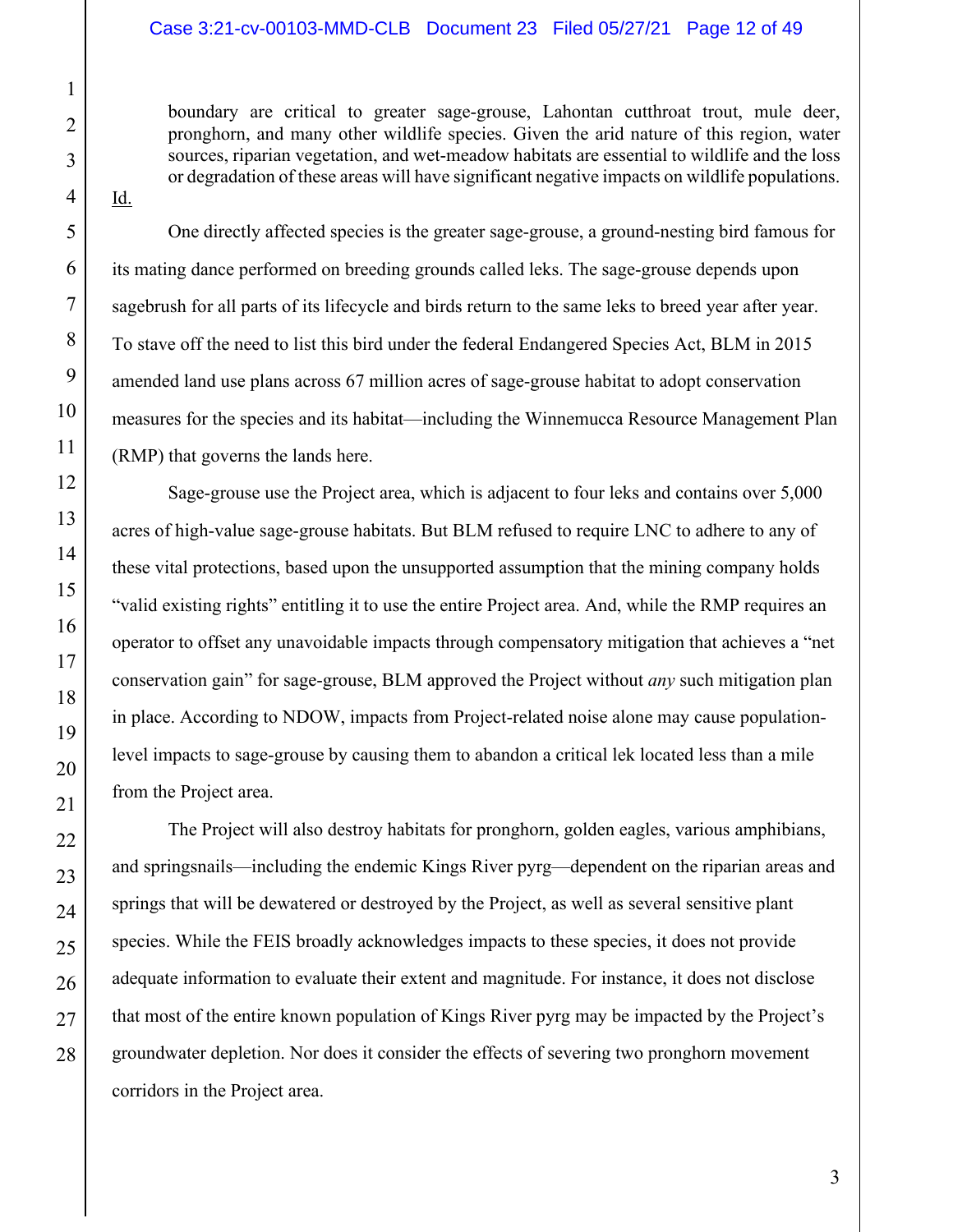Due to the Project's massive scale and impacts, BLM admitted that the Project will

violate the Winnemucca RMP's Visual Resource Management (VRM) protection standards:

Overall, **the construction and operation of the Proposed Alternative would not meet the current VRM Class II objectives,** *and would not conform with the existing ROD/RMP* (see Section 1.5.3). The existing character of the landscape would not be retained, and the level of change to the characteristic landscape would be noticeable and likely attract the attention of the casual observer. Overall, the **construction and operation of Alternative A would not meet the current VRM Class II objectives,** *and would not conform with the existing ROD/RMP* (see Section 1.5.3).

FEIS at 4-101 (emphasis added).

The Project will also cause serious groundwater pollution. The FEIS predicts that the mine pit backfill would cause antimony in the groundwater to exceed the applicable Nevada water quality standard: "Geochemical modeling results indicate that pore water in backfill will exceed MCLs [Maximum Contaminant Levels] for longer than 20 pore volumes." FEIS at R-121 (Exh. 5). Because of this predicted groundwater contamination, the BLM should have, but did not, analyze or require mitigation to prevent the Mine from exceeding the Nevada water quality standard. This was severely criticized by the U.S. EPA (as detailed below).

Despite the destruction of these irreplaceable public values, DOI/BLM put the Project on an "expedited" track to "streamline environmental review" and provide for quick approval by the Trump Administration. *See* July 15, 2020 letter from Katharine Sinclair Macgregor, Interior Department to Larry Kudlow, Director of the National Economic Council. (Exh. 6). In the rush to implement the Project, BLM downplayed or ignored the mine's serious environmental impacts and violated federal environmental statutes including the Federal Land Policy Management Act (FLPMA), 43 U.S.C. §§1701 *et seq.*, the National Environmental Policy Act (NEPA), 42 U.S.C. §§4321 *et. seq.*, and their implementing regulations and policies.

# **PLAINTIFFS' EFFORTS TO AVOID THE NEED FOR PRELIMINARY RELIEF**

Shortly after the filing the Complaint in this matter, Plaintiffs informed counsel for BLM and LNC that Plaintiffs intended on filing a Motion for Temporary Restraining Order (TRO) or Preliminary Injunction to enjoin any ground disturbance and operations at the site. The parties participated in discussions including a video conference call on March 25, 2021 and numerous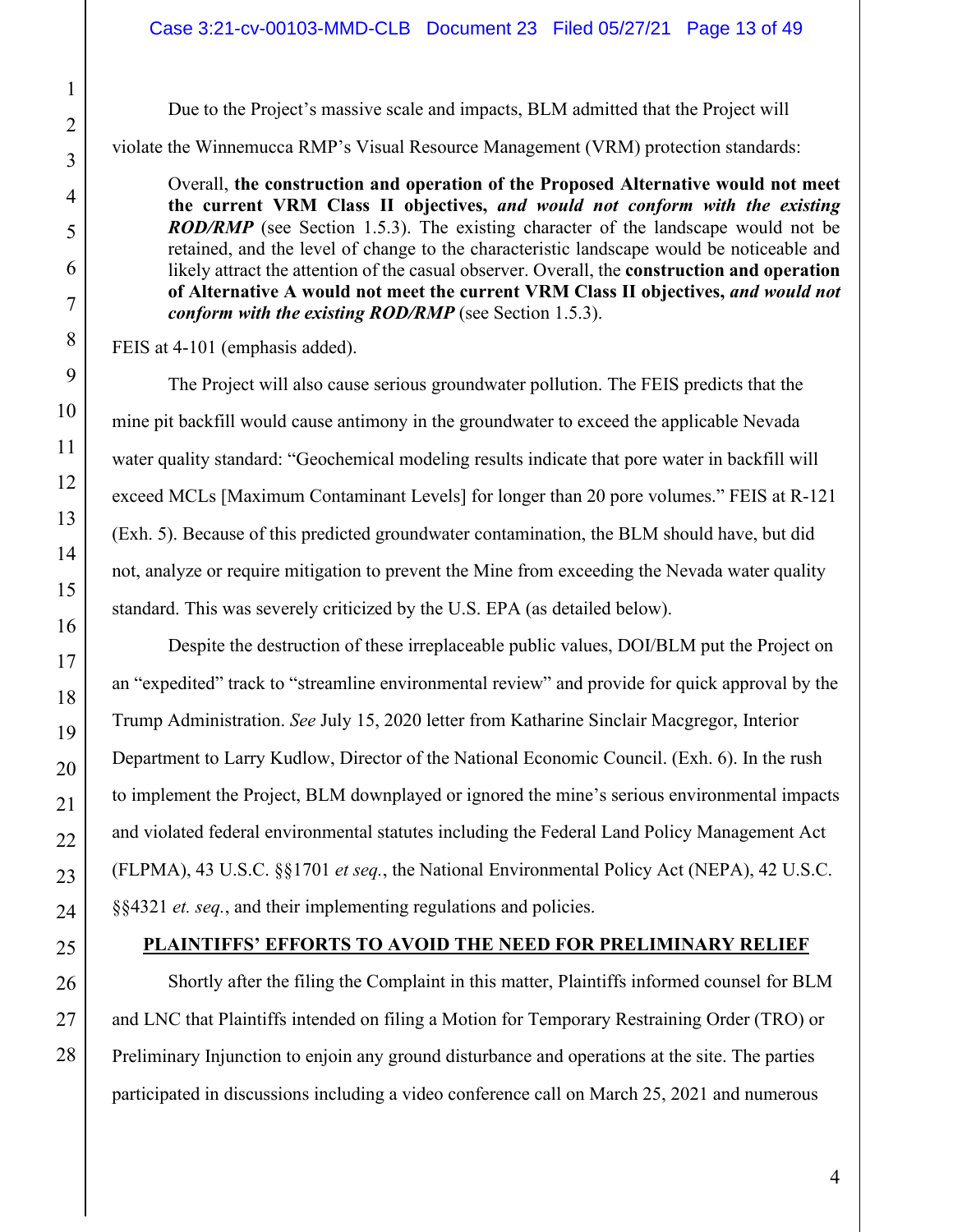email communications up to the last week discussing ways to avoid the need for such a motion. Brooks Decl. ¶¶ 3-4 (Exh. 25). During the March 25, 2021 call, LNC informed Plaintiffs and Federal Defendants that LNC did not anticipate conducting operations associated with the Thacker Pass Project for six to seven months. Id. ¶ 5. The parties discussed a stipulation where BLM and LNC would commit to no surface-disturbing activities at the Project site until Plaintiffs' case could be heard on the merits. Id. ¶¶ 3-4. To date, ground disturbance has not commenced at the Project site. However, on April 28, 2021, LNC CEO Alexei Zawadzki published an opinion piece in the Sierra Nevada Ally stating that LNC is on "the cusp of construction." *See* Decl. of John Hadder ¶ 18 (Exh. 26).

During these negotiations, Plaintiffs repeatedly stated they would object to any ground disturbance, but offered a compromise in the proposed stipulation where LNC could undertake wildlife surveys and other project-related activities that did not involve any ground disturbance. Brooks Decl. ¶¶ 4-5. Nevertheless, LNC informed Plaintiffs on May 13, 2021 and again on May 26, 2021, that LNC intends to begin mechanized ground excavations as soon as June 23, 2021, consisting of extensive "mechanical trenching" and digging associated with a newly approved "Historic Properties Treatment Plan" (HPTP) which has never been submitted for public review. Brooks Decl. ¶ 7; *see also* FEIS at 4-85 (admitting that the HPTP was "currently in development" when the FEIS was issued in January 2021). Under the HPTP, LNC would disturb important cultural/historical resources, as well as wildlife habitat, without any public review or analysis. FEIS at 4-85 (such work would include "excavations and artifact collection."). Plaintiffs requested a copy of the HPTP, but LNC and BLM have refused to provide one to date. Brooks Decl. ¶ 7. LNC did not change its position that additional operations would start within 6-7 months from March 2021. BLM also informed Plaintiffs that it would not agree to refrain from conducting ground disturbance at the site, despite Plaintiffs' request that BLM provide the authorizing decision for such activities and describe any potential activities. Brooks Decl. ¶ 6.

Thus, in order to protect public lands and resources, and Plaintiffs' uses and interests at the site, Plaintiffs have no choice but to seek relief enjoining ground disturbance at the site – for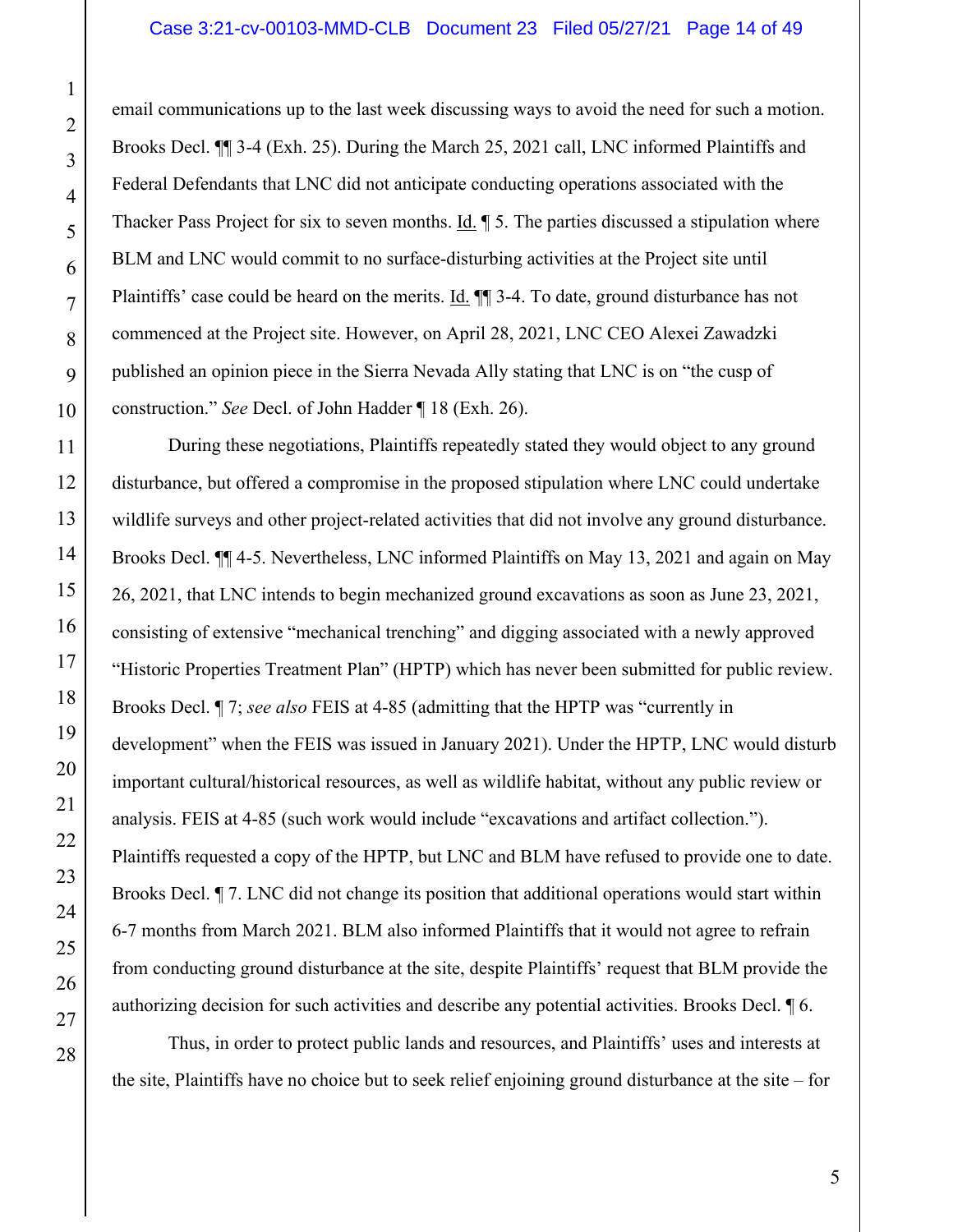both LNC's and/or BLM's initial activities, as well as those operations that would soon occur during the pendency of this case.

#### **STANDARDS FOR PRELIMINARY RELIEF**

To obtain preliminary relief, a plaintiff "must establish that he is likely to succeed on the merits, that he is likely to suffer irreparable harm in the absence of preliminary relief, that the balance of equities tips in his favor, and that an injunction is in the public interest." Winter v. Natural Resources Defense Council, 555 U.S. 7, 20 (2008). In considering a preliminary injunction motion, the Court's focus is on the harms that will result during the full pendency of the case while the injunction is in place. *See* League of Wilderness Defs. v. Connaughton, 752 F.3d 755, 765-66 (9th Cir. 2014). Assuming that irreparable harm is sufficiently likely and the public interest favors a stay, "[a] preliminary injunction is appropriate when a plaintiff demonstrates . . . that serious questions going to the merits were raised and the balance of hardships tips sharply in the plaintiff's favor." Alliance for the Wild Rockies v. Cottrell, 632 F.3d 1127, 1134-35 (9th Cir. 2011). "Under this approach, the elements of the preliminary injunction test are balanced, so that a stronger showing of one element may offset a weaker showing of another. For example, a stronger showing of irreparable harm to plaintiff might offset a lesser showing of likelihood of success on the merits." Id. at 1131. "Serious questions need not promise a certainty of success, nor even present a probability of success, but must involve a 'fair chance of success on the merits.'" Republic of the Phil. v. Marcos, 862 F.2d 1355, 1362 (9th Cir. 1988)(citations omitted).

Plaintiffs satisfy all four parts of this test because (1) the ground clearing, blasting, road construction, drilling and other initial operations will result in immediate and irreparable harm to wildlife and Plaintiffs, and their members' use of these public lands; (2) the multiple legal failures of the FEIS and ROD evidence a strong likelihood of success on the merits; (3) the balance of hardships tips overwhelmingly towards Plaintiffs; and (4) the public interest will be well served if the Project is enjoined while this Court considers the merits of this important case.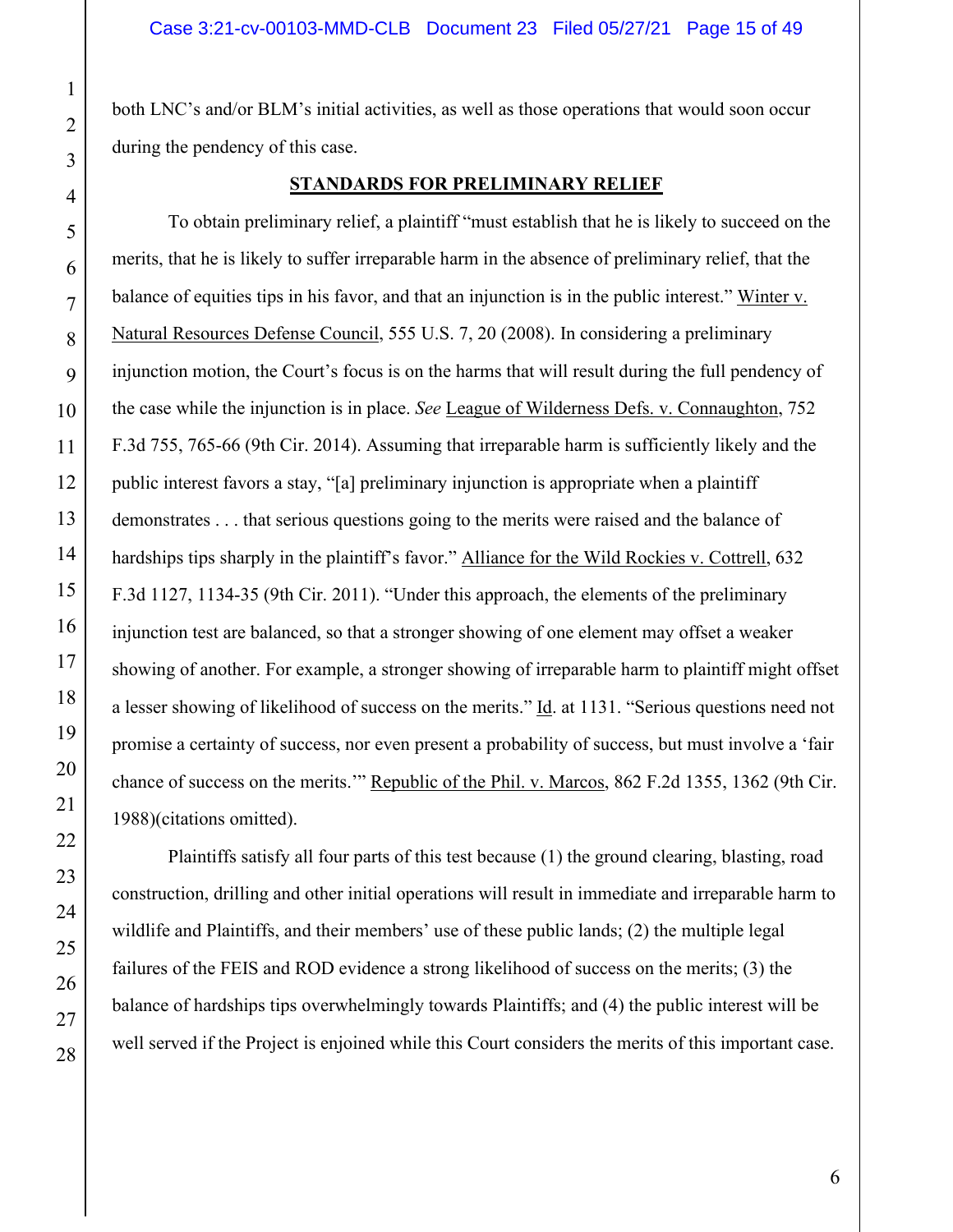# **ARGUMENT**

## **I. Plaintiffs Are Likely to Succeed on the Merits.**

Plaintiffs' claims for relief allege violations of FLPMA and NEPA that are reviewed under the Administrative Procedure Act (APA), 5 U.S.C. §§ 701-06. Pursuant to the APA, a federal court "shall . . . hold unlawful and set aside agency action, findings, and conclusions found to be: (A) arbitrary, capricious, an abuse of discretion, or otherwise not in accordance with law; [or] . . . (D) without observance of procedures required by law." 5 U.S.C. §§ 704, 706(2). In determining whether the Agency's actions violated federal law, "[courts] 'must not 'rubberstamp' . . . administrative decisions [they] deem inconsistent with a statutory mandate or that frustrate the congressional policy underlying a statute." Ocean Advocates v. U.S. Army Corps of Engineers, 402 F.3d 846, 859 (9th Cir. 2005).

BLM's Decision here is arbitrary and capricious and violates FLPMA and NEPA because the agency refused to apply binding requirements of the Winnemucca RMP, adopted to protect sage-grouse, visual resources, water and air quality, and other environmental values, and erroneously presumed that LNC holds valid existing rights entitling it to use of the entire Project area. But BLM never substantiated this assumption, particularly as it pertains to areas to be used as tailings heaps and waste rock dumps. By authorizing actions that violate the RMP, and refusing to require necessary mitigation for adverse environmental effects, BLM is allowing "unnecessary and undue degradation," which it must prevent under FLPMA. Nevertheless, throughout the FEIS, BLM assumes that adverse effects to the environment will be mitigated or avoided, based upon voluntary commitments by LNC to be adopted in vague, future, plans that have never been reviewed by the public, and through use of undisclosed, undetermined technology. In its rush to approve the Project, the FEIS glosses over likely effects to the environment based upon minimal analysis that falls far short of NEPA's required "hard look."

Plaintiffs are likely to succeed on their claims, although a likelihood of success on any claim warrants relief. At a minimum, an injunction should issue because Plaintiffs have shown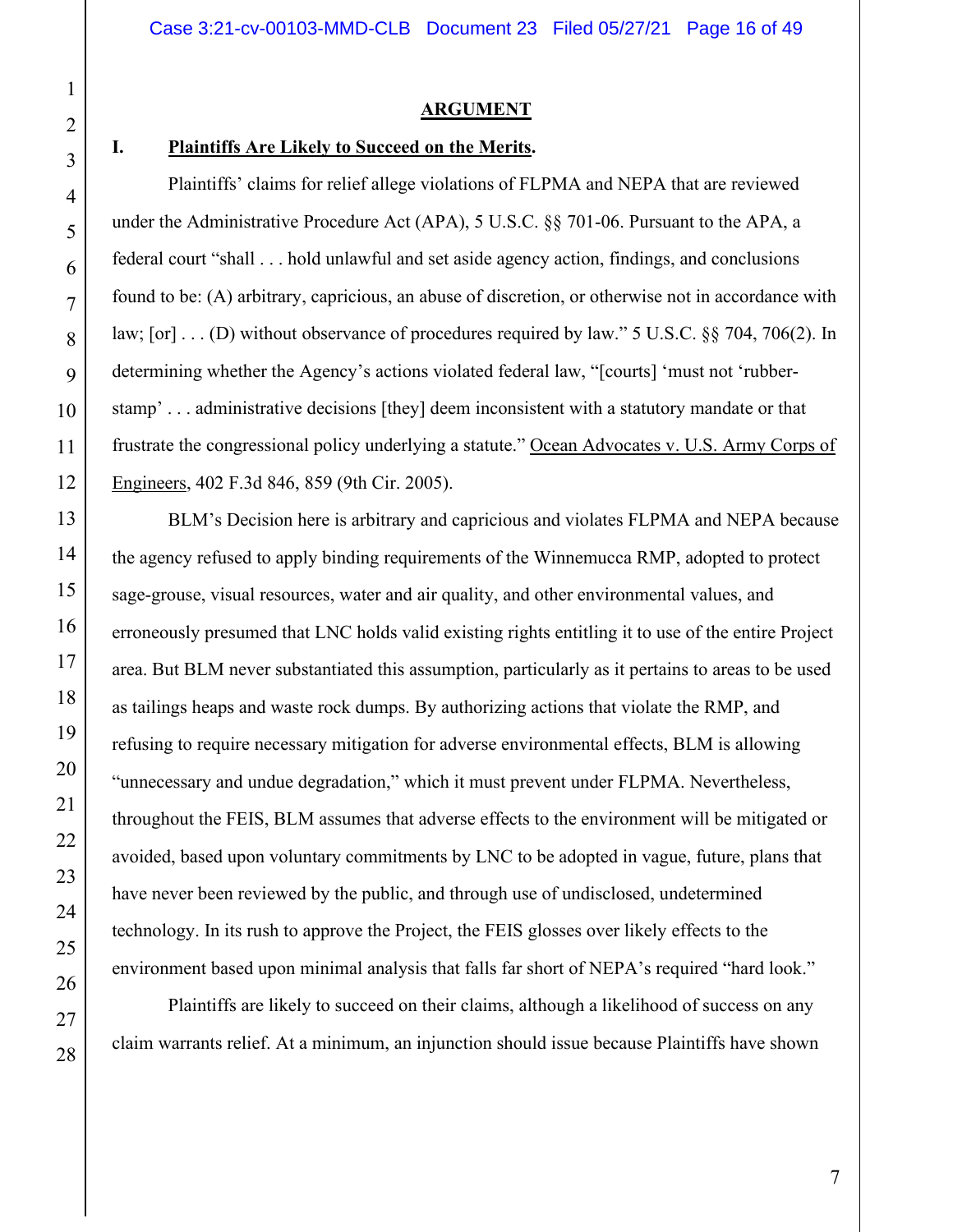"that serious questions going to the merits were raised." Alliance for the Wild Rockies, 632 F.3d at 1134-35.

## **A. Failure to Comply with the Binding Resource Management Plans Under FLPMA**

The Project will not comply with the Winnemucca RMP and related Sage Grouse Approved RMP Amendment (ARMPA) requirements and thus violates FLPMA and its implementing regulations. FLPMA requires that all activities approved by BLM comply with the requirements of binding RMPs, also known as "land use plans." "The Secretary shall manage the public lands under principles of multiple use and sustained yield, in accordance with the land use plans developed by him under section 1712 of this title when they are available." 43 U.S.C. §1732(a). FLPMA requires that: "the public lands be managed in a manner that will protect the quality of scientific, scenic, historical, ecological, environmental, air and atmospheric, water resource, and archeological values." 43 U.S.C. §1701(a)(8).

 Complying with the RMP is required by both the general land use conformity requirement of FLPMA and BLM's duty under FLPMA to "prevent unnecessary or undue degradation" ("UUD") of the public lands. 43 U.S.C. §1732(b). BLM's FLPMA regulations require that all resource management decisions "shall conform to the approved [land use] plan." 43 C.F.R. §1610.5-3(a). BLM defines "conformity" as requiring that "a resource management action shall be specifically provided for in the plan, or if not specifically mentioned, shall be clearly consistent with the terms, conditions, and decisions of the approved plan or plan amendment." Id. §1601.0-5(b). "Consistent" is defined as requiring that decisions "will adhere to the terms, conditions, and decisions of officially approved and adopted resource related plans . . . ." Id. §1601.0-5(c). *See* Or. Natural Res. Council Fund v. Brong, 492 F.3d 1120, 1128 (9th Cir. 2007)(BLM-approved project components "are inconsistent with the Plan and, consequently, violate FLPMA.").

 Complying with the RMP is also required to meet BLM's duty to prevent UUD, which requires BLM to ensure that all environmental protection standards will be met at all times. *See*  43 C.F.R. §3809.5 (definition of UUD prohibited by FLPMA includes "fail[ure] to comply with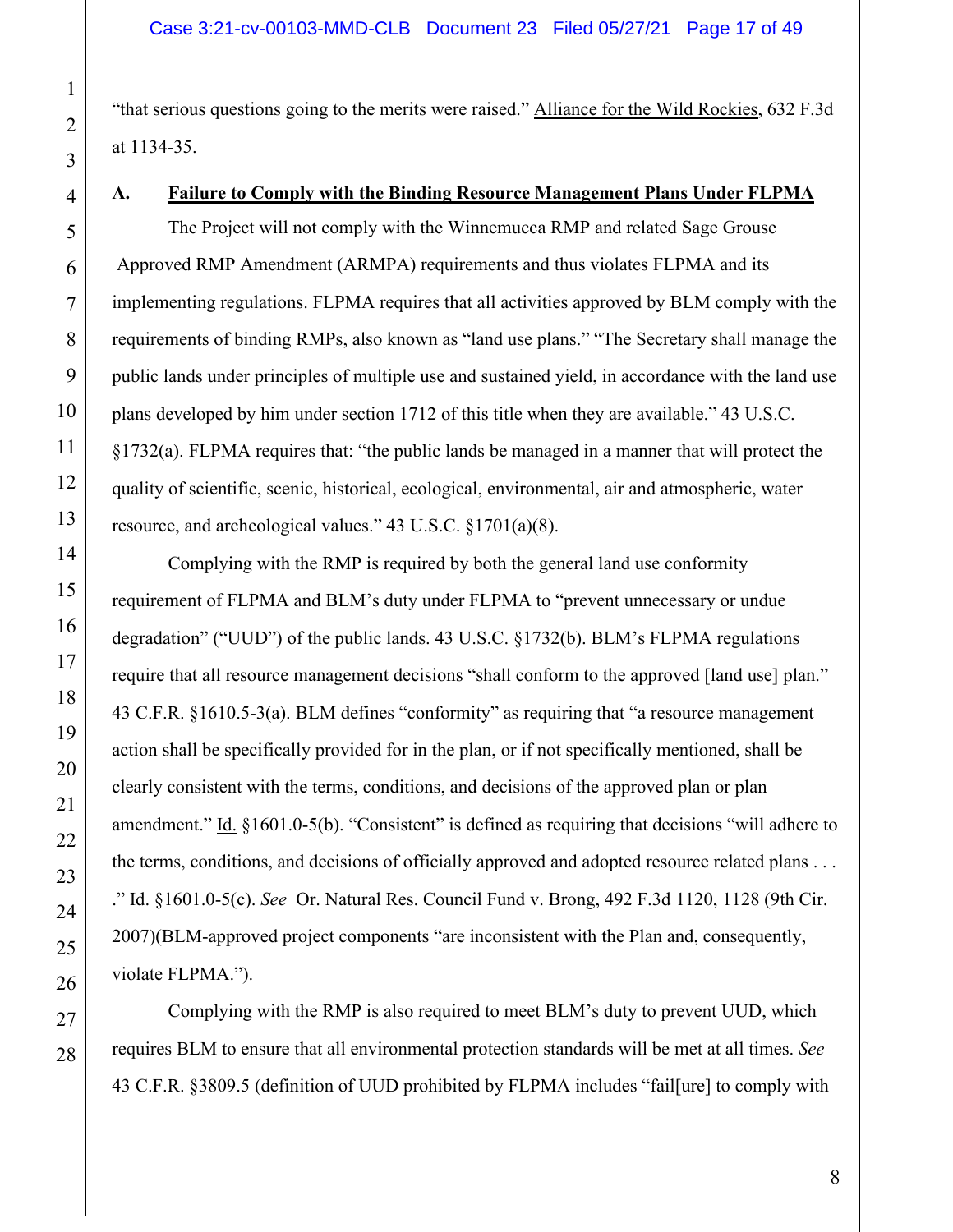one or more of the following: … Federal and state laws related to environmental protection.").

 Mining operations are not exempted from FLPMA's requirement to comply with the environmental protection provisions in the RMP. In Western Exploration v. U.S. Dept. of the Interior, 250 F. Supp. 3d 718, 747 (D. Nev. 2017), this Court held that in the mining context, as well as for other potential uses of public land, RMP standards to protect the greater sage-grouse must be met to comply with BLM's duty to "prevent unnecessary or undue degradation" under FLPMA. This Court rejected a challenge from the mining industry and others and upheld the Interior Department's RMP requirements for sage grouse as part of the UUD mandate:

Defendants [Interior Department et al.] contend that the ''unnecessary or undue degradation'' standard in the statute does not preclude the agency from establishing a more protective standard that seeks improvements in land conditions that ''go beyond the status quo.'' The FEIS states that if actions by third parties result in habitat loss and degradation, even after applying avoidance and minimization measures, then compensatory mitigation projects will be used to provide a net conservation gain to the sage-grouse.'' The Agencies' goals to enhance, conserve, and restore sage-grouse habitat and to increase the abundance and distribution of the species, they argue, is best met by the net conservation gain strategy because it permits disturbances so long as habitat loss is both mitigated and counteracted through restorative projects. If anything, this strategy demonstrates that the Agencies allow some degradation to public land to occur for multiple use purposes, but that degradation caused to sage-grouse habitat on that land be counteracted. The Court fails to see how BLM's decision to implement this standard is arbitrary and capricious.

In sum, Plaintiffs fail to establish that BLM's challenged decisions under FLPMA are arbitrary, capricious, an abuse of discretion, or otherwise not in accordance with law. Western Exploration, 250 F. Supp. 3d at 747 (internal citations omitted). *See also* Mineral Policy Center v. Norton, 292 F. Supp. 2d 30, 49 (D.D.C. 2003)("when BLM receives a proposed plan of operations under the 2001 [and still current] rules, pursuant to Section 3809.420(a)(3), it assures that the proposed mining use conforms to the terms, conditions, and decisions of the applicable land use plan, in full compliance with FLPMA's land use planning and multiple use policies.").

Despite this, BLM based the ROD and FEIS on its erroneous legal position that because LNC has filed mining claims across the site and plans to conduct mining-related operations, BLM (and LNC) are exempt from complying with the applicable RMP requirements—including requirements to ensure LNC mitigates for unavoidable adverse impacts to sage-grouse. BLM's failure to comply with the RMPs thus violates FLPMA and the APA.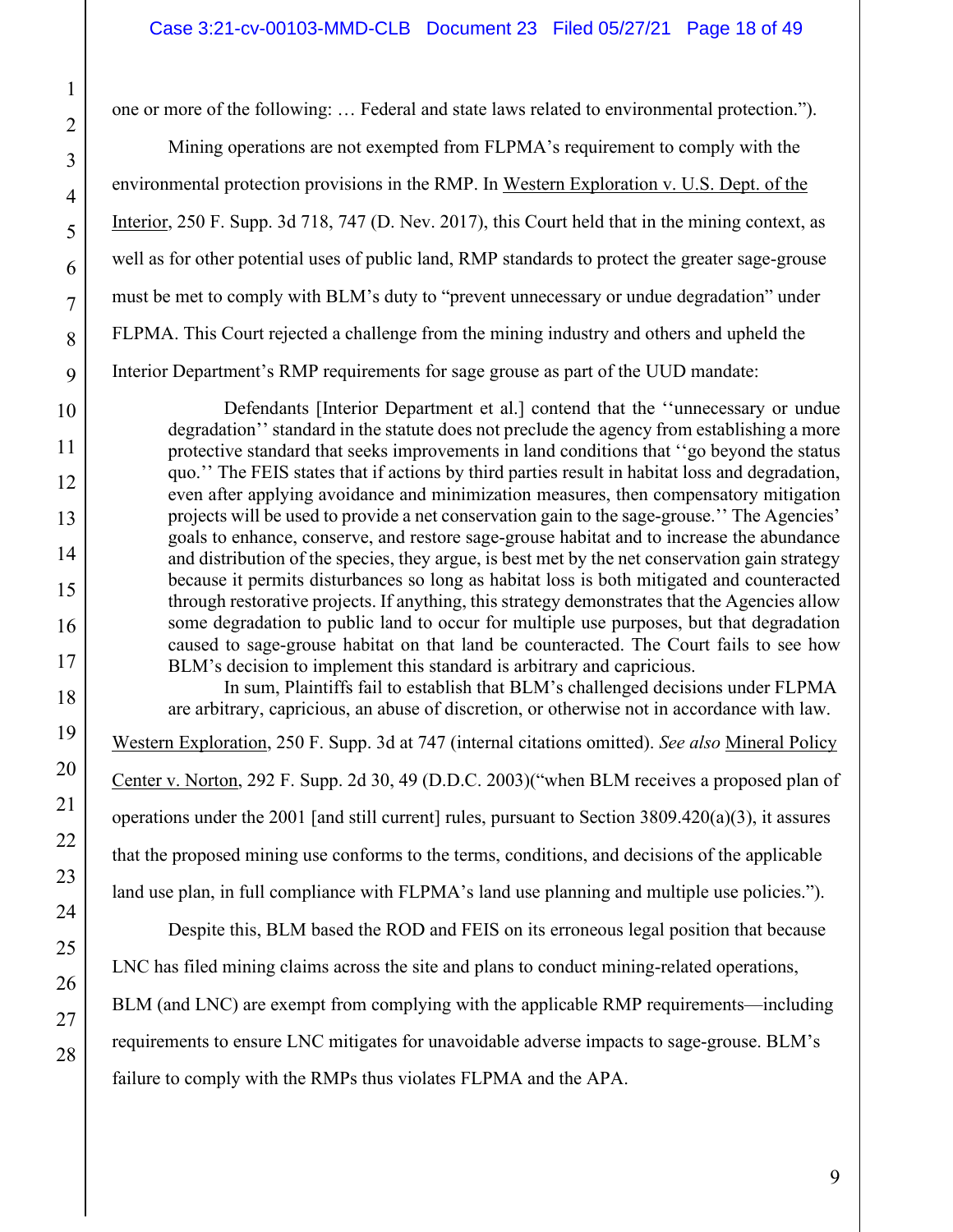28

#### 1. Violation of RMP and FLPMA Requirements to Protect the Greater Sage-Grouse

## *a. The RMP established binding standards to protect sage grouse*

BLM has adopted binding protective standards for sage-grouse in its RMP for the Winnemucca District (Exh. 7) which was amended by the "Record of Decision and Approved Resource Management Plan Amendments for the Great Basin Region" (Great Basin ROD) (Exh. 8). The Great Basin ROD adopted the Nevada and Northeastern California Greater Sage-Grouse Approved 2015 RMP Amendment (ARMPA) (Exh. 9).

Yet because BLM assumed that LNC had "valid existing rights" entitling it to use of the entire area, it did not apply these sage-grouse standards in authorizing the Project. *See* FEIS Appx. N (Exh. 12)(discussed below). By failing to require LNC to comply with the RMP/ARMPA conservation measures, or impose *any* meaningful measures to mitigate the Project's impacts on imperiled wildlife and natural resources, BLM violated FLMPA's mandates that it comply with its own RMP and prevent UUD of the public lands.

 After the U.S. Fish and Wildlife Service (FWS), in 2010, found the sage-grouse was warranted for listing under the Endangered Species Act (ESA) due to inadequate existing regulatory mechanisms in federal land-use plans and its imperiled status across the intermountain West, BLM and the U.S. Forest Service began an inter-agency process to revise land-use plans in sage-grouse range to adopt sage-grouse protection measures. *See* Western Exploration, 250 F. Supp. 3d at 727 (summarizing history); *see also* W. Watersheds Project v. Schneider, 417 F. Supp. 3d 1319, 1325-28 (D. Idaho 2019)(summarizing history through 2019). "Ultimately, on September 16 and 21, 2015, the Agencies issued Records of Decision approving their respective management plan amendments, which govern 67 million acres of federal lands across ten western states." Western Exploration, 250 F. Supp. 3d at 727. The Plan Amendments "guide future land and resource management decisions on lands administered by BLM and the Forest Service." Id.<sup>1</sup> Relying on the strict protection requirements in the RMPs, the FWS found in 2015

<sup>&</sup>lt;sup>1</sup>Although the Trump Administration in 2019 promulgated changes to the 2015 ARMPAs, those changes remain enjoined by the District of Idaho in Western Watersheds Project v. Schneider, 417 F. Supp. 3d 1319 (D. Idaho 2019). Thus, the 2015 ARMPAs are presently in effect. *See also*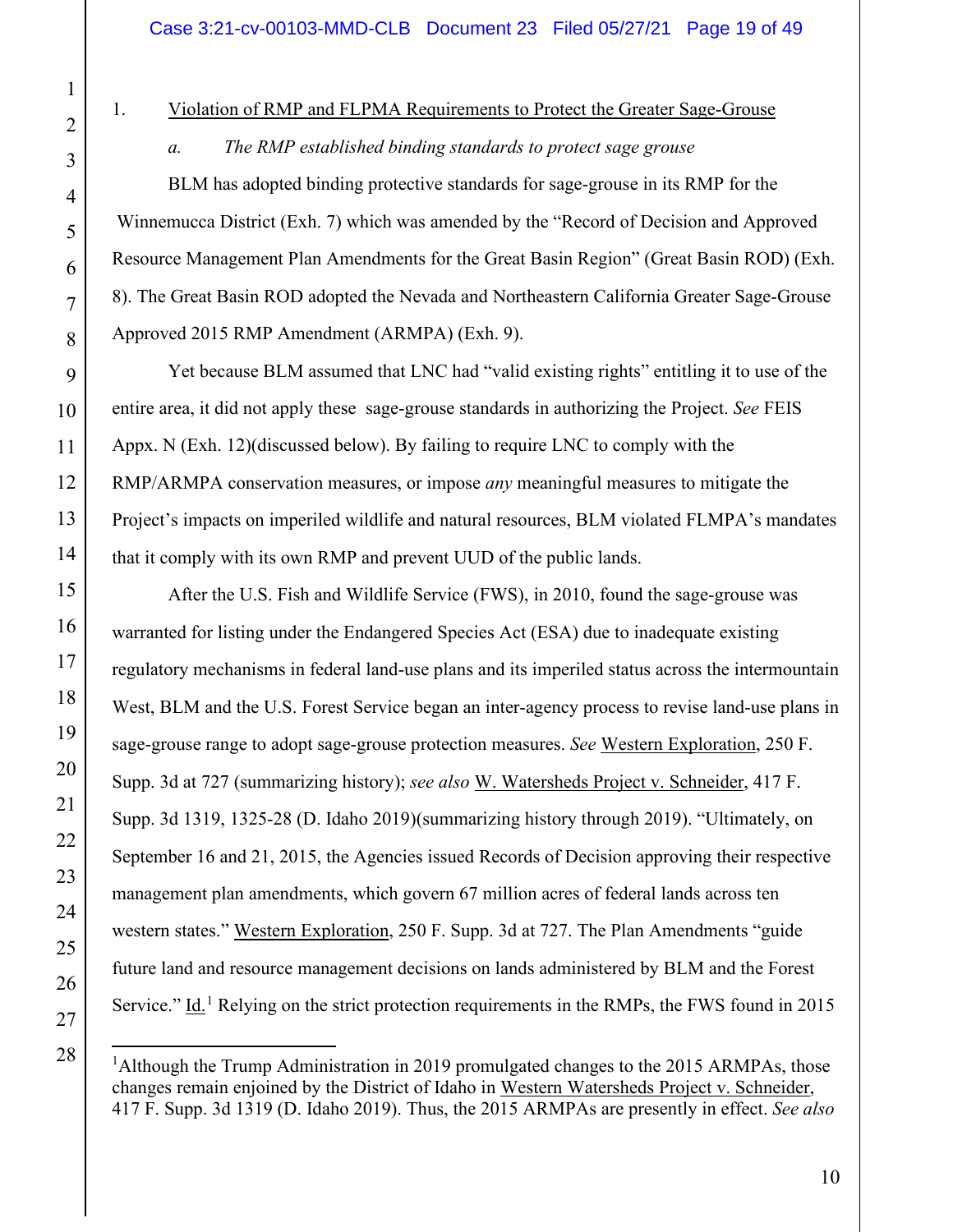that the sage-grouse was not warranted for listing under the ESA. 80 Fed. Reg. 59857-59942 (Oct. 2, 2015).

Because sage-grouse are a landscape species that rely on intact expanses of sagebrush habitat to support their lifecycle, the sage-grouse ARMPAs focused on identifying and protecting key sage-grouse habitats. To this end, the FWS convened a "conservation objectives team," (COT) which, in March 2013, issued a report that identified and mapped sage-grouse "priority areas for conservation" (PACs), maintaining the integrity of which is "the essential foundation for sage-grouse conservation." COT Report at 36 (Exh. 10). In the 2015 ARMPA, BLM identified "Priority Habitat Management Areas" (PHMAs), "General Habitat Management Areas" (GHMAs), and, applicable in Nevada and California, "Other Habitat Management Areas" (OHMAs). PHMAs are "BLM-administered lands identified as having the highest habitat value for maintaining sustainable GRSG populations" which are a subset of the FWS PACs. Great Basin ROD at 1-15 (Exh. 8). The ARMPA established specific management direction and sagegrouse protections in PHMAs, GHMAs, and OHMAs. The Project area lies within the Lone Willow Population Management Unit (PMU). FEIS at 4-43 (Exh. 2). Virtually the entire Lone Willow PMU, including all or nearly all of the Project area, is within the Western Great Basin PAC. Most or all of the Project area is PHMA.<sup>2</sup> FEIS Figures 4.5-11 and -12 (Exh. 10).

 Recognizing the importance of preserving expanses of interconnected sagebrush habitats to sage-grouse conservation, the ARMPA seeks to "avoid, minimize, and mitigate" any effects to sage-grouse by avoiding new disturbance or else minimizing or mitigating any disturbance. Objective SSS 4, ARMPA at 2-6 (Exh. 9). To carry out this objective, the ARMPA requires BLM to first, avoid impacts by working with LNC to locate Project facilities outside of PHMA and GHMA, place surface-disturbing activities in non-habitat or in the lowest quality habitat, or locate Project facilities within or adjacent to existing infrastructure. *See* MD SSS-1 (ARMPA at

Western Exploration, 250 F. Supp. 3d at 750-51 (denying vacatur and injunctive relief).

<sup>&</sup>lt;sup>2</sup>The 2015 ARMPA designated most of the Project area as PHMA, while the 2019 ARMPA designated all of the Project area and habitat south of it as PHMA. FEIS Figures 4.5-11 and -12 (Exh. 10).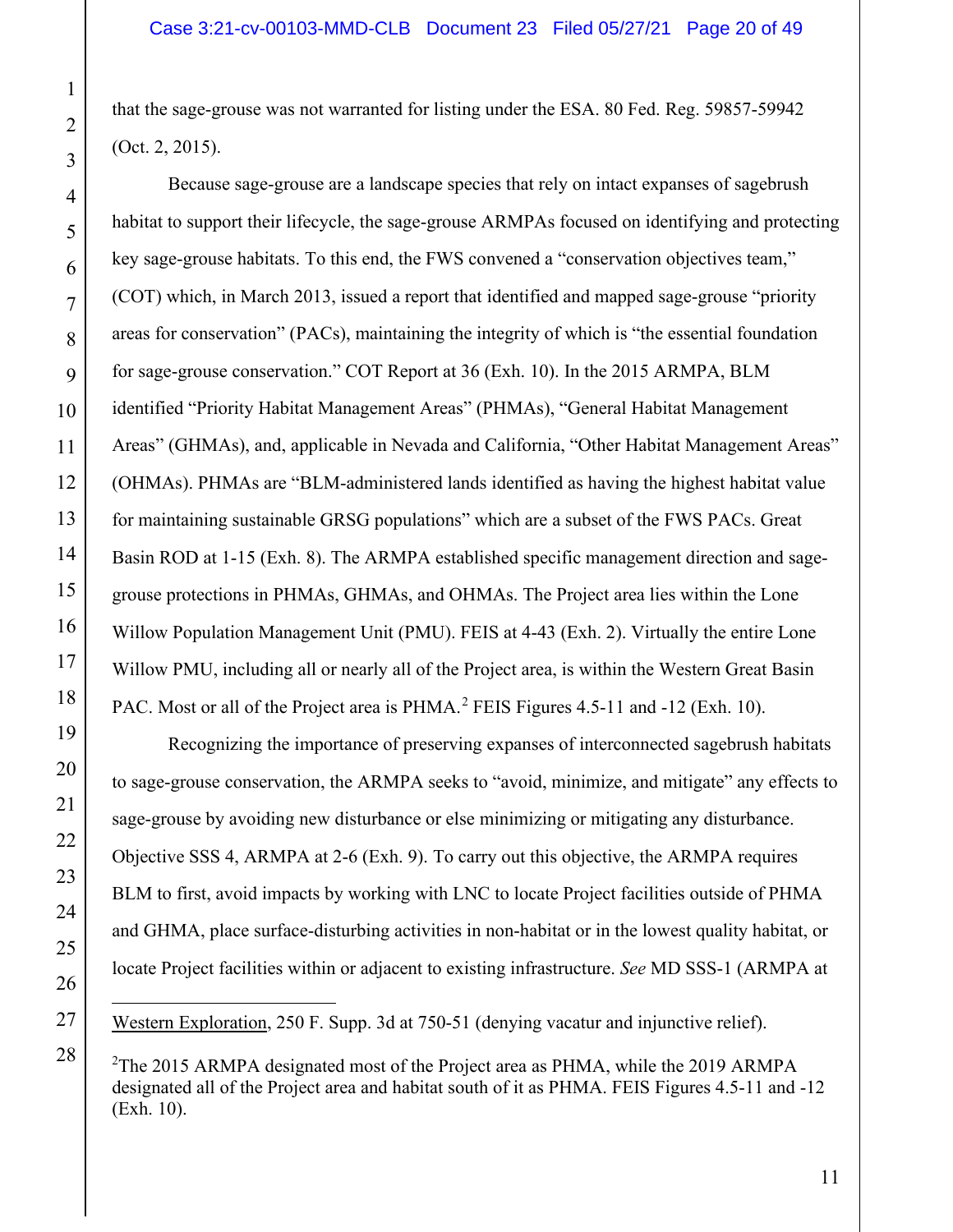2-6) (requiring BLM to do these things "whether in accordance with a valid existing right or not"). Then, to minimize impacts, the ARMPA caps disturbance in PHMA at 3 percent at both the PMU scale and the project scale. *See* FEIS Appx. N at N-5 (discussing MD SSS 2A)(Exh. 12). As this Court noted: "Under the BLM Plan, a 3 percent human disturbance cap immediately applies to lands classified as PHMA." Western Exploration, 250 F. Supp. 3d at 737. The ARMPA includes "Required Design Features" (RDFs) and other conservation measures to minimize impacts to sage-grouse from developments. ARMPA Appendix C (Exh. 13).

 *b. BLM failed to apply the RMP habitat protection and design standards* 

 In approving the Project, BLM has not demonstrated that it avoided or minimized impacts to sage-grouse. Indeed, it jettisoned the disturbance cap requirement, even though BLM admits that disturbance in the Project area **already** surpasses the 3 percent threshold beyond which no further disturbance may be authorized. The Project will disturb 1.12 percent of PHMAs within the PMU and will raise disturbance in the Project area from 4.4 percent to 12 percent. FEIS at N-5, N-17 (Exh. 13). In fact, the Project would completely span the southeastern portion of the PMU, severing the southernmost portion of the PMU from the rest of the PMU. *See* FEIS Figure 4.5-1 (Exh. 10). BLM never convened a technical team to determine whether the Project can be modified to a "net conservation gain" to the species, as is required to meet the criteria for an exception to the three percent disturbance cap. Fed. Defs.' Ans. ¶ 79, ECF No. 17.

 BLM also did not apply the ARMPA's RDFs (Exh. 13) or other requirements to minimize disturbance to sage grouse. MD SSS 2B (ARMPA at 2-8, Exh. 9). The RDFs include lek buffer distances, MD SSS 2D (Id.) and seasonal restrictions to manage surface-disturbing activities and uses to prevent disturbances to sage-grouse during seasonal life-cycle periods. MD SSS 2E (Id. at 2-8 to 2-9). The ARMPA also includes strict noise limits and requires that BLM authorizations limit noise from activities to a maximum of 10 decibels above ambient sound levels at least 0.25 miles from active and pending leks, from 2 hours before to 2 hours after sunrise and sunset during the breeding season. MD SSS 2F (Id. at 2-9). Where habitat or populations "triggers" are reached, as is the case in the Lone Willow PMU where the Project lies,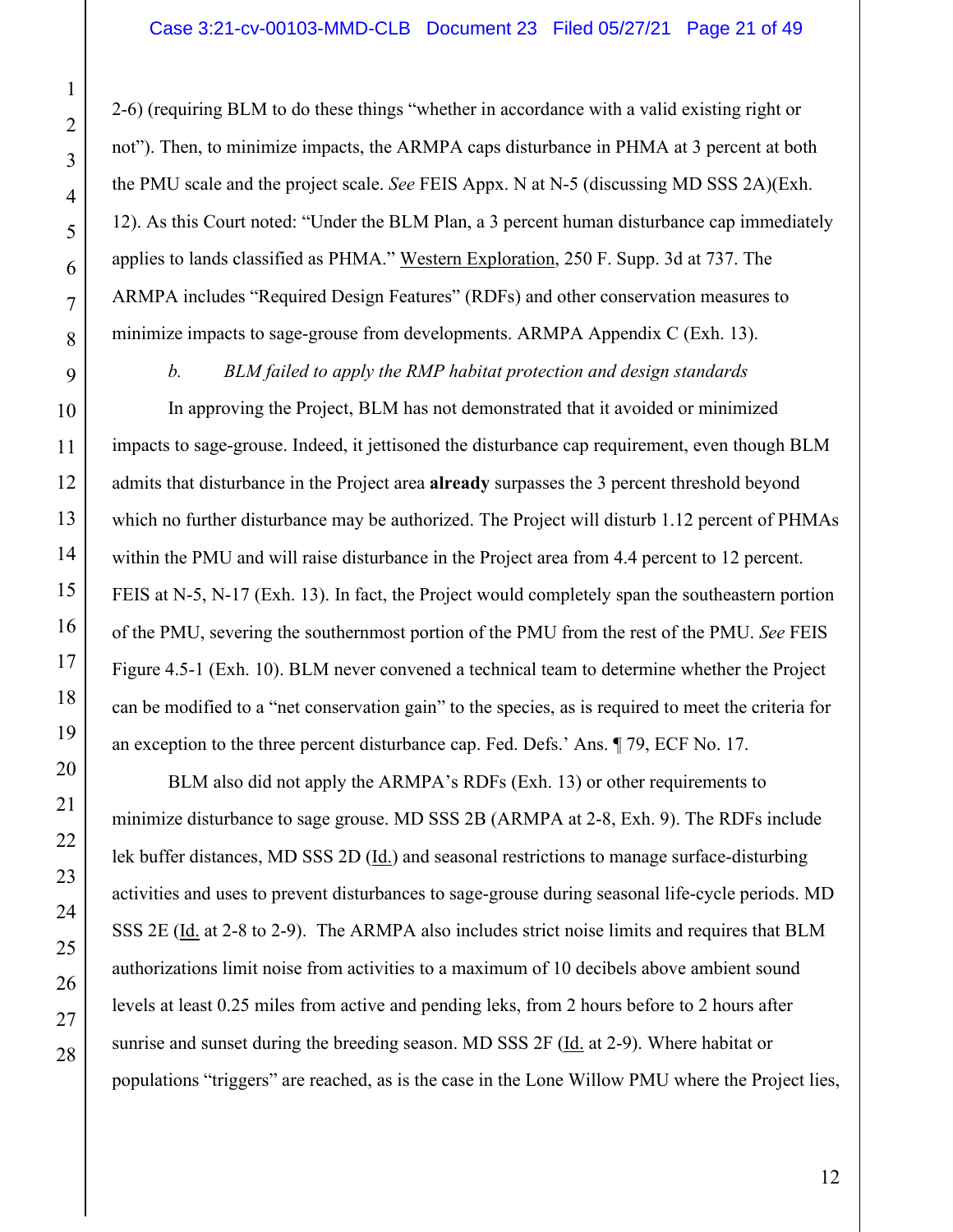| $\overline{c}$ |
|----------------|
| 3              |
| $\overline{4}$ |
| 5              |
| 6              |
| $\overline{7}$ |
| 8              |
| 9              |
| 10             |
| 11             |
| 12             |
| 13             |
| $\frac{1}{4}$  |
| 15             |
| 16             |
| 17             |
| 18             |
| 19             |
| 20             |
|                |
|                |
|                |
| Δ              |
|                |
| $\lambda$      |
|                |
| $^{28}$        |

1

BLM must take additional management or mitigation actions set forth in MD SSS 17 through 24.

Instead of requiring these measures to minimize impacts, BLM simply claimed:

The proponent has proposed a suite of applicant-committed environmental protection measures into their Proposed Action, which incorporate Design Features and Management Decisions from the 2015 [ARMPA]. Proposed locatable minerals resource projects are not subject to the application of seasonal restrictions identified in the [ARMPA].

Appx. N at N-9 (Exh. 12). But a closer look at these "design features" reveals that LNC refused

to apply, and BLM did not require, *any* of the RDFs for locatable minerals projects. *See* Appx.

N, Tables N.3, N.4 (N-11- N-15). Those RDFs include measures that would have helped offset

noise impacts, loss of connectivity, and impacts to sage-grouse seasonal habitats from long-term

groundwater drawdown from the mine, for instance:

Install noise shields to comply with noise restrictions (see Action SSS 7) when drilling during the breeding, nesting, brood-rearing, and/or wintering season. Apply GRSG seasonal timing restrictions when noise restrictions cannot be met. (LOC 1).

Cluster disturbances associated with operations and facilities as close as possible, unless site-specific conditions indicate that disturbances to GRSG habitat would be reduced if operations and facilities locations would best fit a unique special arrangement. (LOC 2).

Address post reclamation management in reclamation plan such that goals and objectives are to protect and improve sage-grouse habitat needs. (LOC 5).

FEIS, Appx. N, Table N.4, N-15. BLM dismissed all these measures as "not applicable," without

explanation. *See* id.

BLM's failure to apply conservation measures to minimize impacts to sage-grouse will

have significant impacts to sage-grouse. For instance, NDOW, in comments to BLM, stated that

the Project would violate the noise limits in the ARMPA and could have significant negative

effects on the Montana-10 and Pole Creek 01 leks, which would harm sage-grouse at the

population level:

The calculations predict that **project related noise at these leks will exceed BLM ARMPA standards** and result in potential impacts. Increased noise at sage-grouse leks has been shown to have negative effects on lek attendance, with likely implications to sagegrouse populations. Current research indicates that as noise levels reach 10 dBA L50 above natural background levels (Pre-Project L90), sage-grouse lek attendance declines and lek abandonment can occur. Thus, **the anticipated project related noise increases at Montana-10 and Pole Creek 01 could have significant negative effects on these leks and the Lone Willow PMU.** Based on average lek attendance, the Montana-10 lek is one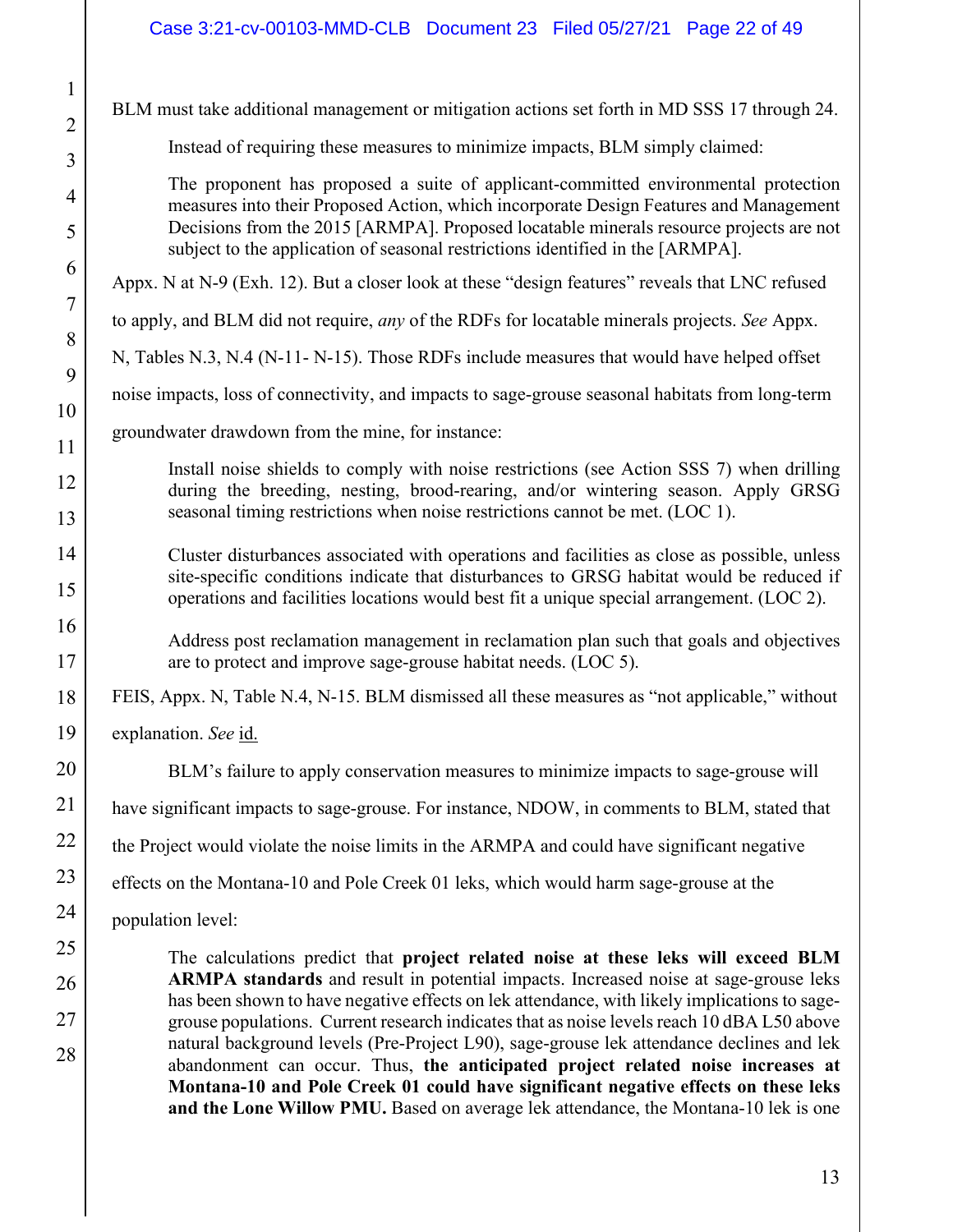of the three largest leks in the Lone Willow PMU and **the loss of this lek would likely be of high consequence to greater sage-grouse populations.**

FEIS at R-184 (comment #P830)(emphasis added)(Exh. 5). In response, BLM relied on a potential future "noise monitoring plan" to purportedly reduce these impacts. Id. But, as NDOW noted, such future potential plans would not ensure that the ARMPA noise standards would be met: "While we appreciate DEIS's inclusion of noise reduction measures and restricting high noise activities to times less critical to wildlife, **this does not change the model's predictions that important thresholds will be exceeded.**" Id. (emphasis added). In light of these exceedances, NDOW recommended that additional details for monitoring, mitigation, and adaptive management be determined in advance of the Final EIS to address the noise impacts on these leks.

 Instead of complying with NDOW's request, BLM claimed that any monitoring plan or mitigation was purely voluntary and that it did not have to apply the ARMPA standards:

Development of a noise monitoring plan may help in identifying activities that produce high noise levels and recommend timing restrictions during critical breeding periods (March-May); however, **these measures would be** *voluntary* **actions. The proposed project is a non-discretionary 43 CFR 3809 action and BLM's discretion is limited to preventing unnecessary and undue degradation, and** *may not impose timing or operational restrictions directed under the 2015 GRSG ARMPA***.** 

FEIS at R-184 to 185 (Response to NDOW comment #P831)(emphasis added).

Thus, BLM dismissed its obligation to comply with the sage-grouse ARMPA requirements, based on the unsubstantiated assertion that they are "not applicable" because LNC's mining claims at the site confer "valid existing rights." *See, e.g.,* FEIS at 4-45 (Ex. 2), N-25, N-6, N-9, N-18, Table N.4 (Exh. 12). Yet, outside of the fact that LNC has staked mining claims across the Project site, BLM has offered no evidence that those claims are "valid" or that BLM has determined whether the lands underlying these claims, especially the thousands of acres to be buried by the waste/tailings dumps, satisfy the Mining Law's strict test for "valid existing rights." *See* discussion below.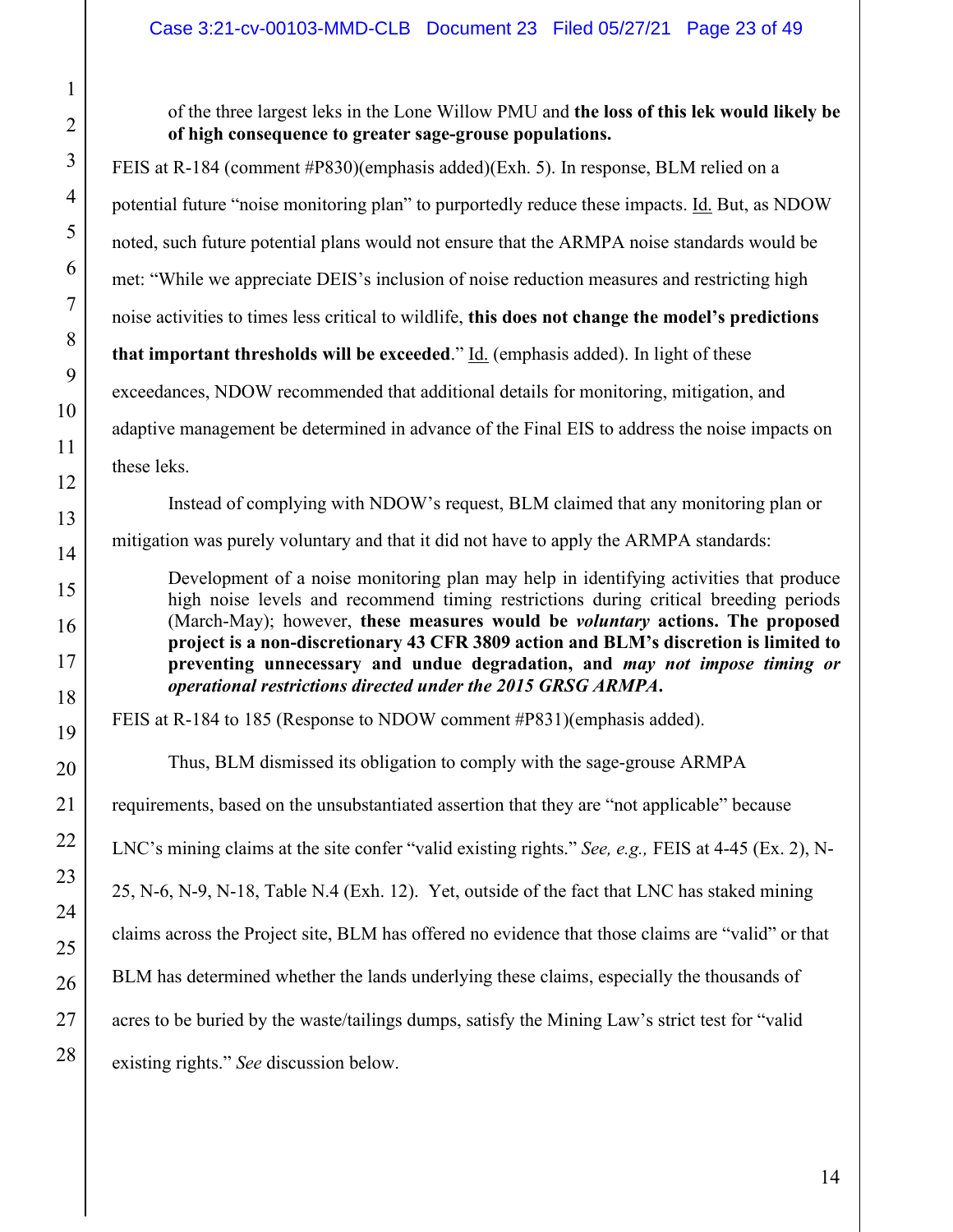*c. BLM failed to ensure mitigation that provides a "net conservation gain" to sage grouse.* 

Even if BLM could show that LNC has "valid existing rights" on all the Project lands, and impacts cannot be avoided, the ARMPA nevertheless requires that BLM "ensure mitigation that provides a net conservation gain to the species," such as the use of the State of Nevada Conservation Credit system. MD SSS 2B (PHMA) (ARMPA at 2-7, 2-8). In Western Exploration, this Court highlighted "that **if actions by third parties result in habitat loss and degradation, even after applying avoidance and minimization measures, then compensatory mitigation projects will be used to provide a net conservation gain to the sage-grouse**." 250 F. Supp. 3d at 747 (emphasis added). As this Court stated, the RMP's "goals to enhance, conserve, and restore sage-grouse habitat and to increase the abundance and distribution of the species, … is best met by the net conservation gain strategy because it permits disturbances so long as habitat loss is both mitigated and counteracted through restorative projects." Id.

But here, BLM approved the Project without *any* mitigation plan in place at all, let alone a plan to mitigate to a net conservation gain standard. While the FEIS generally outlines two mitigation plan options in Appendix N, the ROD commits LNC to only consider mitigation measures sometime in the future, long after the public NEPA review process ended in 2020:

LNC will continue to consult with the BLM and the Nevada Department of Conservation and Natural Resources (DCNR) Sagebrush Ecosystem Technical Team (SETT) on a mitigation plan based on the Habitat Quantification Tool analysis. The mitigation plan will be developed by the SETT consistent with the Nevada Conservation Credit System or other applicable state requirements.

ROD at 11 (Exh. 1). There is no mitigation plan actually in place.

Further, both of the mitigation plan options mentioned in the FEIS are wholly inadequate. For example, the first option mentioned involves the purchase of temporary conservation credits. FEIS at N-25 (Exh. 12). But that plan involves no permanent conservation credits to offset the effects of permanent groundwater drawdown from the mine that will affect surface water used by sage-grouse in the Project area for the foreseeable future. FEIS at 4-54 (Exh. 2). And, the conservation credits are "not intended to offset effects to other resources, such as impacts to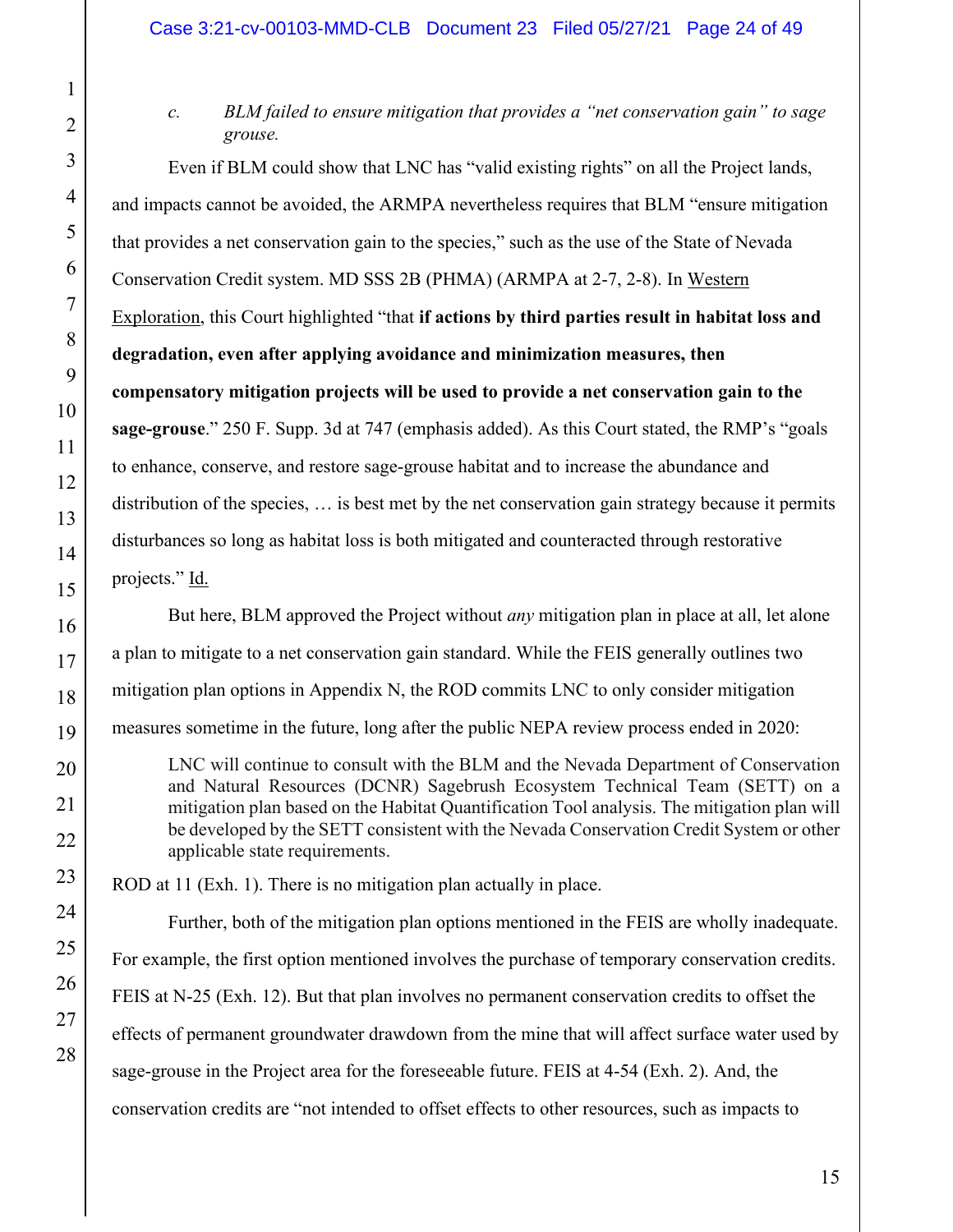riparian and water resources, or impacts from noise." FEIS, N-25. BLM declined to require the noise mitigation and monitoring recommended by NDOW, so those impacts would go entirely unaddressed under the first option.

Meanwhile, the second option, described in three sentences in the FEIS Appendix N, relies on to-be-determined "habitat enhancement" projects, including, potentially, "noxious weed treatments, pinon-juniper removal, water developments, sagebrush and forb seeding, and wildfire prevention fuel breaks." FEIS at N-25. Some of these types of projects may be harmful to sagegrouse and neither option describes how a net conservation gain would be achieved – because there is no specific plan in place. Thus, BLM did not require the mandated "compensatory mitigation projects [that] will be used to provide a net conservation gain to the species." Western Exploration, 250 F.Supp.3d at 747.

BLM is not free to disregard FLPMA's requirements, including the requirement to comply with its own RMP, by relying on vague, unverified "valid existing rights" in this way. Nor may it approve the Project with no mitigation plan in place. BLM's failure to avoid, minimize, and mitigate impacts to sage-grouse, in violation of the RMP, thus violates FLPMA.

## 2. Violation of RMP Visual Resource Protection Requirements

BLM also exempted the Project from the Winnemucca RMP's Visual Resource protection standards. FLPMA mandates the protection of scenic values, requiring that "the public lands be managed in a manner that will protect the quality of the ... scenic ... values...." 43 U.S.C. §1701(a)(8). "[N]atural scenic … values" are one of the resources for which public land should be managed. 43 U.S.C. §1702(c). The RMP implements these mandates by requiring that projects authorized by BLM must comply with the following: for "Visual Resources (VRM) Goal: Manage public land actions and activities to provide protection of the visual values and scenic quality of existing landscapes consistent with the Visual Resource Management (VRM) class objectives." Winnemucca RMP at 2-44 (Exh. 7). "The objective of Visual Resource Management (VRM) is to manage public lands in a manner which would protect the quality of the scenic (visual) values of these lands." FEIS at 4-98 (Exh. 2). Most of the project site is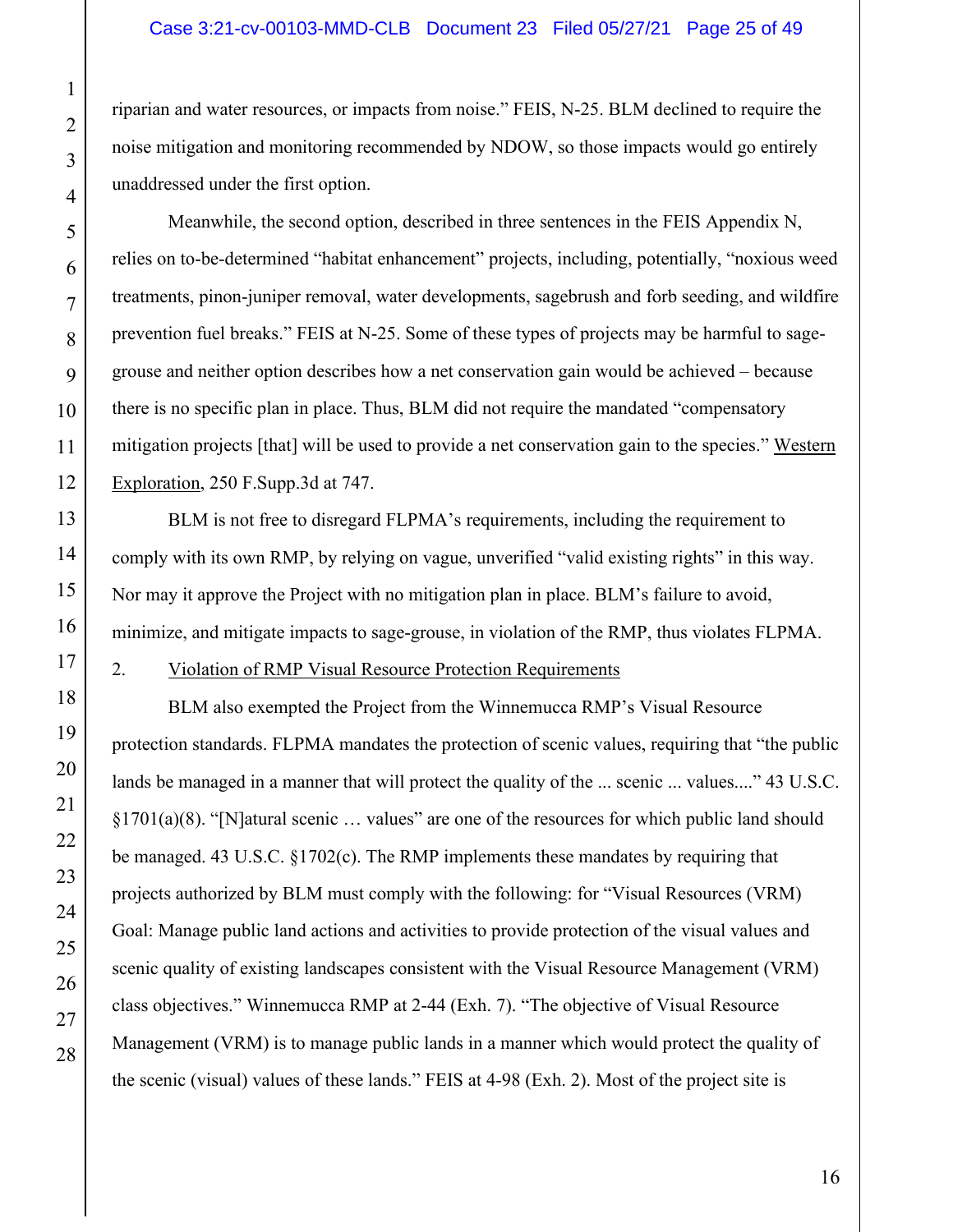# Case 3:21-cv-00103-MMD-CLB Document 23 Filed 05/27/21 Page 26 of 49

protected under VRM Class II. "The objective of VRM Class II is to retain the existing character of the landscape, while keeping the level of change to the characteristic landscape low." FEIS at 4-99. BLM admits that the Project will violate these VRM requirements in the RMP:

**Overall, the construction and operation of the Proposed Alternative would not meet the current VRM Class II objectives, and would not conform with the existing ROD/RMP** (see Section 1.5.3). The existing character of the landscape would not be retained, and the level of change to the characteristic landscape would be noticeable and likely attract the attention of the casual observer.

FEIS at 4-101 (emphasis added). As detailed above, under FLPMA, BLM cannot approve

actions that will violate its RMP. In response to Plaintiffs' extensive comments highlighting how

the Project would violate the VRM requirements of the RMP, BLM simply stated: "Thank you

for your comment," with no analysis or response. *See* Comments P645-656, FEIS at Appx. R at

143-146 (Exh. 5). This is a bald dismissal, not a response.<sup>3</sup>

BLM had previously understood that, because the Project would violate the RMP's VRM

standards, in order to legally approve the Project, it would have to amend the RMP to remove

these requirements:

A Land Use Plan Amendment addressing visual resources would be included with the Project and analyzed in the EIS if visual resource issues cannot be mitigated during the exploration, construction, and operation of the Project to conform with the visual resource management class-2 designation in the current RMP, approved in 2015.

BLM's Notice of Intent to prepare the EIS. 85 Fed. Reg. 3413, 3414 (Jan. 21, 2020).

Yet BLM never amended the RMP, despite admitting that the Project would violate the

RMP standards. Neither the ROD nor the FEIS explain why the RMP was never amended, as

BLM stated it was required to do in its Federal Register Notice, or how BLM can approve a

Project that violates the Visual Protection Standards in the RMP.

 $3$  This also violates the agency's duties under NEPA to fully respond to all substantive comments. BLM "shall assess and consider" and "shall respond" to comments. 40 C.F.R. §1503.4(a). "Consider" means "to investigate and analyze; 'consideration' encompasses an affirmative duty to investigate and compile data, and a further duty to incorporate that data into a detailed reasoned analysis." City of Davis v. Coleman, 521 F.2d 661, 679 (9th Cir. 1975). Responding to significant public comments is a "fundamental tenet of administrative law." NRDC v. EPA, 859 F.2d 156, 188 (D.C. Cir. 1988).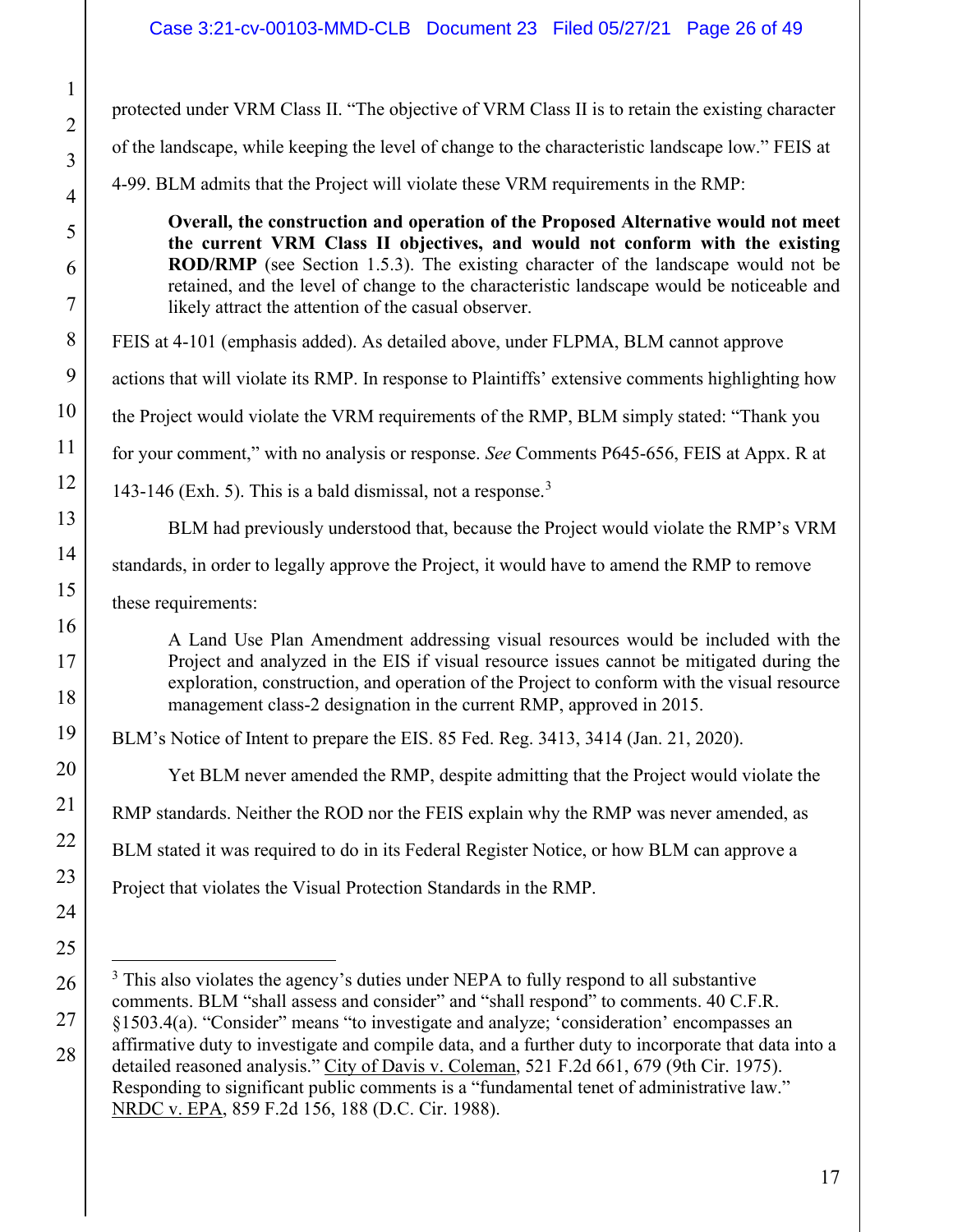26

27

28

# 3. BLM Cannot Violate the RMPs Based on an Unsupported Belief that LNC Has "Valid Existing Rights" under Federal Mining Laws to Permanently Occupy Public Lands

 BLM based the FEIS and ROD on the mistaken view that LNC's filing of mining claims at the site exempts BLM from complying with the RMPs because LNC has "valid existing rights" to permanently occupy much of the Project site under the 1872 Mining Law. *See, e.g.,* FEIS at 4-45 (Exh. 2); N-25, N-6, N-9, N-18, Table N.4 (Exh. 12). Yet "valid existing rights" can only accrue to the company if it satisfies the requirements of the Mining Law for occupancy and possession rights. "A mining claimant has the right to possession of a claim only if he has made a mineral discovery on the claim." Lara v. Secretary of the Interior, 820 F.2d 1535, 1537 (9th Cir. 1987). *See also* Davis v. Nelson, 329 F.2d 840, 845 (9th Cir. 1964)("right to occupation and purchase of the lands" is limited to only those lands "in which valuable mineral deposits are found.")

 The ROD authorizes LNC to permanently occupy the public lands with the placement of the waste rock, stockpiles, and tailings waste on the company's mining claims. Yet the Mining Law limits the permanent use and development of mining claims on public lands to only those lands that contain a "valuable mineral deposit": "All **valuable mineral deposits** in lands belonging to the United States … shall be free and open to exploration and purchase, **and the lands in which they are found** to occupation and purchase." 30 U.S.C. §22 (emphasis added).

 "If there is no valuable mineral deposit beneath the purported unpatented mining claims, the unpatented mining claims are completely *invalid* under the 1872 Mining Law, and no property rights attach to those invalid unpatented mining claims." Ctr. for Biological Diversity v. U.S. Fish and Wildlife Serv., 409 F. Supp. 3d 738, 748 (D. Ariz. 2019)(emphasis in original)(vacating federal approval of mining project). This economic test for claim validity necessarily includes the consideration of all costs necessary to develop, process, transport, and market the mineral, including costs to protect public land and the environment. "[I]t must be shown that the mineral can be extracted, removed and marketed at a profit." U.S. v. Coleman*,*  390 U.S. 599, 602 (1968).

Under the APA, BLM must support its assumption that LNC has "valid existing rights" on its mining claims based on evidence in the record: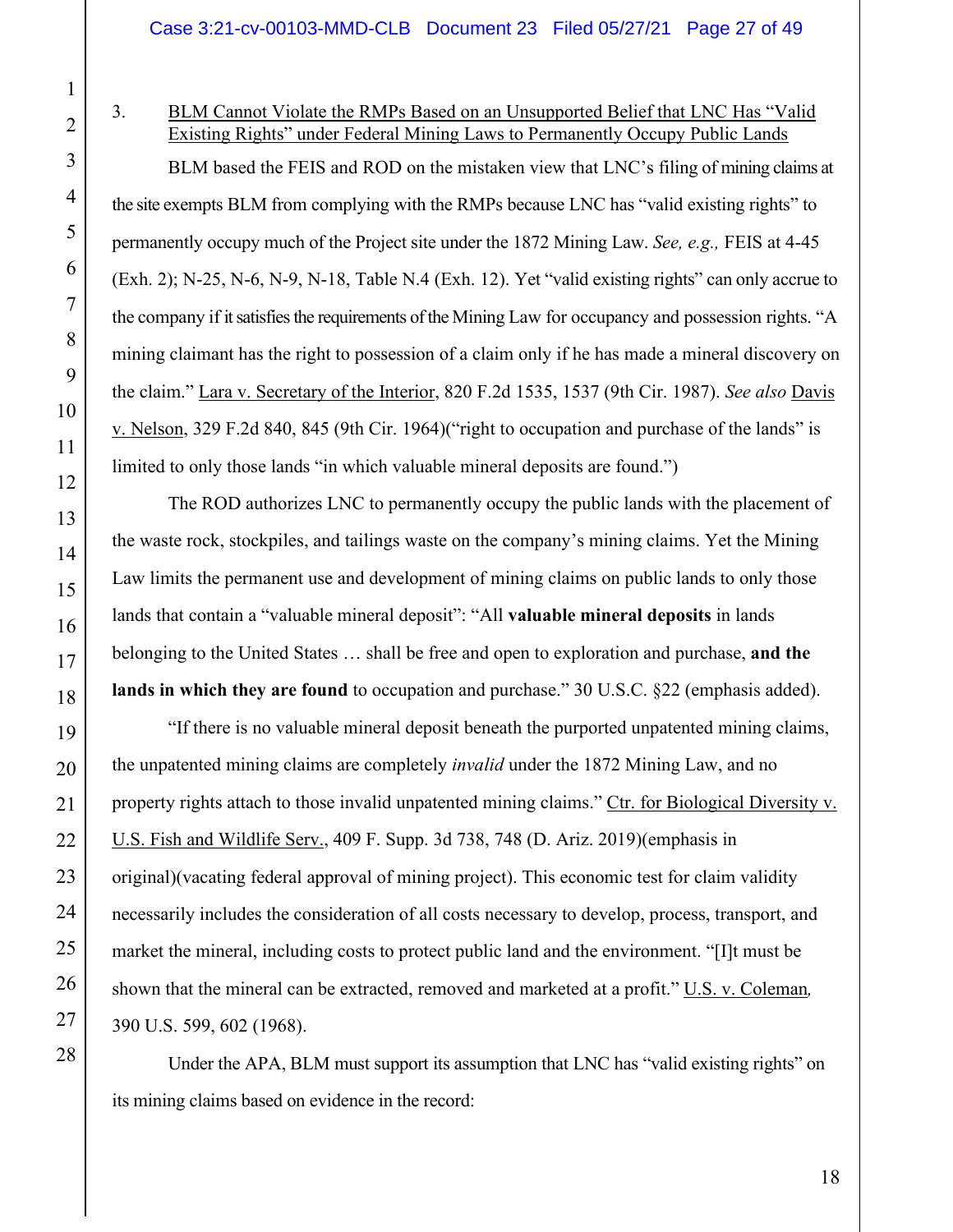Any decision made without first establishing a factual basis upon which the [agency] could form an opinion on surface rights would entirely ignore an important aspect of this problem. *See State Farm*, 463 U.S. at 43 [Motor Vehicles Mfrs. Ass'n of U.S. v. State Farm Mut. Auto Ins. Co., 463 U.S. 29 (1983)]. Likewise, **a grant to use the surface when the administrative record shows such a right does not exist would contravene the [agency's] duty to protect the [public lands] from depredations and offer an opinion that runs contrary to the evidence.**

Center for Biological Diversity, 409 F. Supp. 3d at 758 (emphasis added).

Yet BLM has not inquired into whether the claimed lands to be used for the waste and tailings dumps and other non-extractive operations contain valuable mineral deposits under the Mining Law – the statutory prerequisite for "valid existing rights" to permanently occupy public lands. Indeed, the evidence in the FEIS shows that the lands covered by these claims do not contain the requisite valuable deposit of a locatable mineral (i.e., those minerals subject to claiming under the 1872 Mining Law), but rather mere "common varieties" of rock and stone which are not locatable (i.e., cannot be legitimately claimed) under the Mining Law. *See* Surface Resources and Multiple Use Act of 1955, 30 U.S.C. § 611. There is no support in the FEIS and ROD for BLM's position that LNC has satisfied the Mining Law's requirements for "valid existing rights" to use and possess public lands for permanent disposal of mine waste, stockpiles, and tailings, and BLM may not evade complying with its own RMP by broadly claiming LNC possesses "valid existing rights" entitling it to use the entire Project area.

# **B. Failure to Prevent "Unnecessary or Undue Degradation" to Protected Wildlife**

 FLPMA mandates that BLM "take any action necessary to prevent unnecessary or undue degradation of the lands." 43 U.S.C. §1732(b)(the "UUD standard"). This duty is "the heart of FLPMA [that] amends and supercedes the Mining Law." Mineral Policy Center, 292 F. Supp. 2d at 42. BLM cannot approve a mining project that would cause UUD. 43 C.F.R. §3809.411(d)(3) (iii). "FLPMA's requirement that the Secretary prevent UUD supplements requirements imposed by other federal laws and by state law." Ctr. for Biological Diversity v. Dept. of Interior, 623 F.3d 633, 644 (9th Cir. 2010).

 As part of preventing UUD, BLM must ensure that all operations comply with the Performance Standards found at §3809.420. *See* 43 C.F.R. §3809.5 (definition of UUD,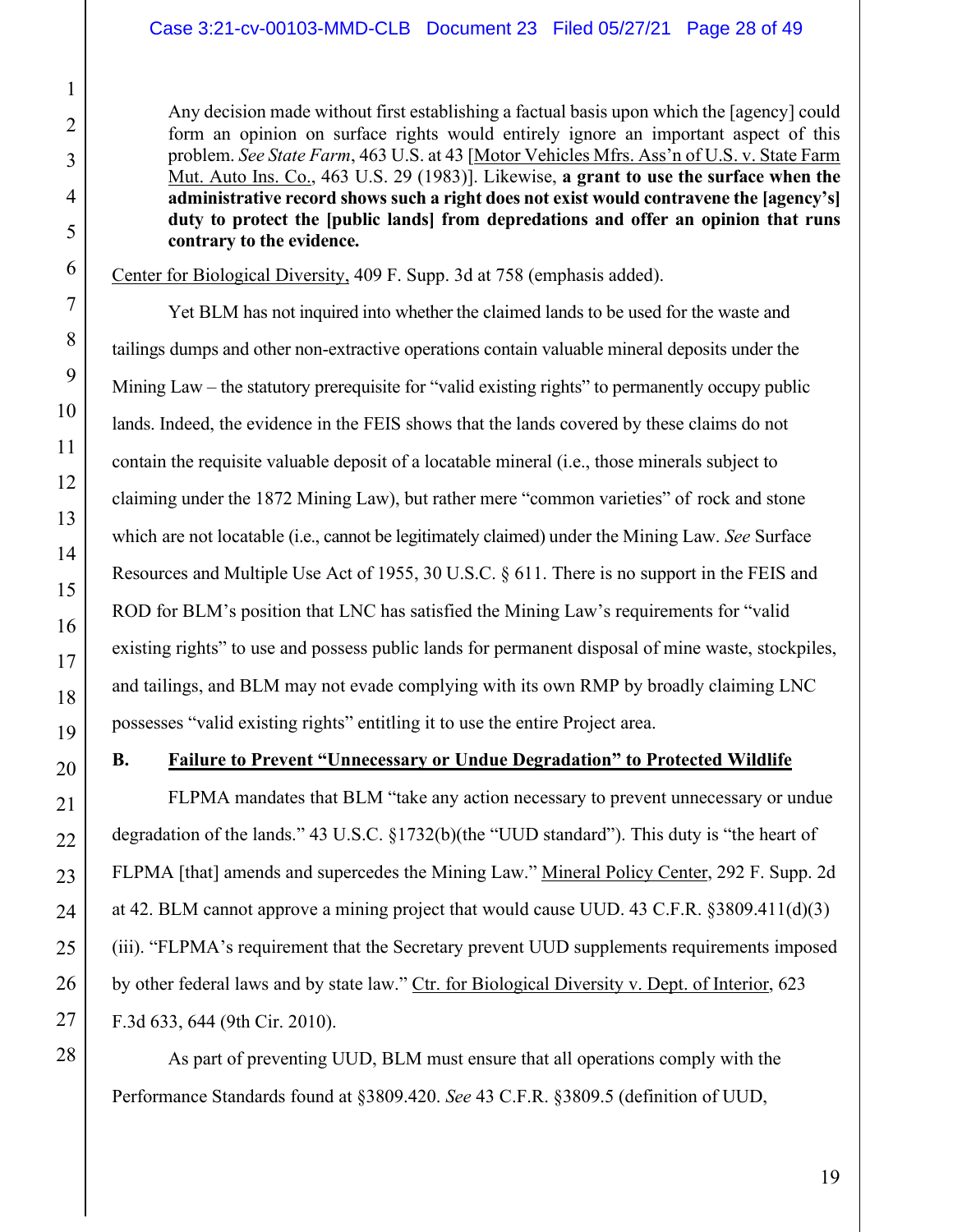## Case 3:21-cv-00103-MMD-CLB Document 23 Filed 05/27/21 Page 29 of 49

specifying that failing to comply with the Performance Standards constitutes UUD). One of the most important Performance Standards requires BLM to ensure that all operations comply with all environmental protection standards. *See* 43 C.F.R. §3809.5 (definition of UUD includes "fail[ure] to comply with one or more of the following: … Federal and state laws related to environmental protection.").

 Even if BLM's unsupported assumption that LNC holds "valid existing rights" were correct, BLM's duty to prevent UUD would still require the agency to impose mitigation measures to protect imperiled wildlife, including the ARMPA mandate to "avoid, minimize, mitigate" impacts to sage-grouse. *See* Western Exploration, 250 F. Supp. 3d at 747 (RMP sagegrouse standards must be met to comply with BLM's duty to "prevent unnecessary or undue degradation" under FLPMA). As the Interior Department has stated:

Although other Federal and State agencies regulate various aspects of mining under other statutes, BLM has its own responsibilities under FLPMA and the mining laws to protect the resources and values of the public lands from unnecessary or undue degradation. …

[S]ections  $302(b)$  and  $303(a)$  of FLPMA, 43 U.S.C. 1732(b) and 1733(a), and the mining laws, 30 U.S.C. 22, provide the BLM with the authority to require mitigation. **Mitigation measures fall squarely within the actions the Secretary can direct to prevent unnecessary or undue degradation of the public lands. An impact that can be mitigated, but is not, is clearly unnecessary.**

65 Fed. Reg. 69998, 70053 (November 21, 2000)(Preamble to BLM's 43 C.F.R. Part 3809

mining regulations)(emphasis added).

In addition to the ARMPA requirements, as part of its duties to prevent UUD to public

land resources under FLPMA, BLM has established a national policy to protect designated

Special Status Species (also known as Sensitive Species) such as the sage-grouse.<sup>4</sup>

The objectives of the BLM special status species policy are: A. To conserve and/or recover ESA-listed species and the ecosystems on which they depend so that ESA protections are no longer needed for these species. B. **To initiate proactive conservation measures that reduce or eliminate threats to Bureau sensitive species to minimize the likelihood of and need for listing of** 

<sup>&</sup>lt;sup>4</sup> The Greater Sage-Grouse is included on BLM' Nevada Sensitive and Status Species List occurring in the Winnemucca District (Exh. 21).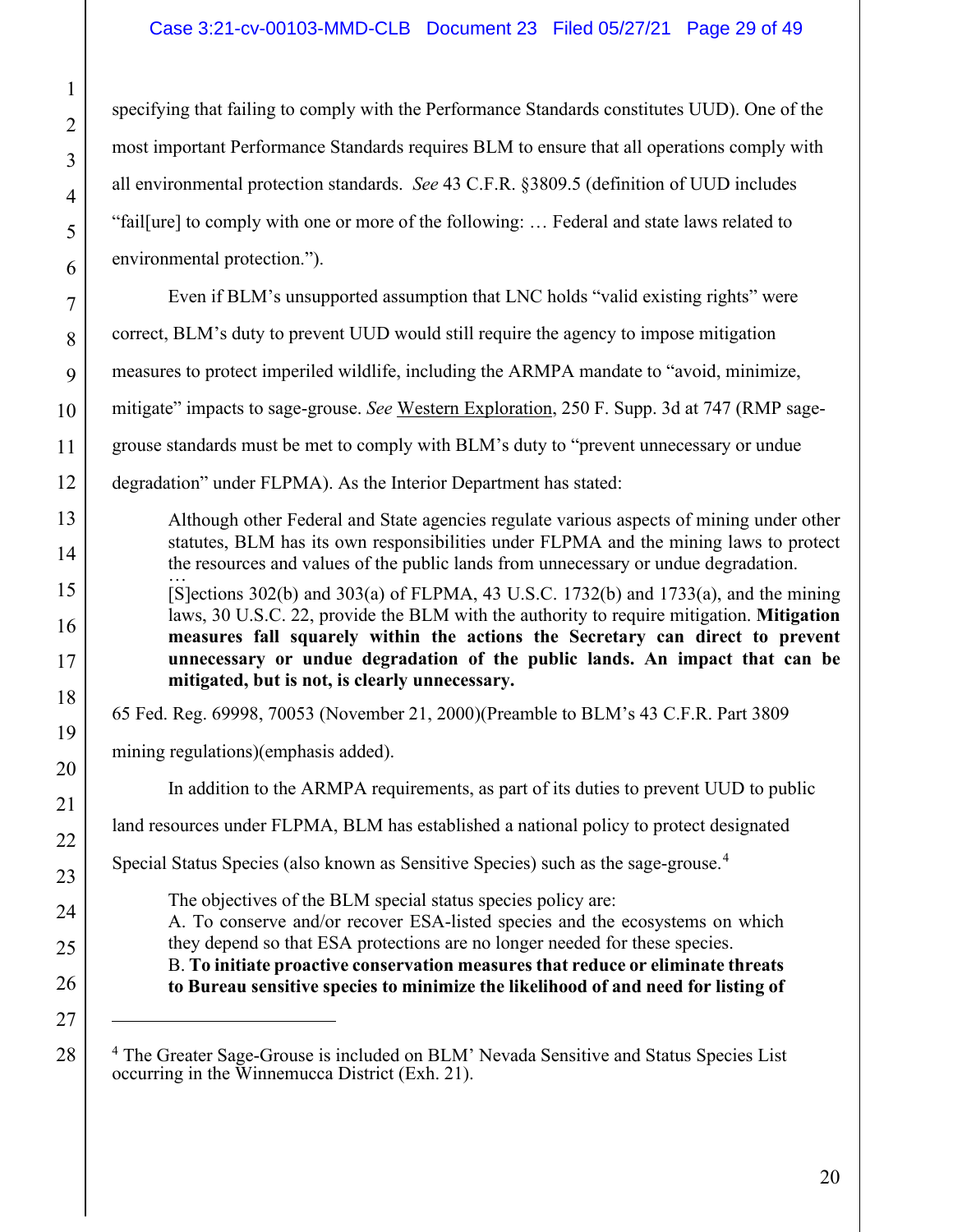## **these species under the ESA.**

Special Status Species Mgmt. Manual 6840 at 3 (emphasis added)(Exh. 15). As DOI/BLM stated to this Court, the "net conservation gain" standard, and the Special Status Species requirements, are implemented to comply with BLM's FLPMA duty to protect sage-grouse:

This standard complies with BLM's policy for special status species, which calls for "special management consideration to promote . . . conservation and reduce the likelihood and need for future listing under the ESA" and for practices that "*improve* the condition of the species' habitat on BLM-administered lands." BLM Manual 6840 - Special Status Species Management) (emphasis added); *accord* 43 U.S.C. §1701(a)(8). Seeking a net gain to Sage-Grouse habitat is fully consistent with FLPMA's guiding principles.

Federal Brief in Western Exploration, at 26 (Exh. 16).

As detailed above, BLM never analyzed or required mitigation to achieve this "net conservation gain," never instituted "practices that 'improve the conditions of the species habitat," and never "call[ed] for 'special management consideration to promote conservation'" for sage-grouse or otherwise complied with the agency's Sensitive Species requirements in BLM Manual 6840 (Exh. 15). Nor did BLM meet these requirements for other designated Sensitive Species, as discussed in more detail below. By failing to mitigate for impacts to imperiled species, BLM is illegally authorizing UUD.

18

1

2

3

4

5

6

7

8

9

10

11

12

13

14

15

16

17

19

20

21

22

23

24

25

26

27

28

# **C. Additional Violations of FLPMA and NEPA.**

In reviewing and approving the Project, BLM also violated other requirements of FLPMA, as well as NEPA. NEPA is our "basic national charter for protection of the environment."  $40 \text{ C.F.R. }$   $§1500.1(a)$ .<sup>5</sup> Congress enacted NEPA to ensure that federal agencies (1) consider and evaluate all environmental impacts of their decisions and (2) disclose and provide an opportunity for the public to comment on such environmental impacts. 40 C.F.R. §§1501.2, 1502.5. "NEPA procedures must ensure that environmental information is available to

<sup>5</sup> The national NEPA regulations were recently revised. *See* 85 Fed. Reg. 43304-43376 (July 16, 2020). However, because BLM conducted its NEPA review for this Project before the new regulations became effective, the NEPA regulations existing prior to September 14, 2020, at 40 C.F.R. Part 1500, apply here. *See, e.g.,* FEIS at 5-1, *quoting* 40 C.F.R. §1508.7 for the requirement to analyze, and definition of, "cumulative effects," from the previous NEPA regulations.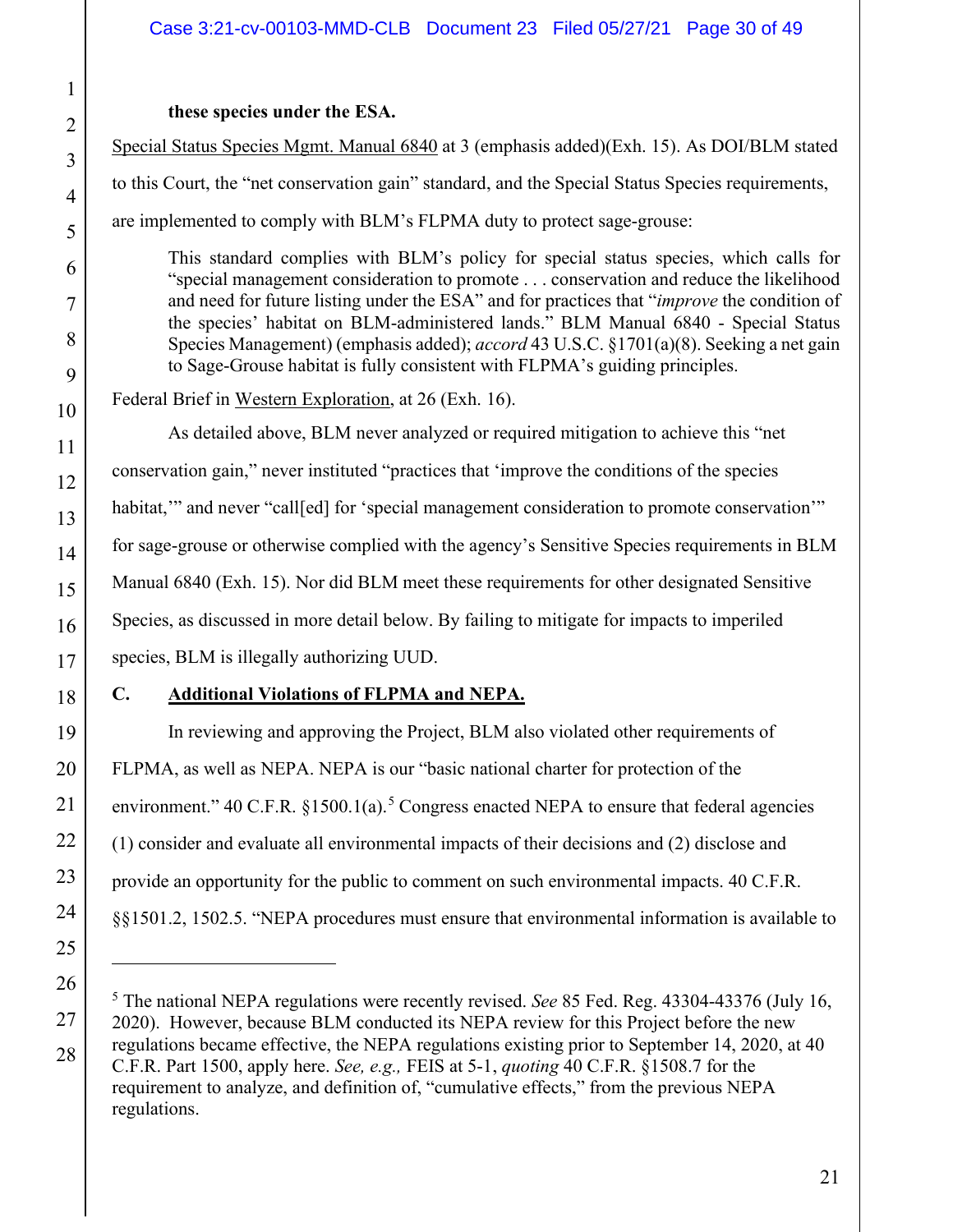public officials and citizens before decisions are made and before actions are taken." 40 C.F.R. §1500.1(b). This review must be supported by detailed data and analysis – unsupported conclusions violate NEPA. *See* N. Plains v. Surface Transp. Bd., 668 F.3d 1067, 1075 (9th Cir. 2011)(conclusions must be supported by reliable studies and analysis). An EIS must include a full and adequate analysis of environmental impacts of a project and alternatives and take a "hard look" at the direct, indirect, and cumulative impacts of the project and its alternatives, resulting from all past, present, and reasonably foreseeable future actions. 40 C.F.R. §§1508.7, 1508.8, 1508.9, 1508.25(c). NEPA requires that the FEIS fully review and determine how the Project will comply with all relevant federal and state environmental and public land laws. *See* 40 C.F.R. §1502.2(d) (requiring an EIS to state how alternatives and decisions "will or will not achieve the requirements of . . . other environmental laws and policies.")

#### 1. Failure to Analyze and Ensure Compliance with Water Quality Standards

 To comply with FLPMA's mandate to prevent UUD, approved projects must comply with all environmental protection policies and requirements—including Federal and state water quality standards. *See* 43 C.F.R. §3809.420(b)(4)("All operators shall comply with applicable Federal and state water quality standards, including the Federal Water Pollution Control Act [Clean Water Act], as amended (30 U.S.C. 1151 *et seq*.)." The Winnemucca RMP also requires compliance with all water quality standards: BLM must "Protect and maintain watersheds so they appropriately capture, retain, and release water of quality that meets State and national standards." RMP at 2-7 (Exh. 7).

BLM failed to meet these requirements because antimony, a harmful pollutant, will be released into the groundwater in violation of water quality standards. "Geochemical modeling results indicate that pore water in [the mine pit] backfill will exceed MCLs [Maximum Contaminant Levels] for longer than 20 pore volumes." FEIS at R-121 (Exh. 5). Because groundwater flowing from the pit would exceed standards, this violates FLPMA and BLM's mining regulations at 43 C.F.R. Part 3809.

1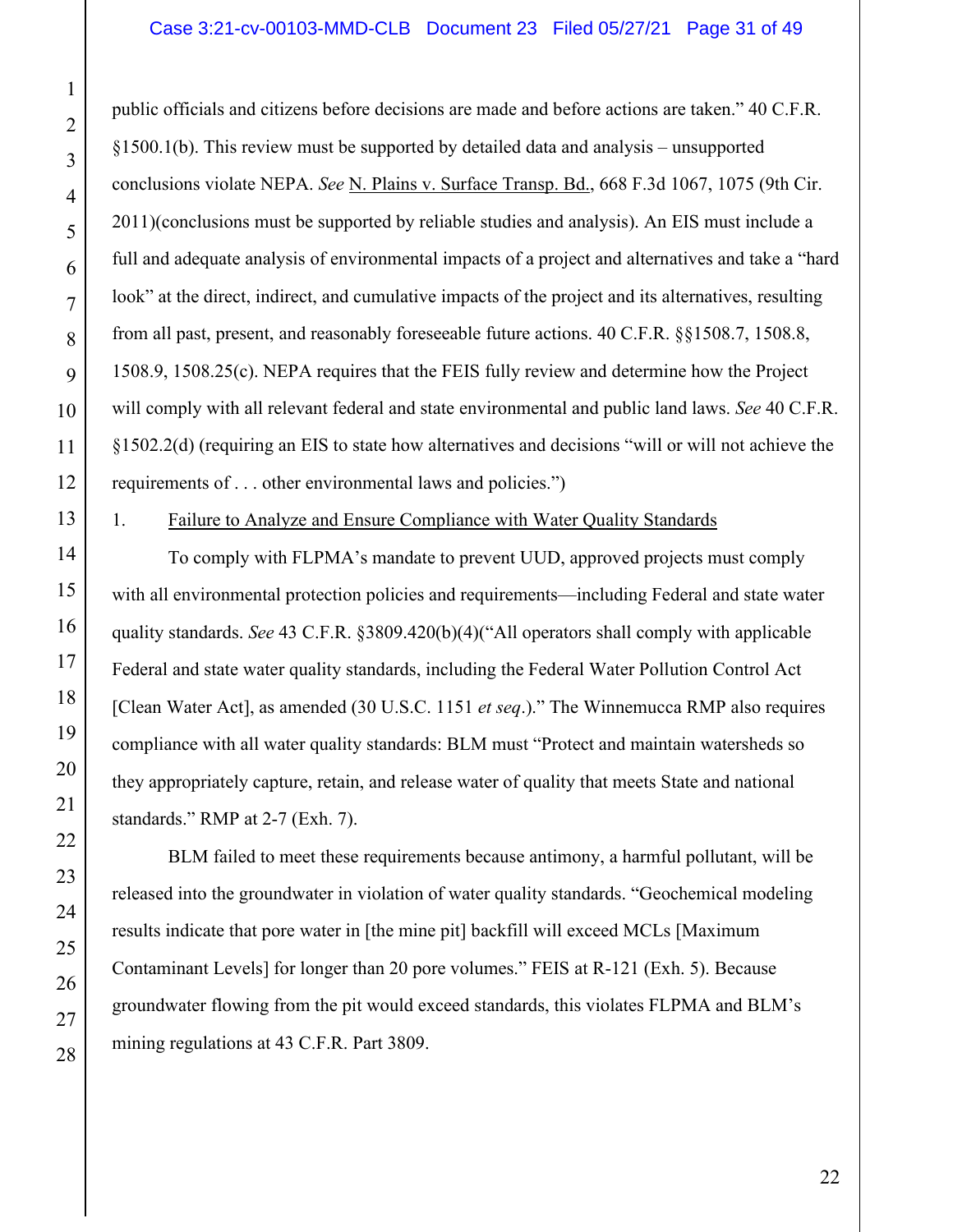To purportedly prevent these violations, the FEIS relies on undefined future plans not subject to public NEPA and FLPMA review. For instance, BLM claims that "[p]otential impacts to groundwater water quality downgradient from the backfilled pit would be addressed as outlined in Mitigation WR-3 provided in Section 4.3.2 of EIS." FEIS at R-122. "Mitigation WR-3" is LNC's "Groundwater Quality Monitoring and Groundwater Quality Management Plans," which states that "in the event that constituent concentrations exceed established regulatory thresholds at one or more established compliance monitoring points, and the exceedance is attributable to contamination originating from mine facilities or operations, LNC would provide the BLM and NDEP with a groundwater quality management plan for review and approval." FEIS at 4-26, Section 4.3.2 "Recommended Mitigation and Monitoring" (Exh. 2). But just as is the case with the sage-grouse mitigation plan, this plan does not exist.

 Plaintiffs specifically requested BLM to provide these plans during the NEPA process for public review, but BLM refused. *See* GBRW Comment P572: "Present a model for an alternative closure option for the backfilled pits that prevents the release of pollutants in a groundwater plume, such as a period of active pumping and treating of pore water until the discharge from the waste-rock backfill is below the groundwater MCLs." FEIS at R-122 (Exh. 5). Since the FEIS predicts the violation of water quality standards, BLM should have provided the public with the agency's plans. BLM's reliance on future plans unreviewed by the public, or BLM, violates NEPA and FLPMA.

 The U.S. Environmental Protection Agency (EPA) also strongly criticized BLM's failure to analyze impacts to water quality, and ensure against any exceedance of water quality standards:

#### Unmanaged Groundwater Quality Degradation

As explained in the Final EIS, **adverse effects to groundwater quality are expected from all action alternatives. Without mitigation, a plume of groundwater exceeding the Nevada Division of Environmental Protection Profile I Reference Values for antimony is expected to flow uncontrolled from the backfilled pit.** According to fate and transport modeling included in the EIS (Appendix P Part 1 p. 125-133), the preferred alternative (Alternative A) would result in a plume extending approximately one-mile (p. 4-26) downgradient of the pit 300-years post-closure at levels still above Profile I (Appendix P Part 1 p. 132-133).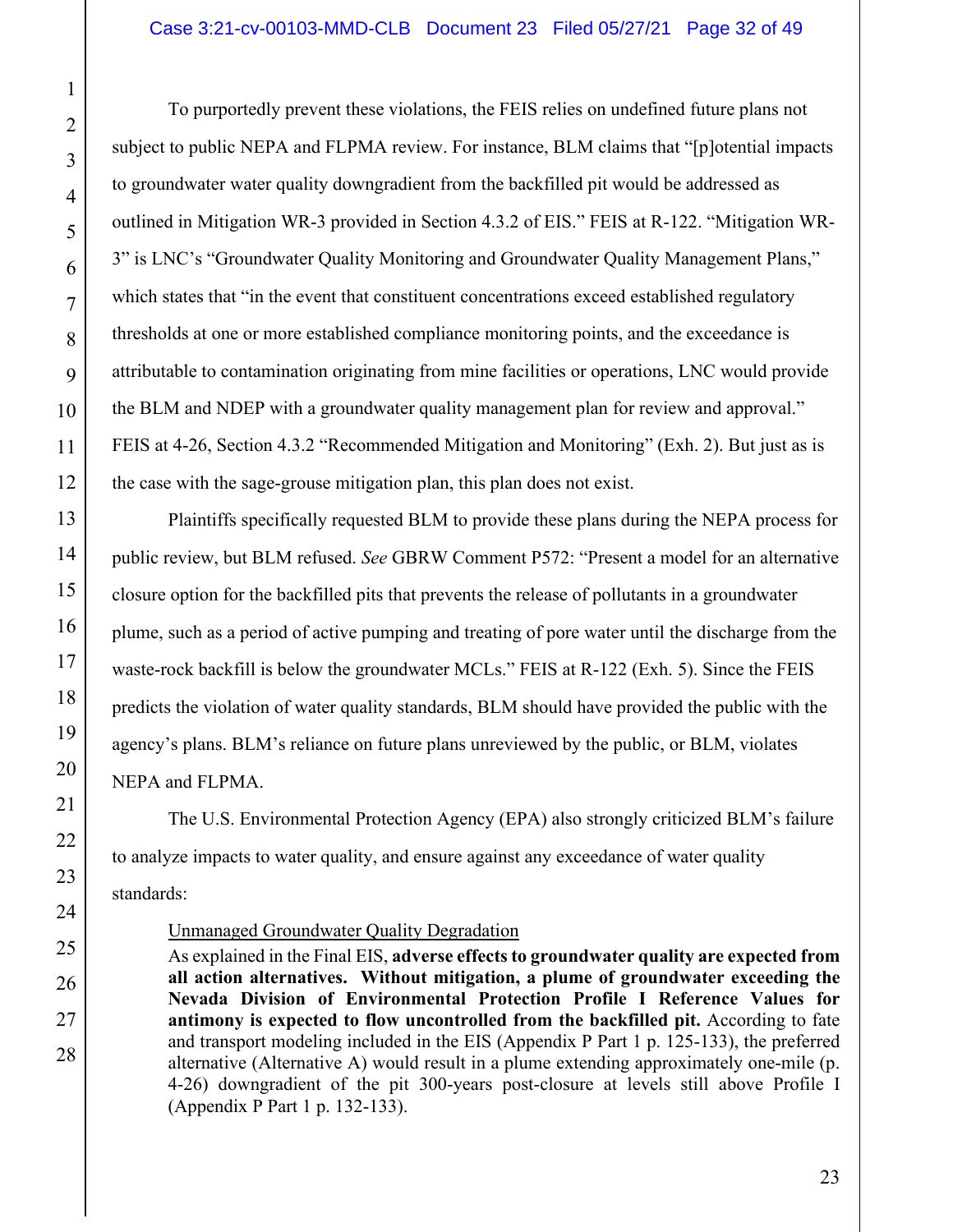1

2

3

4

5

6

7

8

9

11

13

17

18

19

21

22

23

24

25

28

10 12 14 15 16 20 26 27 EPA'S DETAILED COMMENTS ON THE FEIS, at 1, contained in EPA's January 4, 2021 letter to BLM (emphasis added)(Exh.17). EPA further noted that the FEIS failed to adequately review mitigation required to prevent this contamination: While the Final EIS includes three conceptual options that have the potential to mitigate antimony groundwater contamination (Appendix P Part 1 p. 154-159), **the plans are not developed with an adequate level of detail to assess whether or how groundwater quality downgradient from the pit would be effectively mitigated.** In our comments on the Draft EIS, the EPA recommended more detailed information about how effective these potential mitigation options could be, and an evaluation of additional disturbance and impacts from implementing the proposed mitigation options (40 CFR 1508.25(a)(1)(iii)). Id. (emphasis added). EPA also highlighted how BLM failed to respond to these serious concerns: In response, the BLM stated that options for blending/discharge and active treatment "have not been evaluated, and therefore may not be feasible for consideration as mitigation for the Final EIS" (Appendix R p. R-180). **Therefore, conclusions in the Final EIS that groundwater quality management plans would "effectively mitigate impacts to groundwater quality downgradient from the pit" (p. 4-25) are not adequately supported**. Id. (emphasis added). EPA criticized BLM for failing to meet its environmental protection responsibilities at the Mine: "Without detailed information about mitigation and its efficacy, it is unclear how a Record of Decision could state that all practicable means to avoid or minimize environmental harm from the alternative selected have been adopted." Id. EPA also noted that LNC recently submitted a new mitigation plan that purportedly reduces the ground water pollution – but that this plan was submitted long after the NEPA public review process ended: On December 16, 2020, the EPA received a revised version of the Plan of Operation's Appendix H, "Thacker Pass Project Monitoring Plan," during the first Water Resources Technical Advisory Group meeting. **This revised monitoring plan includes a new potential future mitigation option for groundwater quality impacts that was not discussed in the Draft or Final EIS.** Id. (emphasis added). Under NEPA, BLM cannot attempt to fill holes in its analysis with critical reports and mitigation measures that were never subject to public review. Great Basin Resource Watch v. BLM, 844 F.3d 1095, 1104 (9th Cir. 2016). "Such late analysis, 'conducted without any input from the public,' impedes NEPA's goal of giving the public a role to play in the decisionmaking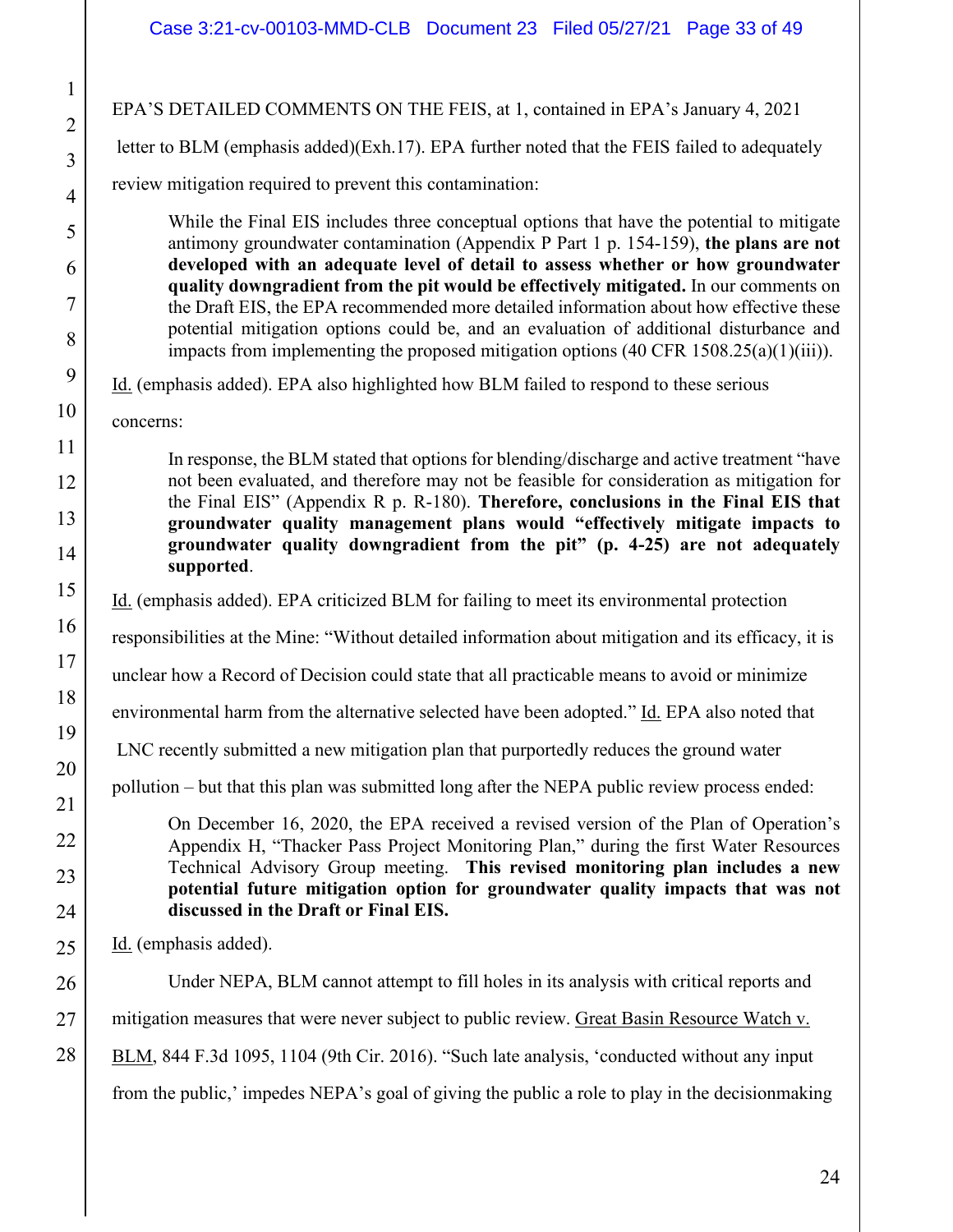process and so 'cannot cure deficiencies' in a [NEPA document]." Or. Natural Desert Ass'n v. Rose, 921 F.3d 1185, 1192 (9th Cir. 2019)(*quoting* Great Basin). *See also* Western Exploration, 250 F. Supp. 3d at 748.

## 2. Failure to Analyze and Ensure Compliance with Air Quality Standards

The FEIS and ROD do not ensure compliance with all applicable air quality standards, as required by FLPMA. Nor did BLM fully review all air quality issues as required by NEPA. Failure to comply with air quality standards violates FLPMA because it constitutes UUD. *See* 43 C.F.R. § 3809.420(b)(4)("All operators shall comply with applicable Federal and state air quality standards, including the Clean Air Act (42 U.S.C. 1857 *et seq*.)." It also violates the Winnemucca RMP, which requires that projects "[m]eet all applicable local, state, tribal and national ambient air quality standards and regulations under the Clean Air Act (as amended)." RMP at 2-6 (Exh. 7).

 In their comments on the DEIS, Plaintiffs specifically raised the serious air quality concerns to BLM, describing how the sulfur dioxide emissions analysis is inadequate. For example, in Table 4.10 (FEIS at 4-78, Exh. 2), BLM claims that in Phase I the facility would emit only 75.8 tons per year (TPY) of sulfur dioxide  $(SO<sub>2</sub>)$  for the 337,895 tons of sulfur anticipated to be burned to produce the sulfuric acid. But as Plaintiffs pointed out, no currentlyexisting technology is capable of achieving these emissions reductions as claimed by BLM/LNC.

Nevertheless, the FEIS assumes these massive emissions reductions will be achieved based upon "state-of-the-art" technology—without identifying what that technology is:

In order to minimize the emissions from the sulfuric acid plant, **LNC has committed to installing a state-of-the-art scrubbing control**, which is above customary industry standard. As a result, the sulfur dioxide and acid mist emissions from the sulfuric acid plant will be well below the emission standards. … **While the exact scrubbing system has not yet been determined**, LNC has committed to installing a control that, at the minimum, meets the emission levels used in this analysis.

FEIS Appx. K, (PDF pp. 18-19)(emphasis added)(Exh. 18). Since the FEIS does not disclose what this technology will be, because it "has not yet been determined," neither the public nor BLM can fairly assess the likely effectiveness on this unknown technology as mitigation for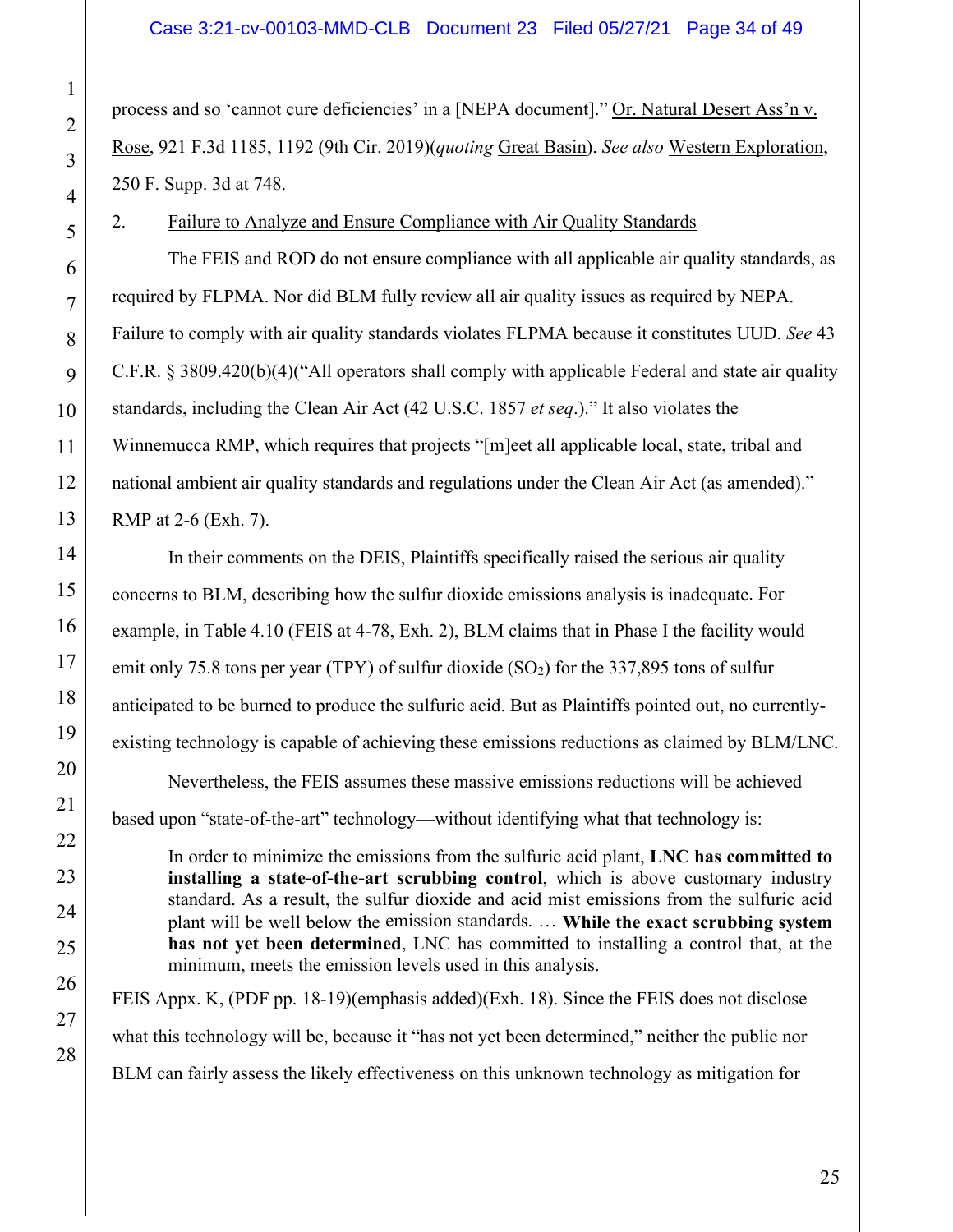sulfur dioxide emissions, in violation of NEPA and FLPMA. Relying on this unsupported assumption is arbitrary and capricious. *See* Idaho Sporting Congress v. Thomas, 137 F.3d 1146, 1150 (9th Cir. 1998).

BLM failed to explain how the effectiveness of these measures can be determined from so little information. Further, even if the purported "state-of-the-art technology" were capable of achieving the emissions reductions projections in Phase 1, BLM nevertheless assumes that SO<sub>2</sub> emissions will essentially remain the same in Phase 2, despite the fact that production would be **doubled**. LNC claims, and BLM assumes, that the projected process emissions from the acid plant for critical air pollutants are largely identical for both Phase 1 and Phase 2. "[T]he total process emissions show only a small increase between Phases 1 and 2." FEIS Appx. K, (PDF at p. 20); *See* Tables 3 and 4 in Appx. K (PDF at p. 19)(showing that the SO<sub>2</sub> emissions for Phase 1 at 76.2 tons/year vs. 76.8 tons/year for Phase 2)(Exh. 18).

There is no evidence to support these bold assumptions, particularly since the "state-ofthe-art" technology is still "undetermined." BLM's assumption that emissions will stay the same at doubled production, without the required evidentiary support, is arbitrary and capricious. Thus, the FEIS failed to establish that all air quality standards can be met with clear data and analysis – in violation of NEPA and FLPMA.

## 3. Failure to Take a Hard Look at Baseline Conditions and Impacts to Wildlife

The FEIS failed to take a hard look at impacts from the Project to special status birds, wildlife, and plants in the Project area. BLM does not have adequate baseline information to understand these imperiled species' presence in, and use of, the Project area and thus, to analyze how they will be affected. The establishment of the baseline conditions of the affected environment is a fundamental requirement of the NEPA process, because an inadequate environmental baseline precludes an accurate assessment of Project impacts. "[W]ithout [baseline] data, an agency cannot carefully consider information about significant environment impacts. Thus, the agency fails to consider an important aspect of the problem, resulting in an arbitrary and capricious decision." N. Plains Resource Council, 668 F.3d at 1085.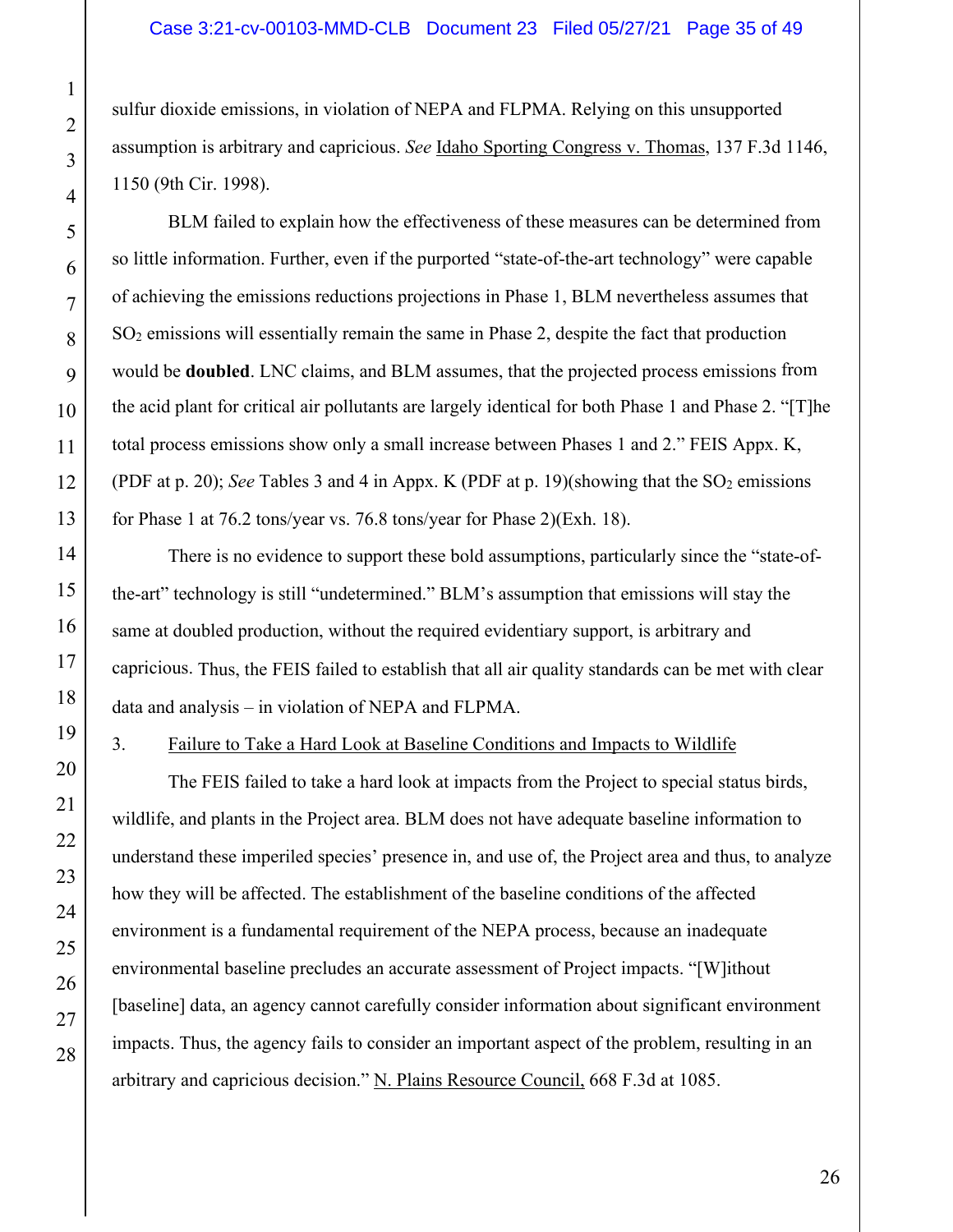#### *a. Greater Sage-Grouse*

 As noted above, the Project will have serious impacts to greater sage-grouse that BLM failed to consider or address. The Project will completely sever the southern half of the eastern portion of the Lone Willow PMU from the northern portion—an effect BLM overlooked in its sage-grouse analysis. And, according to NDOW, noise from the Project may also have significant effects to the Montana-10 and Pole Creek 01 leks, which in turn would have what NDOW characterized as population-level effects that the FEIS does not consider.

 While the FEIS admits that significant effects to sage-grouse are anticipated from the Project, it fails to provide basic information necessary to determine what those effects will be. Although the FEIS admits that the "Potential for Occurrence" for sage-grouse is "High/confirmed-observed in surveys," FEIS at H-9 (Exh. 19), no details are provided. BLM does not disclose baseline sage-grouse populations in the Project area and in the PMU or describe how they use seasonal habitats in the area. The FEIS does not even disclose which Priority Area for Conservation (PAC) the PMU is in, although it is within the Western Great Basin PAC, which extends into Oregon and California. Without this baseline information, the FEIS fails to provide sufficient information to assess impacts to the bird from likely destruction of the populations at Thacker Pass and the southeastern portion of the Lone Willow PMU. And, because there is no adequate baseline, future monitoring to discern changes to sage-grouse populations in the Project area would be meaningless.

#### *b. Pronghorn*

Nearly the entire Project area is within pronghorn winter range. FEIS Figure 4.5-7 (Exh. 11). Two pronghorn movement corridors lie within the Project area. FEIS at 4-38 (Exh. 2). These corridors facilitate access between limited use and winter range habitat to the south of the Project area and winter range, summer range, and year-round habitat to the north of the Project area, and daily movement between the Quinn River Valley and the Montana Mountains. Id. The Project's destruction of habitat is likely to prohibit or impede pronghorn movement between seasonal habitats and during daily movement.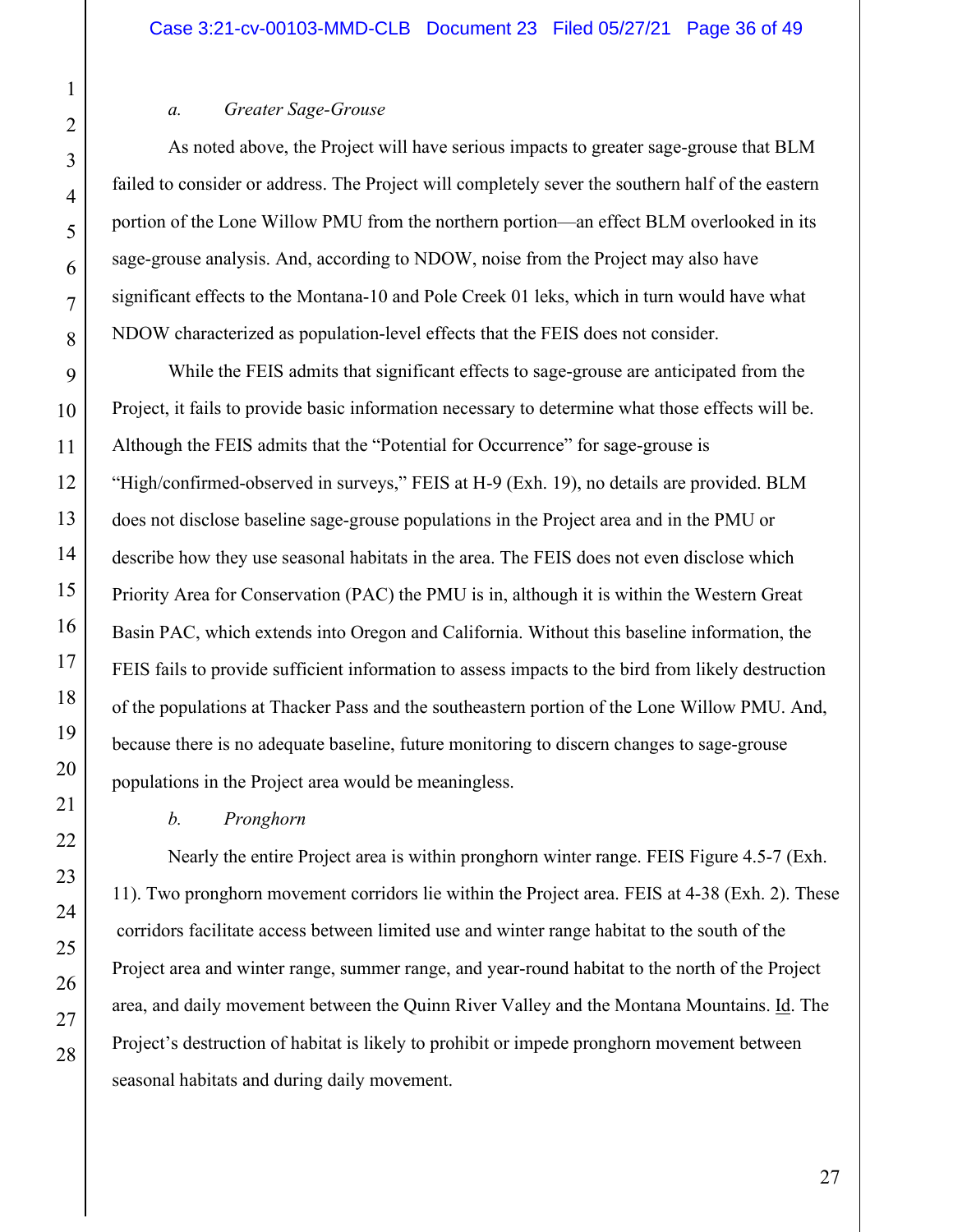Yet the FEIS does not consider or disclose how severing these pronghorn movement corridors, or destroying nearly 5,000 acres of pronghorn winter range, will impact pronghorn populations. The FEIS has little pronghorn information, stating simply that: "limited use, winter, and summer pronghorn antelope distributions, and a pronghorn movement corridor, occur through portions of the study area and buffer." FEIS Appx. G unnumbered page 129 of 134 (Exh. 20). No details are provided.

BLM's consideration of impacts to pronghorn is limited to vague generalizations such as: "Surface disturbance associated with mining activities and development of mine facilities…would directly affect wildlife through the loss of potentially suitable habitat by vegetation removal, and removal of seeps and springs and seasonal water sources for wildlife." FEIS at 4-34 (Exh. 2). Similarly, it provides that "[s]urface disturbance would also result in habitat fragmentation. Habitat fragmentation can affect species use of the area by reducing the landscape size for species that require large breeding or foraging ranges, increasing barriers to migration or movement, changing abiotic and biotic factors making the habitat less suitable, and reducing access to resources and potential mates." Id. These generalizations do not address the effect of severing pronghorn migration corridors or destroying winter range on pronghorn – or provide any baseline analysis of existing pronghorn numbers and movement.

## c. *Amphibians*

 Although the FEIS discloses that western toad, Columbia spotted frog, and northern leopard frog—all Sensitive Species that BLM is mandated to conserve by its own policy and by FLPMA—may be present in the Project area, no amphibian surveys were conducted for the Project and no mitigation measures for amphibians were adopted.<sup>6</sup> The only amphibian specifically discussed in the FEIS is the western toad, and BLM paradoxically claims that impacts to the toad are unlikely while simultaneously admitting that "Western toads may be prevented from moving through disturbed upland habitats located between the limited amounts

<sup>6</sup> These three species are listed in BLM's Nevada Sensitive Species list for the Winnemucca District (Exh. 21).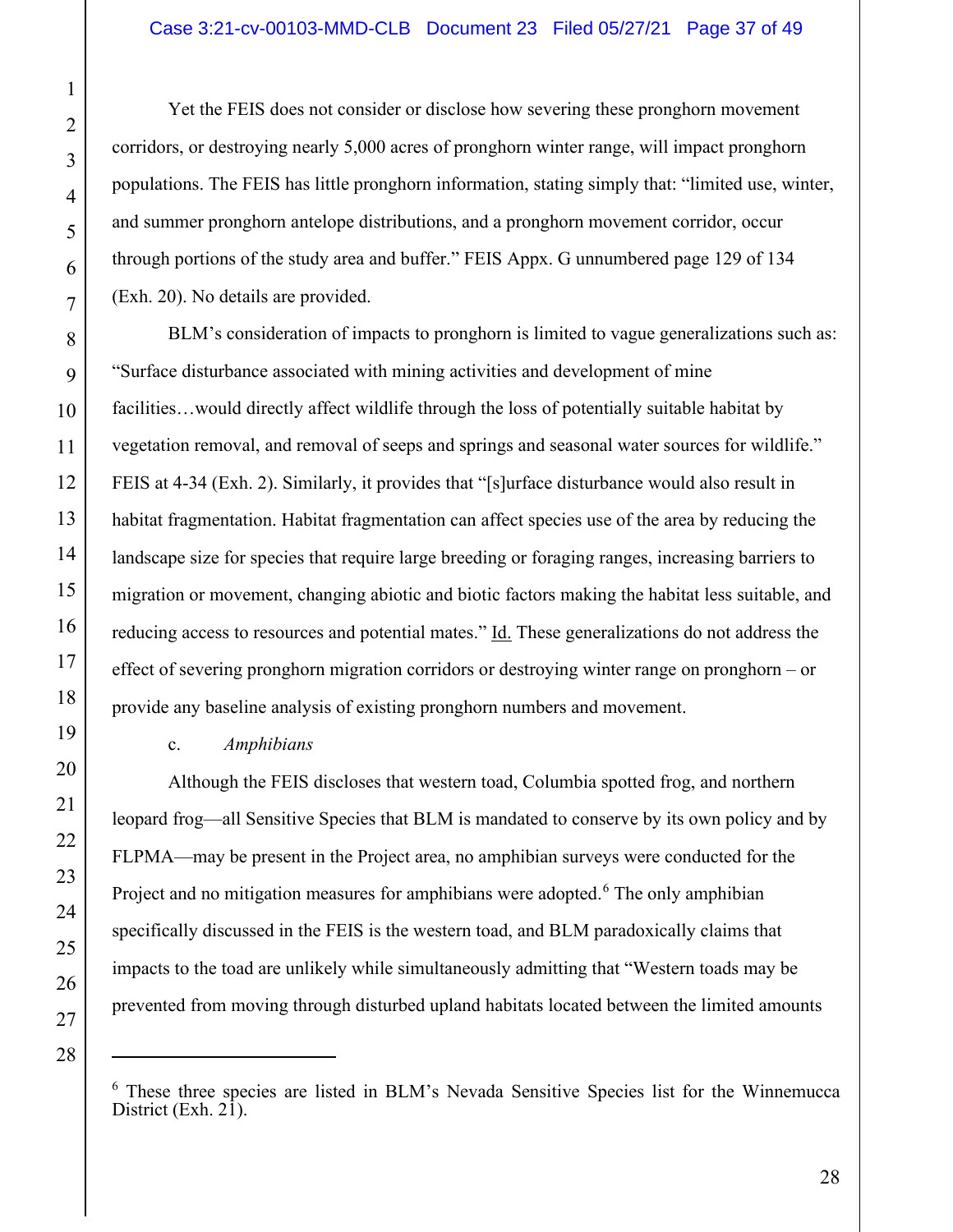of aquatic/riparian habitat in the Project area." FEIS at 4-48 (Exh. 2). Thus, impacts to Western toads are likely, but the FEIS ignores those impacts.

Overall, the FEIS lacks a credible baseline upon which to analyze Project effects to amphibians and has adopted no measures to avoid impacts to amphibians, even though the mine will lower the water table, affecting perennial and ephemeral waterbodies that these species use.

 *d. Springsnails*

 Two species of springsnails were found in the Project area during wildlife surveys, the Kings River pyrg (*Pyrgulopsis imperialis*) and the turban pebblesnail (*Fluminicola turbiniformis*). *See* FEIS Appx. G unnumbered p. 130 of 134 (Exh. 20). The Kings River pyrg is a critically imperiled endemic species at high risk of extinction, and the turban pebblesnail is a vulnerable species at moderate risk of extinction or elimination. The Kings River pyrg is on the State of Nevada's At Risk Tracking List of imperiled species, which are considered at highest risk of extirpation or extinction.<sup>7</sup> The turban pebblesnail is on the State of Nevada's Watch List of species of long-term concern.<sup>8</sup>

 The FEIS completely overlooks the Kings River pyrg's high risk of extinction. The FEIS does not provide clear information as to the number of Kings River pyrg that were found, how many springs contained them, or which springs contained them, thus making it impossible for BLM to accurately assess risk to the pyrg. Instead, BLM merely states: "Springsnails were surveyed at 13 undeveloped springs in the survey area. During surveys for springsnails, the Kings River pyrg (*Pyrgulopsis imperialis*) was found at all springs collected." FEIS Appx. G at unnumbered p. 130 of 134 (Exh. 20).

 Since the Kings River pyrg is an endemic species only known to exist in 13 locations, the local area might contain the **entire known population** of the Kings River pyrg, but BLM never considered that possibility. *See* Summary Report for Kings River pyrg (Exh. 22)(prepared in

 $^7$  http://dcnr.nv.gov/uploads/heritage/2021-01-Track-List-Jan-2021.pdf (viewed May 25, 2021). <sup>8</sup> http://dcnr.nv.gov/uploads/heritage/2021-01-Watch-List-Jan-2021.pdf (viewed May 25, 2021).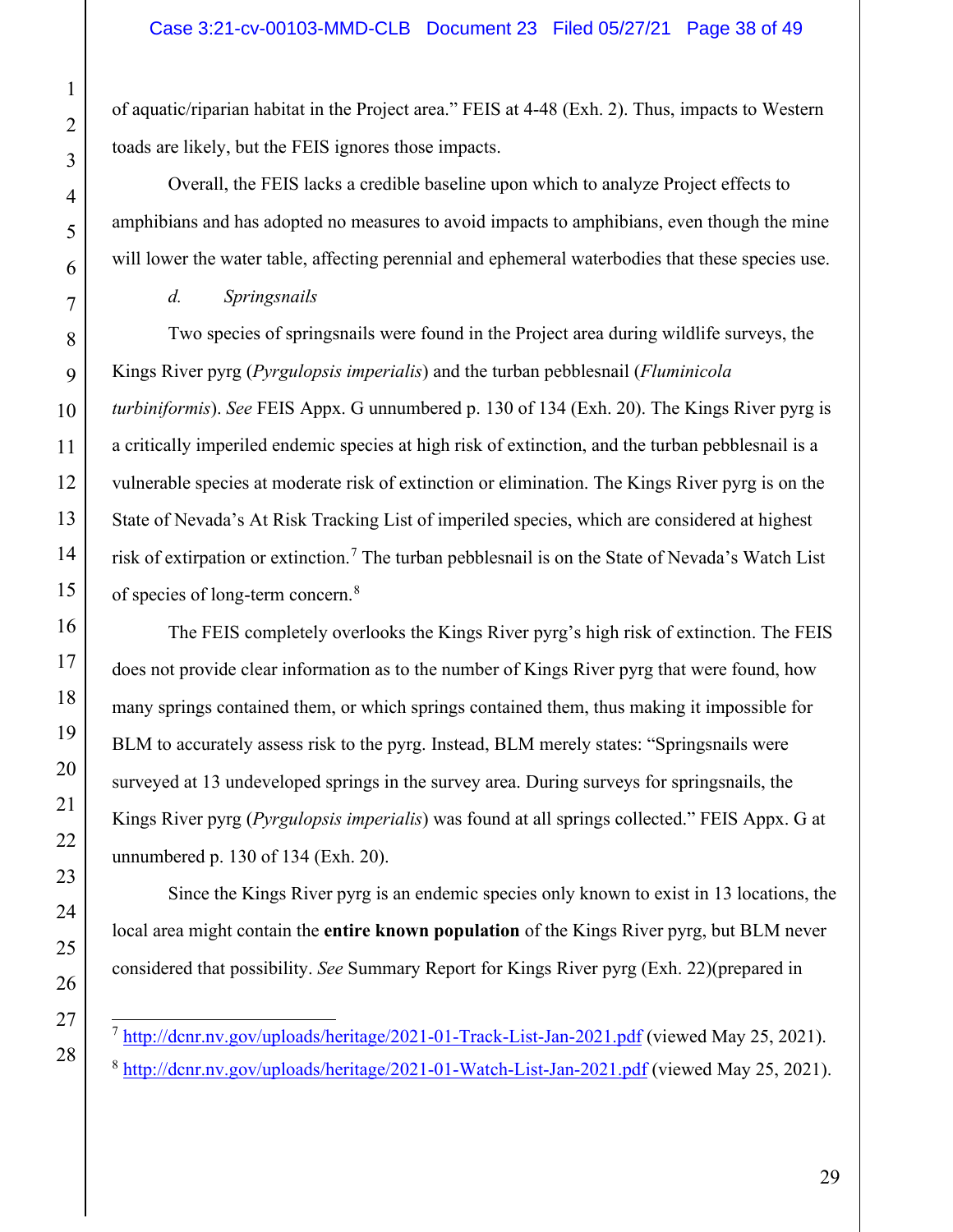support of the Conservation Strategy for Springsnails: Nevada-Utah Springsnail Conservation Team, in cooperation with BLM)(Exh. 23). Threats and stressors to springsnails include water depletions, like the dewatering effects associated with the Mine. NDOW asked in its FEIS comments for monitoring of five of the 13 springs where Kings River pyrg were found to be present, but the ROD contains no commitment to monitoring those springs. NDOW comments at 4-5 (Exh. 4). Instead of disclosing and discussing springsnail threats, stressors, and extinction risk, the FEIS fails to mention either the Kings River pyrg or the turban pebblesnail by name in its impacts analysis and merely states that there will be no direct impacts to springsnails. FEIS at 4-48, 4-50 (Exh. 2).

 As for indirect impacts, the FEIS directs the reader to section 4.5.3 (potential impacts of groundwater drawdown to wildlife). FEIS at 4-53 to 4-56. But that section does not disclose whether there will be indirect impacts to springsnails or that the potential indirect impacts to wildlife in the Project area may include extinction. FEIS at 4-53 to 4-55. Nor does the FEIS propose any mitigation specifically for springsnails, or explain how the Kings River pyrg will maintain its representation, resiliency, and redundancy, which are all necessary for population integrity and species survival.

4. Failure to Adequately Analyze Cumulative Impacts

NEPA requires BLM to consider cumulative impacts associated with actions it approves.

"Cumulative impact" is the impact on the environment which results from the incremental impact of the action when added to other past, present, and reasonably foreseeable future actions regardless of what agency (Federal or non-Federal) or person undertakes such other actions. Cumulative impacts can result from individually minor but collectively significant actions taking place over a period of time.

26 28 40 C.F.R. §1508.7. "In a cumulative impact analysis, an agency must take a 'hard look' at *all*  actions' that may combine with the action under consideration to affect the environment." Great Basin Resource Watch, 844 F.3d at 1104 (*citing* Te–Moak Tribe of W. Shoshone of Nev. v. U.S. Dept. of Interior, 608 F.3d 592, 603 (9th Cir.2010))(emphasis in original). BLM did not do that here.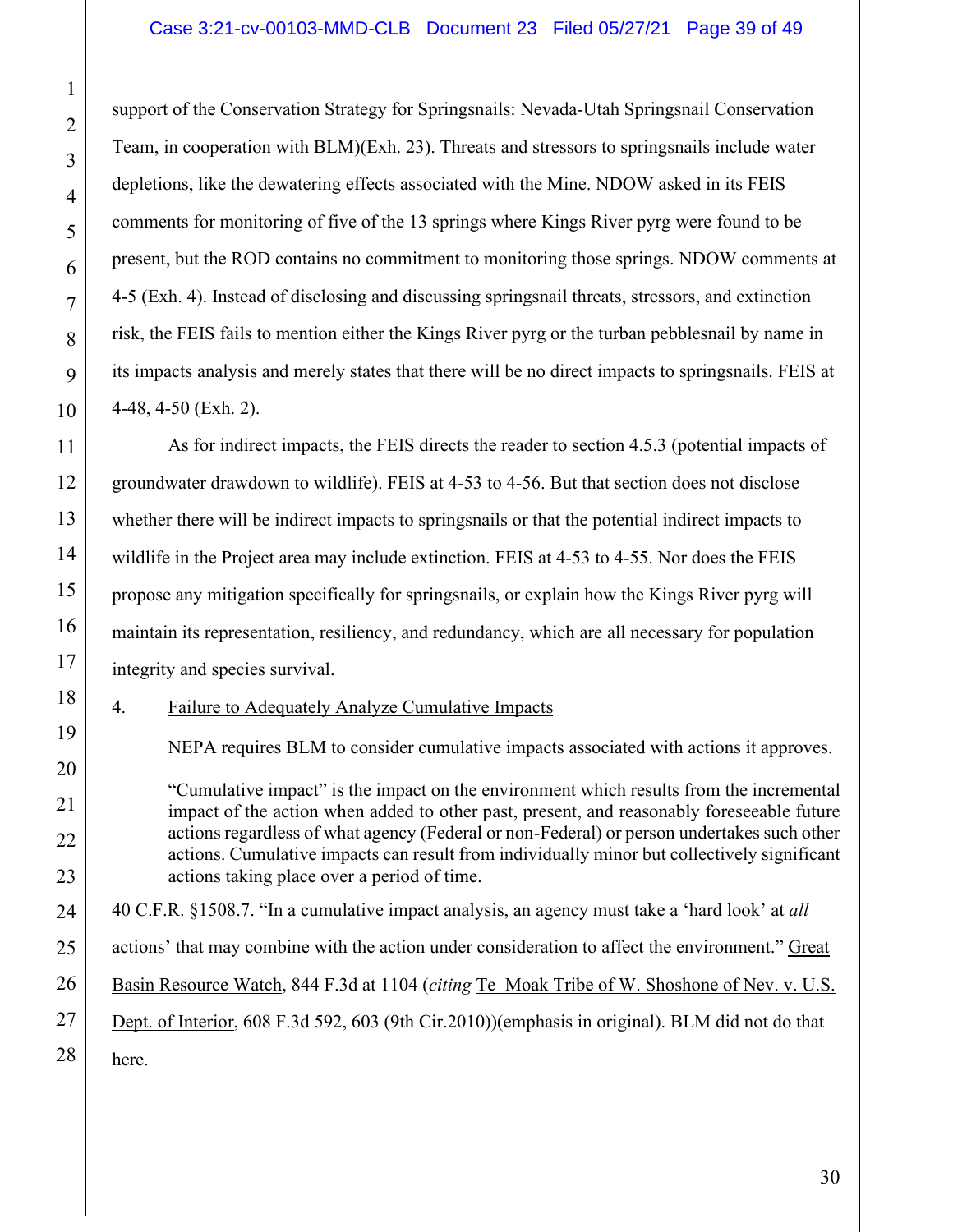NEPA's obligation to consider cumulative impacts extends to all "past," "present," and "reasonably foreseeable future actions." 40 C.F.R. §1508.7. The FEIS must include "minespecific or cumulative data," a detailed "quantified assessment" of other projects' combined environmental impacts, and "identify and discuss the impacts that will be caused by each successive project. Including how the combination of those various impacts is expected to affect the environment" within the area. Great Basin Resource Watch, 844 F.3d at 1104-06, *quoting* Great Basin Mine Watch v. Hankins, 456 F.3d 955, 973-74 (9th Cir. 2006).

9 The FEIS fails to adequately analyze the cumulative impacts from the other proposed activities within the cumulative effects study area on wildlife, air quality, and other potentially affected resources. The FEIS acknowledges the large "Cumulative Effects Study Area" (CESA) for critical resources that will be affected by the Project. FEIS at 5-1 (Exh. 2). BLM lists some of the other mining, oil/gas, and activities within the Thacker Pass CESA. FEIS at 5-2. Yet the FEIS contains little, if any, of the detailed analysis of these and other past, present, and reasonably foreseeable future activities within the CESA that may cumulatively affect these resources. BLM simply lists the acreages of these activities, with no detailed impacts analysis:

Reasonably Foreseeable Future Actions RFFAs for the Thacker Pass Lithium Mine EIS cumulative effects analysis include other projects or actions that potentially affect those resources that would be affected by the Proposed Action during the same period of time (including final reclamation). RFFAs for which disturbance acreages can be quantified are presented in Table 5.2 and RFFAs for which disturbance acreages are unknown are described below. RFFAs identified in this section must also have been determined by the BLM as having a reasonable likelihood of moving forward towards development and to be located within the boundaries of the various CESAs for the Proposed Action.

Other development predicted in the Winnemucca District Resource Management Plan that could contribute to cumulative effects includes renewable energy facilities, utility and road rights of way, vegetation treatments and hazardous fuels reduction, spread and invasion of noxious weeds, continued changes and possible intensification to Nevada's climate in association with global climate change, and increasing wildfire occurrence and intensity.

FEIS at 5-3 (relying on Table 5.2, which is just a simple listing of acreages of these projects).

The Ninth Circuit has repeatedly rejected similarly cursory analysis contained in BLM

EISs for mines in Nevada, holding that listing other projects does not qualify as the required

analysis:

1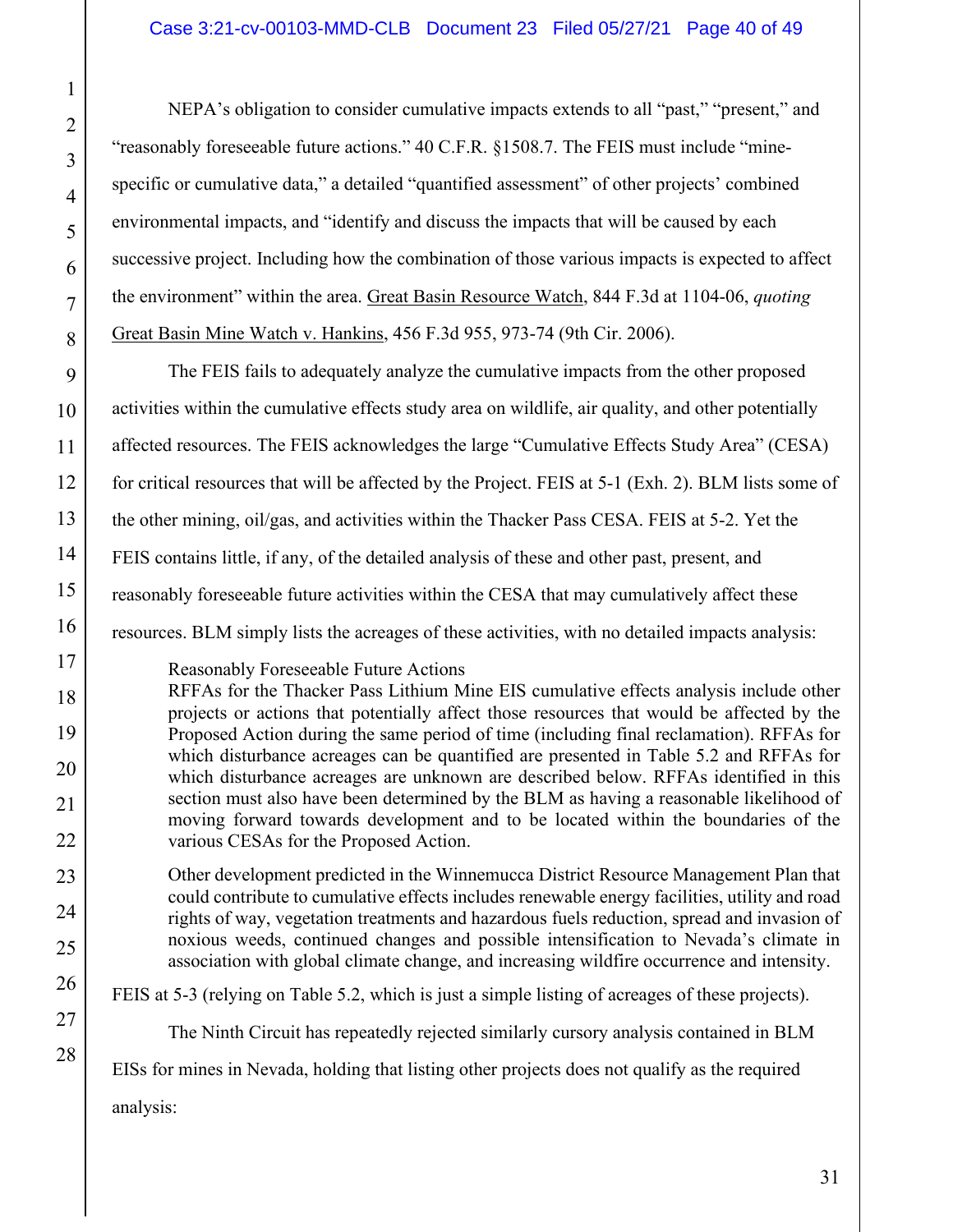#### Case 3:21-cv-00103-MMD-CLB Document 23 Filed 05/27/21 Page 41 of 49

[I]n a cumulative impact analysis, an agency must take a 'hard look' at all actions" that may combine with the action under consideration to affect the environment. *Te–Moak Tribe of W. Shoshone of Nev. v. U.S. Dep't of Interior*, 608 F.3d 592, 603 (9th Cir. 2010) (emphasis added). Furthermore, **simply listing all relevant actions is not sufficient.** Rather, "some quantified or detailed information is required. Without such information, neither the courts nor the public ... can be assured that the [agency] provided the hard look that it is required to provide." *Neighbors of Cuddy Mountain v. U.S. Forest Serv.*, 137 F.3d 1372, 1379 (9th Cir. 1998).

Great Basin Resource Watch, 844 F.3d at 1104 (emphasis added). The Ninth Circuit in Great Basin Mine Watch v. Hankins specifically rejected BLM's argument that a list of other projects and their acreages satisfied NEPA's cumulative impacts analysis requirements: "**A calculation of the total number of acres to be impacted by other projects in the watershed** is a necessary component of a cumulative effects analysis, but **is not a sufficient description of the actual environmental effects that can be expected**." 456 F.3d at 973 (emphasis added).

 The inadequate list of projects/acreages is especially insufficient here because the FEIS does not even mention the ongoing McDermitt lithium drilling project just to the north across the Oregon border that will have significant impacts on sage grouse, pronghorn, and other wildlife species. "Drilling Commences at McDermitt Lithium Project" (depicting and describing drilling and activities over thousands of acres)(Exh.24).

 For the sage grouse, BLM arbitrarily cuts off its review of cumulative impacts at the Nevada/Oregon border, considering only the "Lone Willow PMU" which ends at the border. FEIS at 5-1 (Exh. 2). Yet the Lone Willow PMU is part of a larger sage grouse PAC (Priority Area of Conservation) that extends into Oregon. *See* COT Report at 14 (Figure 2)(Exh. 10). Thus, BLM's cumulative impacts analysis does not consider other projects in the Western Great Basin PAC that, along with the Thacker Pass Project, might contribute to impacts to the sagegrouse population there, including the McDermitt lithium drilling project, and others.

BLM also arbitrarily truncates its review of cumulative impacts to other wildlife at the nearby Oregon/Nevada border, even though it is obvious that wildlife movement and impacts do not recognize such an arbitrary line. For example, the FEIS limits its consideration of cumulative wildlife impacts to "General Wildlife" to just the "NDOW Hunt Unit 031" covering the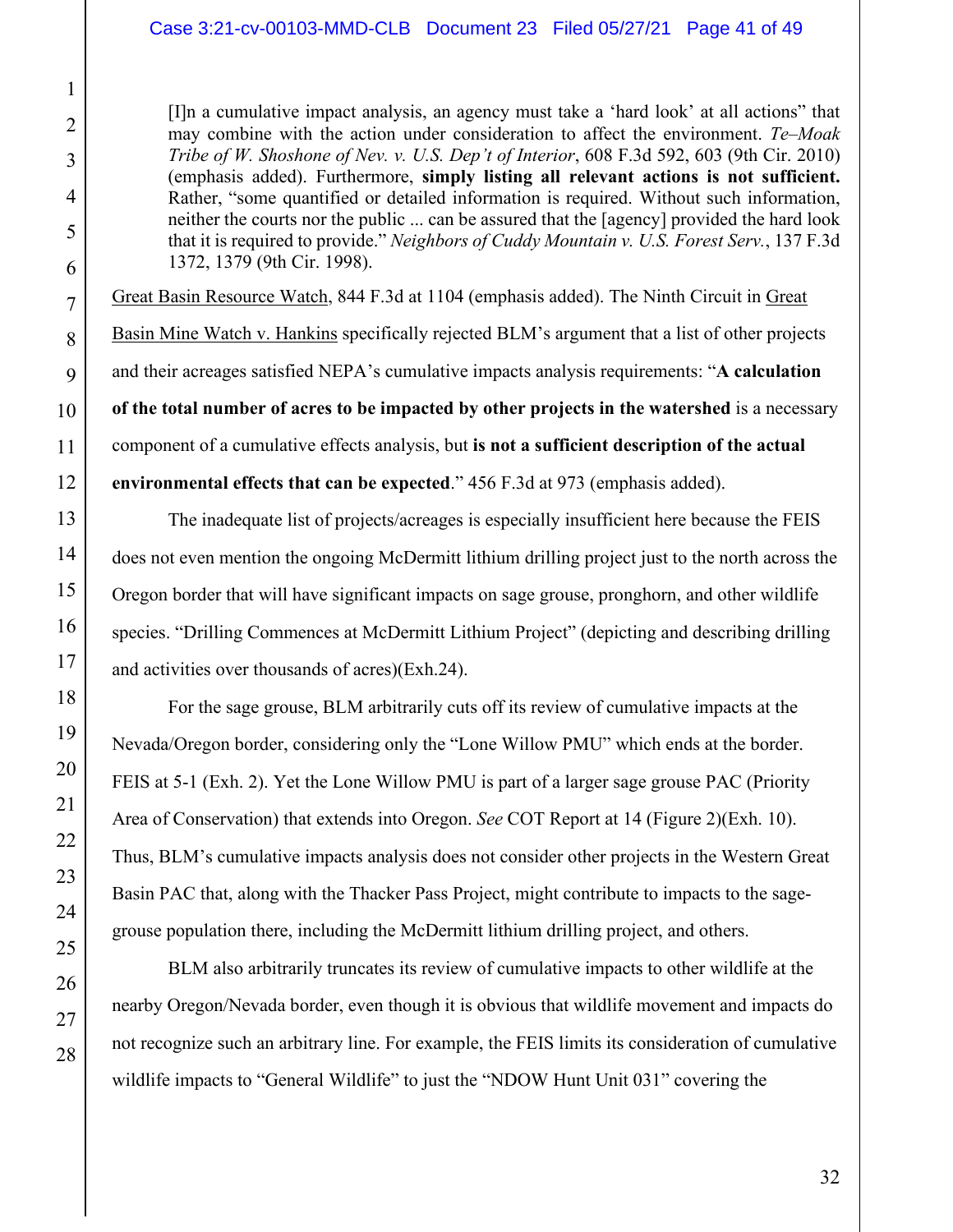"Recreation CESA." FEIS at 5-1 (Table 5.1 "Cumulative Effects Study Areas by Resource,"). Yet BLM provides no analysis as to why the "Hunt Unit" area comprises all of the affected wildlife resources. There is no analysis to support these arbitrary limits to cumulative impacts to wide-ranging species such as migratory pronghorn.

5. Failure to Adequately Analyze Mitigation Measures and Their Effectiveness

NEPA requires BLM to fully analyze mitigation measures, their effectiveness, and any impacts that might result from their implementation. An EIS must: (1) "include appropriate mitigation measures not already included in the proposed action or alternatives," 40 C.F.R. §1502.14(f); and (2) "include discussions of: . . . Means to mitigate adverse environmental impacts (if not already covered under  $1502.14(f)$ ),"  $40$  C.F.R.  $\S 1502.16(h)$ . NEPA thus requires that DOI/BLM review mitigation measures as part of the NEPA process – not in some future decision shielded from public review. BLM also has the duty under FLPMA to mitigate adverse impacts: [S]ections 302(b) and 303(a) of FLPMA, 43 U.S.C. 1732(b) and 1733(a), and the mining laws, 30 U.S.C. 22, provide the BLM with the authority to require mitigation. Mitigation measures fall squarely within the actions the Secretary can direct to prevent unnecessary or undue degradation of the public lands. An impact that can be mitigated, but is not, is clearly unnecessary. 65 Fed. Reg. at 70053 (Preamble to BLM Part 3809 mining regulations).

 And finally, NEPA requires BLM to "respond to comments" and "discuss…any responsible opposing view…." 40 C.F.R. §1502.9(b). Where other federal and state agencies raise concerns about a proposal's environmental effects in comments, BLM may not simply give them "short shrift" by failing to respond "objectively and in good faith" or to make responsive changes. W. Watersheds Project v. Kraayenbrink, 632 F.3d 472, 493 (9th Cir. 2011). When "an agency… offers no meaningful response to serious and considered comments by experts, that agency renders the procedural requirement meaningless and the EIS an exercise in form over substance." Id. at 492-93.

Here, expert agencies alerted BLM that the FEIS and ROD contain neither the required analysis of mitigation measures for the affected resources, nor a credible analysis of the effectiveness of these measures. For the predicted groundwater pollution, as noted above, EPA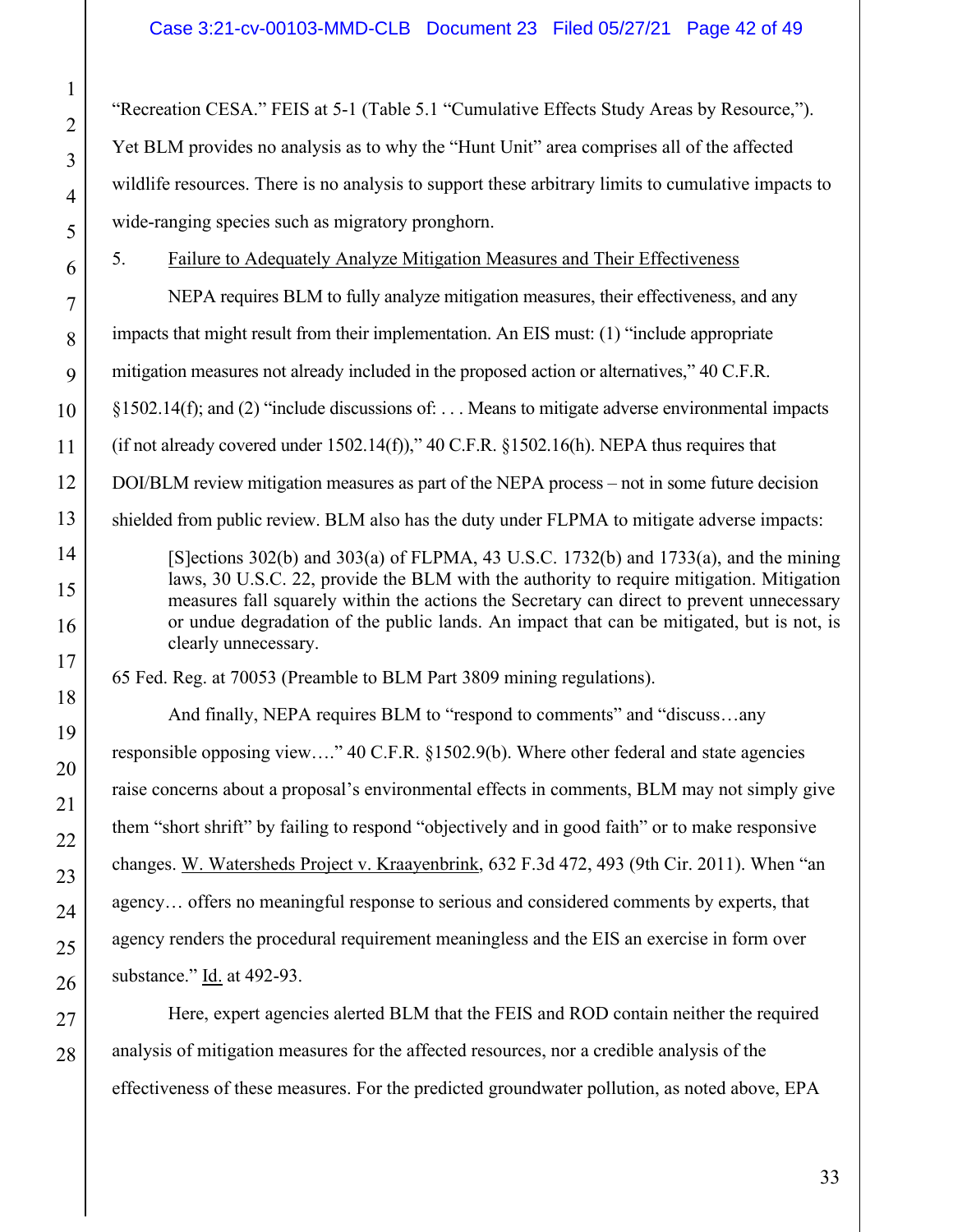found that the FEIS lacked the required analysis because BLM's mitigation plan had not been developed in adequate detail. EPA's Detailed Comments at 1 (Exh. 17). EPA also highlighted how BLM failed to respond to serious concerns about the inadequate groundwater analysis and consequently failed to support the FEIS' conclusion that impacts to groundwater quality downgradient from the pit would be mitigated. Id.

Likewise, EPA specifically criticized the lack of such analysis for wildlife mitigation:

**The Final EIS did not include a mitigation, monitoring, and adaptive management plan for wildlife mitigation measures** SSS-1 to SSS-9 (p. 4-62 to 4-65). Although the updated Plan of Operations included a monitoring plan in Appendix H, this did not include information on these measures. The EPA is concerned that several of these measures require additional monitoring and adaptive management to ensure mitigation success, such as creating the artificial burrowing system for western burrowing owls (SSS-7; p. 4-64, 65) and roosting bat habitat (SSS-9; p. 4-65).

Id. at 2 (emphasis added).

NDOW also followed up on concerns it had raised over the Draft EIS regarding noise

impacts to sage-grouse and strongly recommended that:

the noise monitoring plan and mitigation mentioned in the FEIS be given additional direction and commitment in the ROD to ensure it is properly completed. Specifically, we recommend the ROD include a commitment to complete noise monitoring, in compliance with all NDOW Protocols, on the Montana-10 and Pole Creek 01 leks during project construction and when mining activities are active.

NDOW Comments at 3 (Exh. 4). NDOW further stressed the need for more detail about

monitoring, mitigation, and adaptive management as they related to sage-grouse:

**The lack of disclosure on how BLM and LNC will be implementing monitoring, mitigation, and adaptive management leaves out the tremendous importance and efforts toward collectively conserving greater sage-grouse and is contrary to the ongoing efforts of the BLM to manage for this species.** The Department cannot stress enough how important it is to provide this information to the public and implement appropriate measures to protect sage grouse.

Id. (emphasis added).

BLM gave short shrift to these concerns. In response to comments received on the FEIS,

BLM responded only that "[t]he BLM interdisciplinary team specialists reviewed these

comments in full and determined that … the BLM has applied all reasonable and feasible

mitigation within its regulatory authority regarding water resources, effects on eagles, and other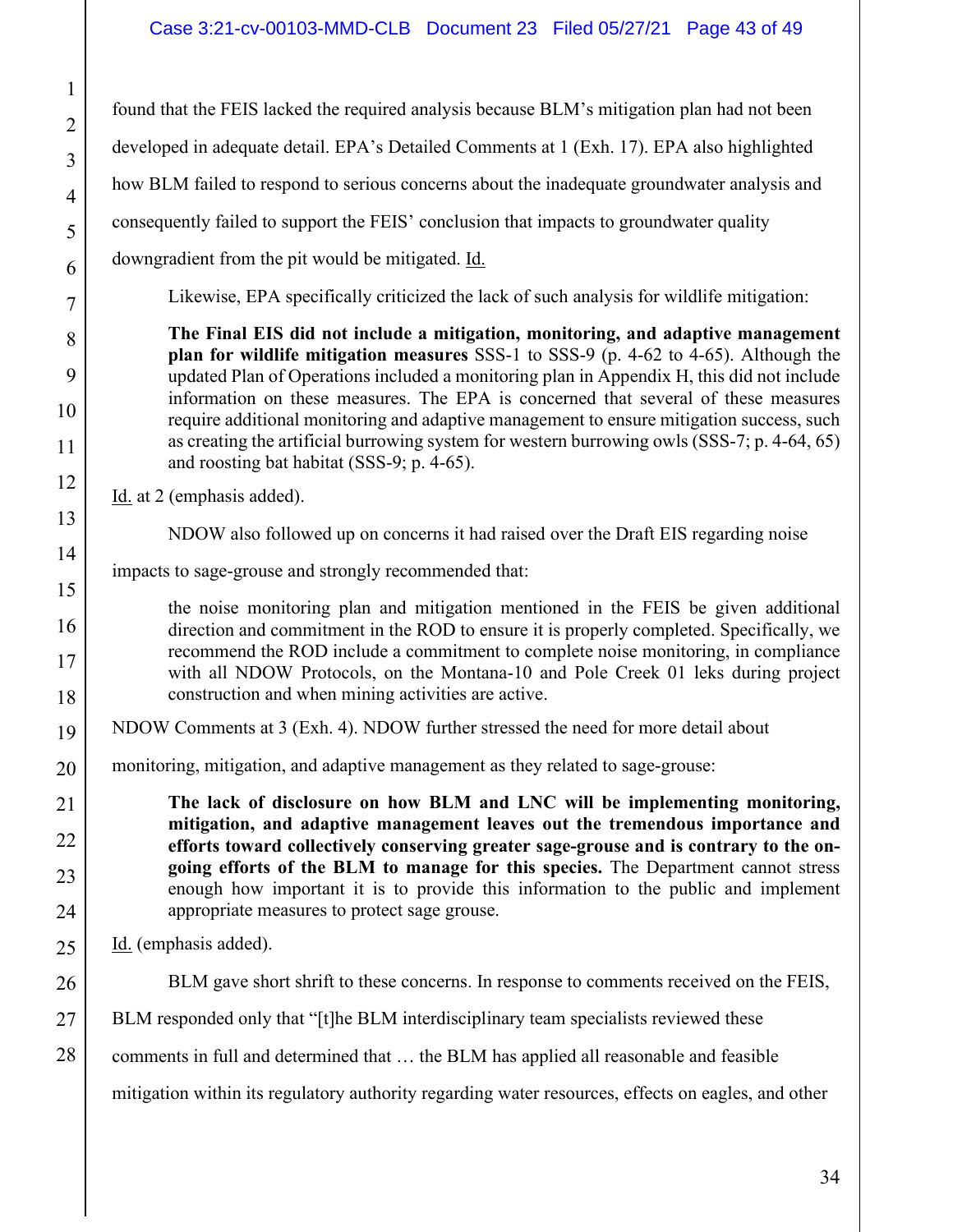resource topics." ROD at 8 (Exh. 1). It did not change anything in the FEIS in response, and approved the Project without the mitigation analysis required by NEPA and deemed essential by the experts at NDOW and EPA.

BLM cannot cure its failure to provide a mitigation plan for public review and comment with a NEPA document by later adopting mitigation measures, especially where the mitigation plan proposes measures that were not discussed in the EIS. "[A] post-EIS analysis – conducted without any input from the public – cannot cure deficiencies in an EIS." Great Basin Resource Watch, 844 F.3d at 1104. Thus, while LNC recently submitted a mitigation plan that purportedly reduces the ground water pollution, it cannot make up for the FEIS' failure to adequately address groundwater mitigation. And further, as EPA pointed out, "[t]his revised monitoring plan includes a new potential future mitigation option for groundwater quality impacts that was not discussed in the Draft or Final EIS." EPA's Detailed Comments on FEIS, at 1 (Exh. 17). Likewise, should BLM adopt a mitigation plan for sage-grouse in the future as it purportedly intends to do, that would not fulfill its responsibilities under NEPA either. "Putting off an analysis of possible mitigation measures until after a project has been approved, and after adverse environmental impacts have started to occur, runs counter to NEPA's goal of ensuring informed agency decisionmaking." Great Basin Resource Watch, at 1107.

# **II. The Project Will Result in Immediate Irreparable Harm to Wildlife Habitat and Plaintiffs' Interests and Uses**.

"[E]nvironmental injury, by its nature, can seldom be adequately remedied by money damages and is often . . . irreparable. If such injury is sufficiently likely, therefore, the balance of harms will usually favor the issuance of an injunction to protect the environment." Amoco Prod. Co. v. Vill. of Gambell, Alaska, 480 U.S. 531, 545 (1987). The Project causes irreparable harm because "once the desert is disturbed, it can never be restored." Save Our Sonoran v. Flowers, 408 F.3d 1113, 1126 (9th Cir. 2005). Moreover, irreparable environmental injury follows from a NEPA violation. South Fork Band Council of W. Shoshone of Nevada v. U.S. Dep't of Interior, 588 F.3d 718, 728 (9th Cir. 2009)("likelihood of irreparable environmental injury without adequate study of the adverse effects and possible mitigation is high").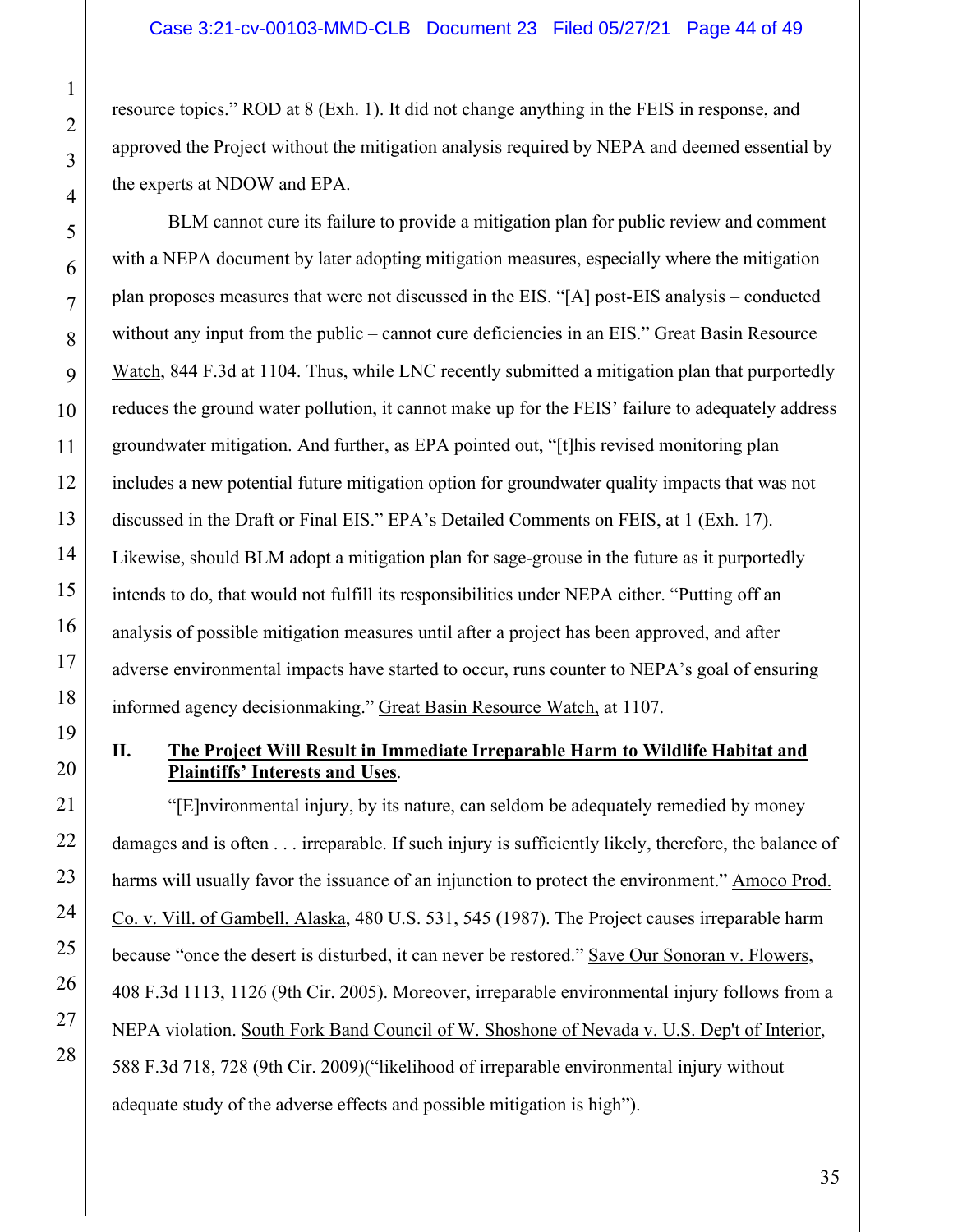BLM's approval of the Project authorizes LNC to begin "pre-production waste rock removal and stripping concurrent with process facility construction." FEIS Appx. B at 25 (LNC Mining Plan)(Exh. 3). "[P]re-stripping is scheduled to begin in 2021 and ore processing in 2022." Id. at 27. "Stripping," "Pre-stripping" and "waste rock removal" involves bulldozing, blasting, removal of all vegetation, and excavation and dumping of millions of tons of rock at the Project site. **Id.** at ii.

According to LNC, initial mechanized ground disturbance is now planned to commence as soon as June 23, 2021. *See* Brooks Decl. ¶ 7 (describing LNC's stated plans to begin "mechanical trenching" up to 40 meters long and up to a "few meters" each at 7 undisclosed sites, plus additional excavations at 20 other sites up to 5 feet deep)(Exh. 25).

Dr. Clait Braun, one of the nation's leading sage-grouse experts, states that any such actions "that involve excavations and/or soil or vegetation removal…have the immediate potential to harm sage-grouse and its habitat by impacting sagebrush or forbs used by sagegrouse [and]…act[ing] as a weed vector by removing vegetation and destroying biological soil crusts, thus reducing resistance to cheatgrass invasion." Braun Decl. ¶ 30 (Exh. 30). "Since sagebrush, once destroyed, can take decades to re-establish," "destruction of fragile sagebrush habitats is a virtually permanent effect." Id.  $\P$  28, 42. The ground disturbance in the high-value sage-grouse habitats slated to commence in June thus poses an imminent threat of irreparable harm to Plaintiffs' demonstrated interests in sage-grouse and sagebrush habitats in the Project rea. *See* Decl. of Kelly Fuller ¶¶ 10-13, 21, 23-24, 26-27 (Exh. 27).

Further, full project development, including stripping away of all surface vegetation, is slated to begin in September or October of this year, per LNC's counsel's March representation. The CEO of LNC stated in an Op-ed in a local paper on April 28, 2021, that LNC is on the "cusp of construction." *See* Hadder Decl. ¶ 18 (*quoting* Op-ed)(Exh. 26). Since Federal Defendants have represented that they will not serve the Administrative Record in this case until July 30, this case will likely not be able to be resolved on the merits before full development begins.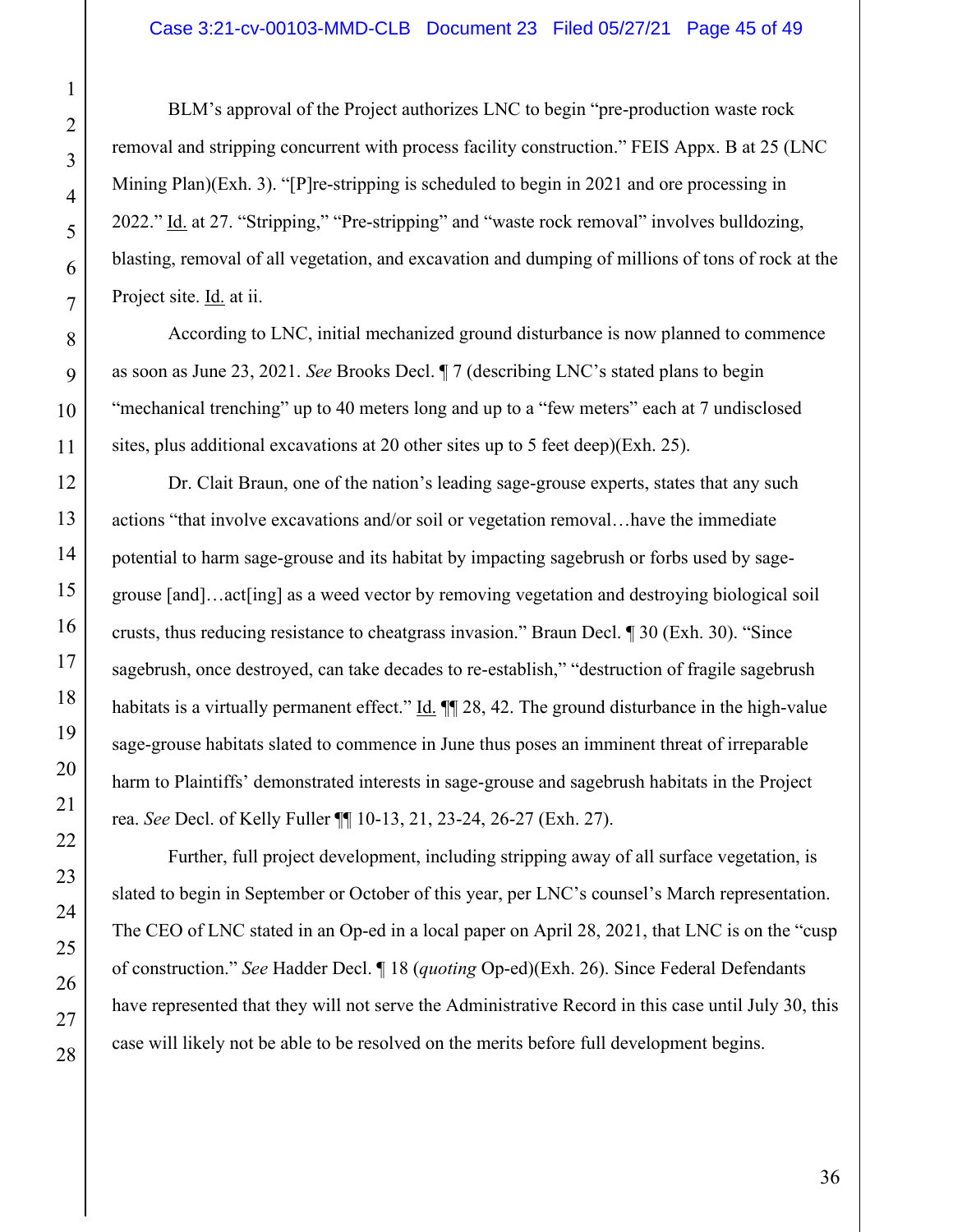Preliminary relief is therefore necessary to prevent irreparable harm to Plaintiffs' interests in the aesthetic and scenic values, wildlife, water, and air quality of Thacker Pass and the surrounding community. The Project's unalterable damage to the over 5,600 acres of public land directly impacted is undisputed. All of these tremendous impacts will irreparably harm Plaintiffs and their members. As shown in the attached declarations, members of Plaintiffs groups use the Project site for recreation, cultural, and aesthetic enjoyment – which will be eliminated by the Project. *See* Decls. of Hadder/GBRW (Exh. 26), Fuller/WWP (Exh. 27), Emmerich/BRW (Exh. 28), and Fite/WD (Exh. 29). Plaintiffs are further injured by BLM's procedural violations in its rush to approve the Project, which will result in impacts to the environment that BLM has never considered or disclosed. Id. (Declarations).

In addition to immediately destroying fragile sagebrush habitats—a "virtually permanent effect"—the Project will cause immediate and irreparable impacts to sage-grouse from human occupancy and noise associated with initial construction. Braun Decl. ¶¶ 33-39. Planned operations in September and October would destroy sage-grouse winter habitats in the Project area right as winter begins. That is a time when sage-grouse depend upon sagebrush almost entirely as a food source and rely on areas where sagebrush is available above the snow. Id. ¶ 17. As development proceeds into the spring of 2022, noise from the Project and exploration increase the likelihood that the key Montana-10 lek will be abandoned and decrease juvenile recruitment, exerting population-level effects on sage-grouse. Id. ¶¶ 34-39. BLM's failure to impose required mitigation measures ensures adverse effects to sage-grouse will occur, and its failure to understand baseline sage-grouse populations and use of the Project area means they will likely go unnoticed. Such violations of NEPA, combined with environmental impacts threatening Plaintiffs' interests, cause irreparable harm. *See* South Fork Band Council, 588 FR.3d at 728. One would be hard-pressed to find a stronger case for irreparable harm occurring during this lawsuit.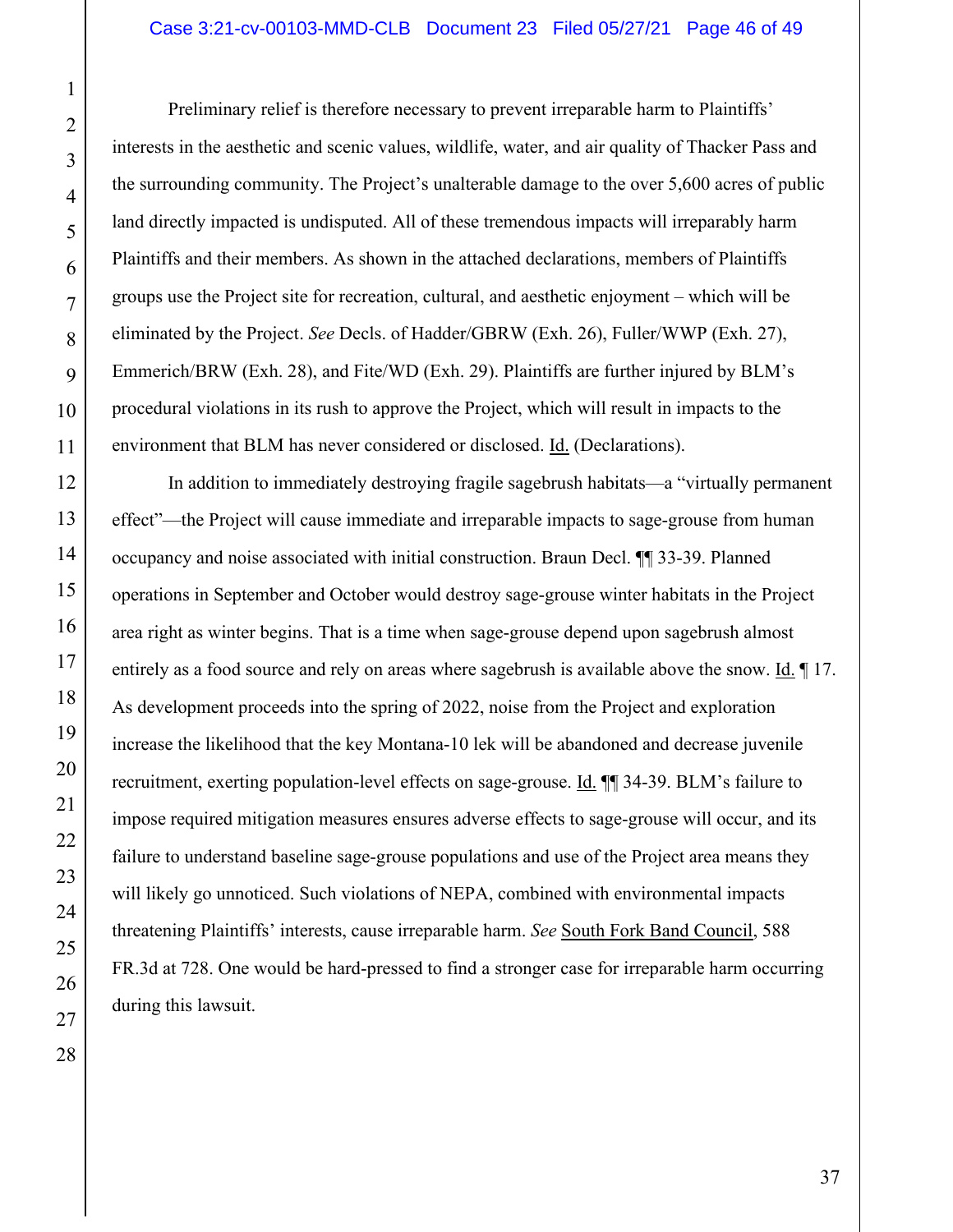# **III. The Balance of Hardships and the Public Interest Tip Sharply in Favor of Plaintiffs.**

The public interest weighs heavily in favor of preserving the *status quo* and preventing

irreparable environmental and other harms until this Court has fully reviewed the merits. As the

Ninth Circuit has stated in the mining context:

The public interest strongly favors preventing environmental harm. Although the public has an economic interest in the mine, there is no reason to believe that the delay in construction activities caused by the court's injunction will reduce significantly any future economic benefit that may result from the mine's operation.

S.E. Alaska Conservation Council v. U.S. Army Corps of Engineers, 472 F.3d 1097, 1101 (9th

Cir. 2006). A temporary delay in Project operations while this Court considers the merits does

not outweigh the impending irreparable injuries:

Because the jobs and revenue will be realized if the project is approved, the marginal harm to the intervenors of the preliminary injunction is the value of moving those jobs and tax dollars to a future year, rather than the present. The LOWD plaintiffs' irreparable environmental injuries outweigh the temporary delay intervenors face in receiving a part of the economic benefits of the project.

League of Wilderness Defs. v. Connaughton, 752 F.3d 755, 765-66 (9th Cir. 2014).

The public interest in favor of a PI is especially acute when faced with violations of environmental laws. As the Ninth Circuit held in considering a PI against a large mining project: "Congress's determination in enacting NEPA was that the public interest requires careful consideration of environmental impacts before major federal projects may go forward. Suspending a project until that consideration has occurred thus comports with the public interest." South Fork Band Council, 588 F.3d at 728. "The preservation of our environment, as required by NEPA … is clearly in the public interest." Sierra Club. v. Bosworth, 510 F.3d 1016, 1033 (9th Cir. 2007). Overall, because Plaintiffs seek to enforce federal laws designed to protect the environment, and because the injunction would preserve the *status quo* until the case is resolved, the injunction would serve the interests of the public.

BLM's interests in this Motion are negligible and are not sufficient to outweigh the interests of Plaintiffs and the public in preventing irreparable environmental harm. The temporary economic impacts to LNC are also not irreparable and can be redeemed in the future if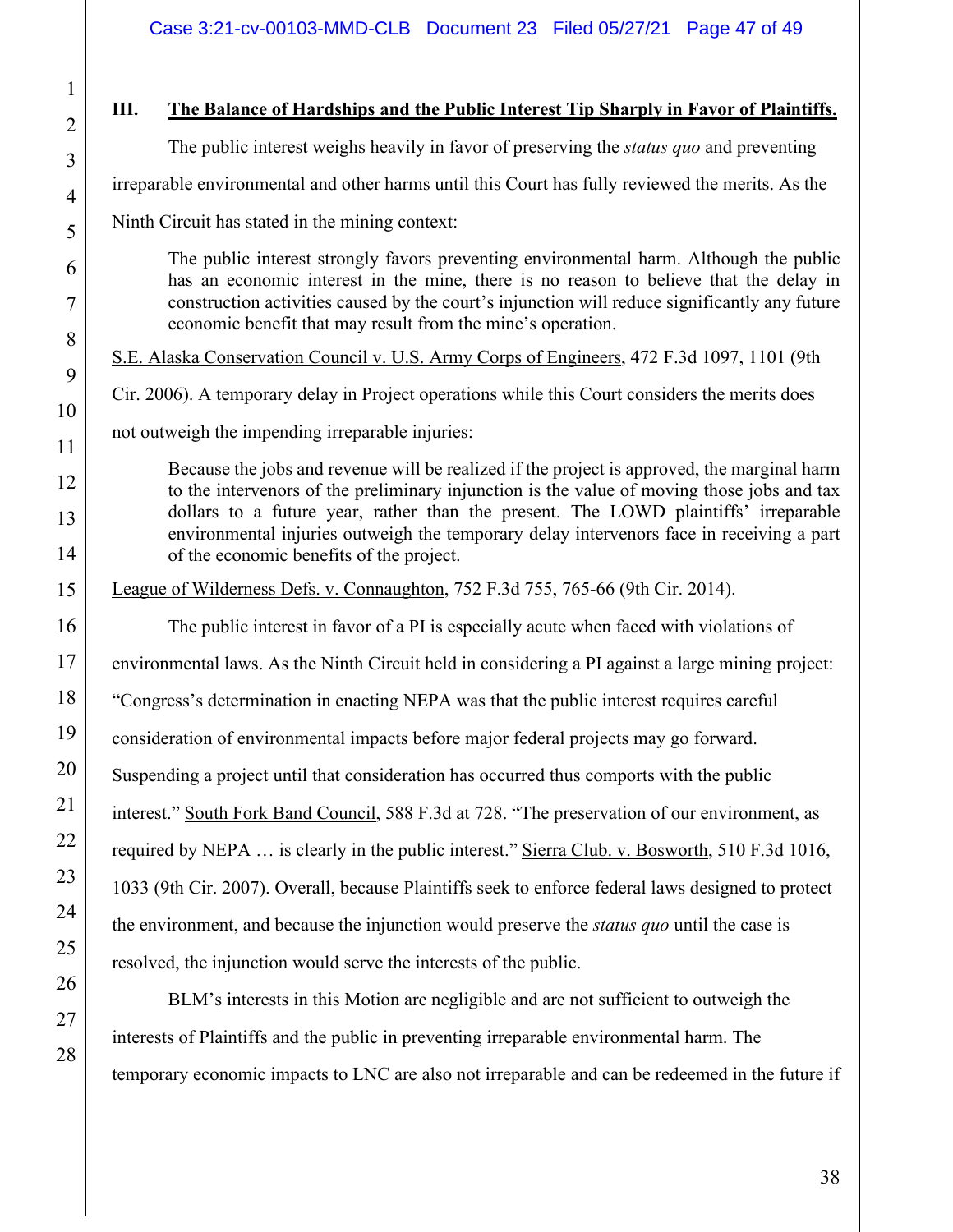this Court upholds BLM's actions. League of Wilderness Defs. v. Connaughton, 752 F.3d at 765-66. "It is well established, however, that such monetary injury is not normally considered irreparable." Los Angeles Memorial Coliseum Commission v. NFL, 634 F.2d 1197, 1202 (9th Cir. 1980). *See* South Fork Band Council, 588 F.3d at 728 (finding economic injuries to mining company temporary).

# **IV. No More Than a Nominal Bond Is Appropriate in this Case.**

 Under F.R.C.P. 65(c), in order to obtain a preliminary injunction, a plaintiff may be required to post a bond as the court deems proper. However, the "court has discretion to dispense with the security requirement, or to request a mere nominal security, where requiring security would effectively deny access to judicial review." Cal. ex rel. Van de Kamp v. Tahoe Reg'l Plan. Agency, 766 F.2d 1319, 1325-26 (9th Cir. 1985)(no bond where plaintiffs were public interest organizations seeking to protect the environment); *see also* Friends of the Earth v. Brinegar, 518 F.2d 322, 323 (9th Cir. 1975)(\$1,000 bond). The imposition of more than nominal bond would pose a real financial hardship and prevent Plaintiffs from vindicating their rights and frustrate judicial review. Hadder Decl. ¶¶ 22-23 (Exh. 26), Molvar Decl. ¶¶ 4-8 (Exh. 31), Emmerich Decl. ¶¶ 22-24 (Exh. 28), and Fite Decl. ¶¶ 35-36 (Exh. 29).

Respectfully submitted this  $27<sup>th</sup>$  day of May, 2021.

*/s/ Christopher Mixson*  Christopher Mixson (NV Bar#10685) KEMP JONES, LLP 3800 Howard Hughes Parkway, Suite 1700 Las Vegas, Nevada 89169 702-385-6000 c.mixson@kempjones.com Attorney for Plaintiffs

28 */s/ Roger Flynn*  Roger Flynn, (Colo. Bar #21078), *Pro Hac Vice*  Jeffrey C. Parsons, (Colo. Bar #30210), *Pro Hac Vice* WESTERN MINING ACTION PROJECT P.O. Box 349, 440 Main St., #2